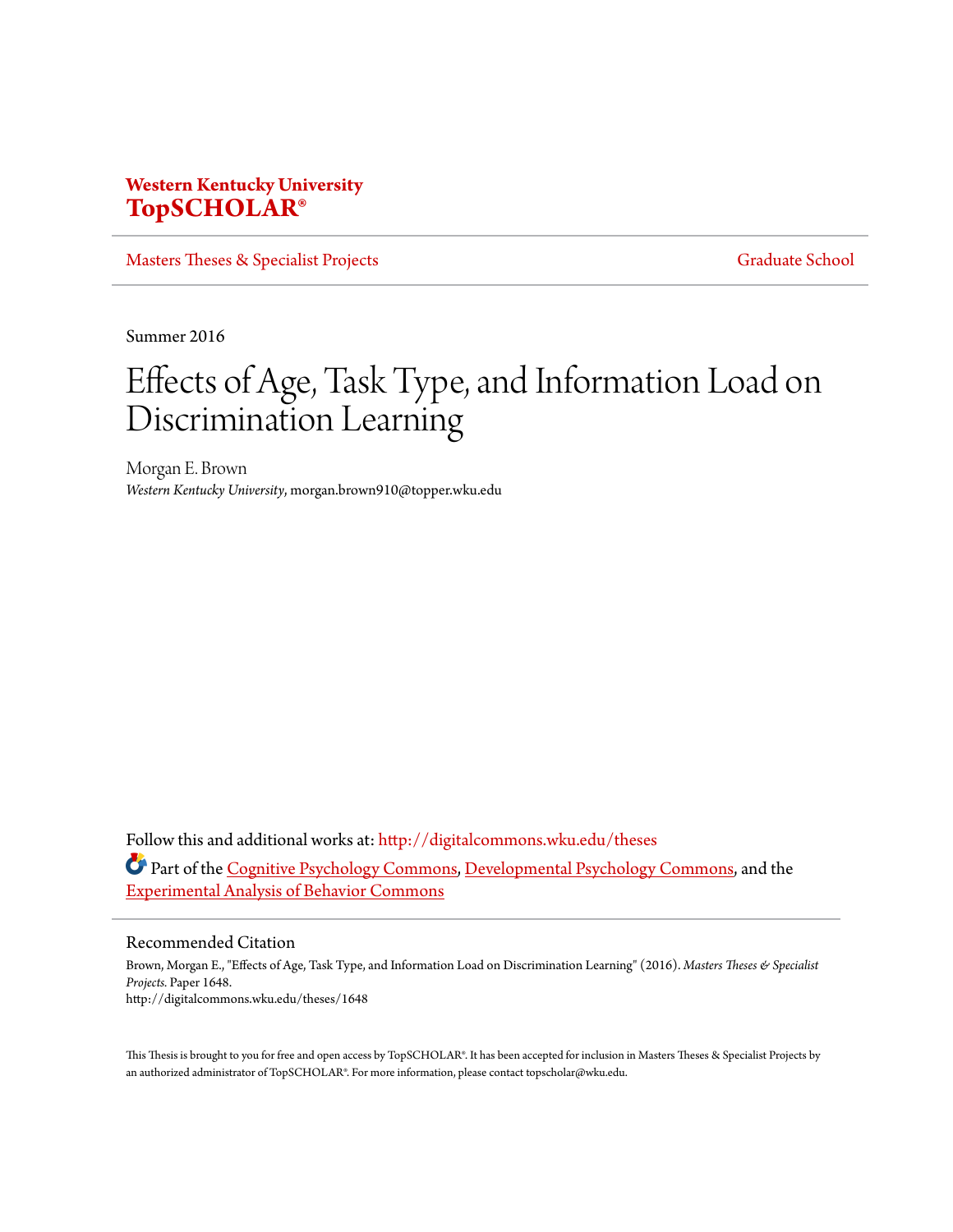## EFFECTS OF AGE, TASK TYPE, AND INFORMATION LOAD ON DISCRIMINATION LEARNING

A Thesis Presented to The Faculty of the Department of Psychological Sciences Western Kentucky University Bowling Green, Kentucky

> In Partial Fulfillment Of the Requirements for the Degree Master of Science

> > By Morgan Brown

August 2016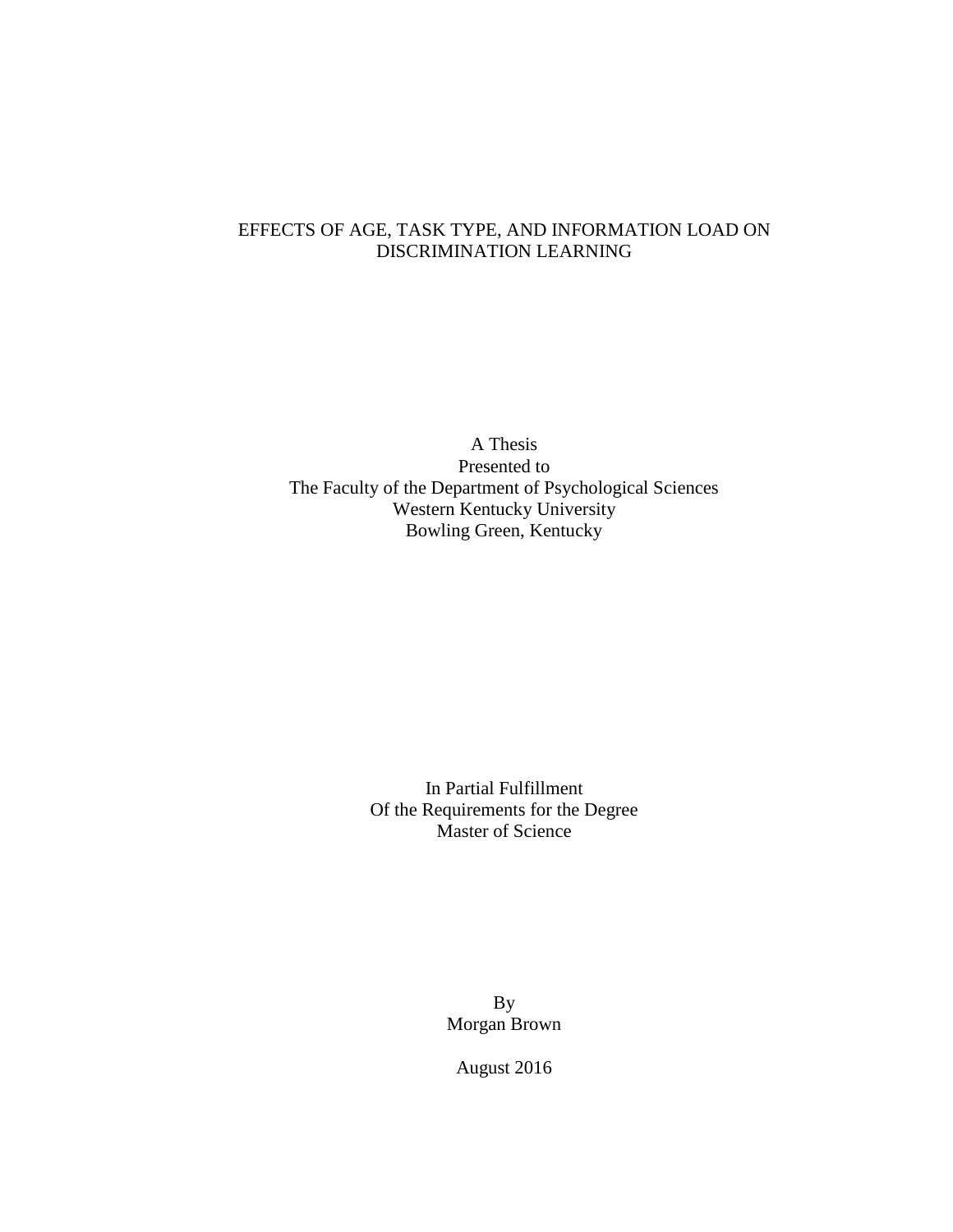## EFFECTS OF AGE, TASK TYPE, AND INFORMATION LOAD ON DISCRIMINATION LEARNING

Date Recommended *June 21, 2016* 

Sharon Mutter, Director of Thesis

Steven Haggbioom

Andy Mienaltowski

|<br>|b

Dean, Graduate Studies and Research Date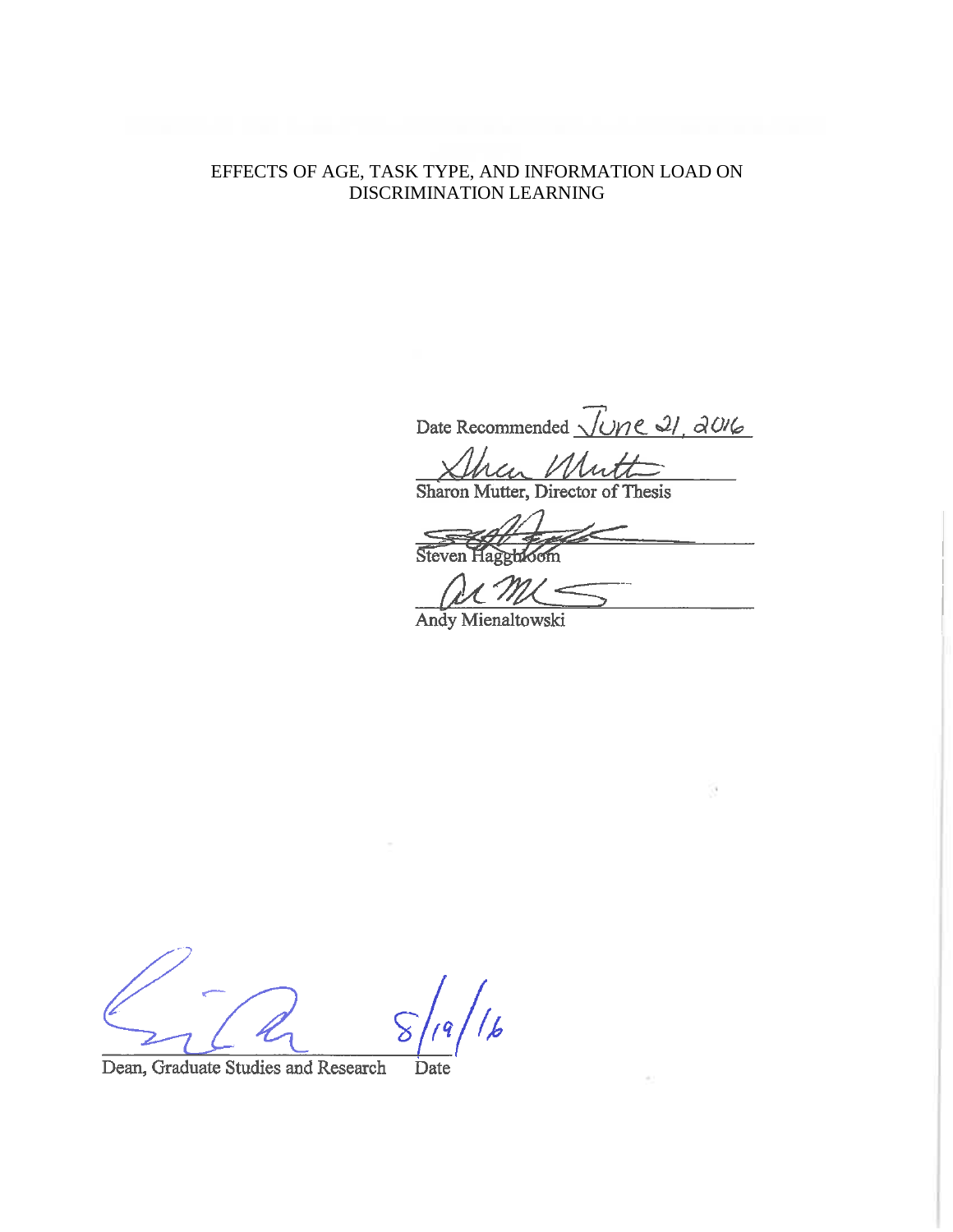#### ACKNOWLEDGEMENTS

I would like to thank Dr. Sharon Mutter for mentoring me throughout this entire process, for the repeated back and forth emails and office visits to discuss the project, and for helping me become a more competent and confident researcher. I thank Dr. Steven Haggbloom and Dr. Andy Mienaltowski for serving on my thesis committee as well as providing coursework that was challenging, intellectually stimulating, and enjoyable.

I would like to thank the undergraduate assistants in the Cognition Laboratory, Meredith Cundiff, Madison Osbourn, and Catherine Woosley, for their assistance on this project, including participant recruitment, scoring of measures, and data collection entry. I also thank each of them for their enthusiasm in assisting with the project and sharing in my excitement as each milestone was reached. Their assistance was invaluable and made completing the project within a limited timeframe manageable.

Finally, I would like to thank my labmates Meagan Luttrell and Berenice Anaya. We shared the experience of graduate school together, and the laughter, comradery, scholarly discussions, and mutual encouragement provided when something went awry, was and always will be cherished.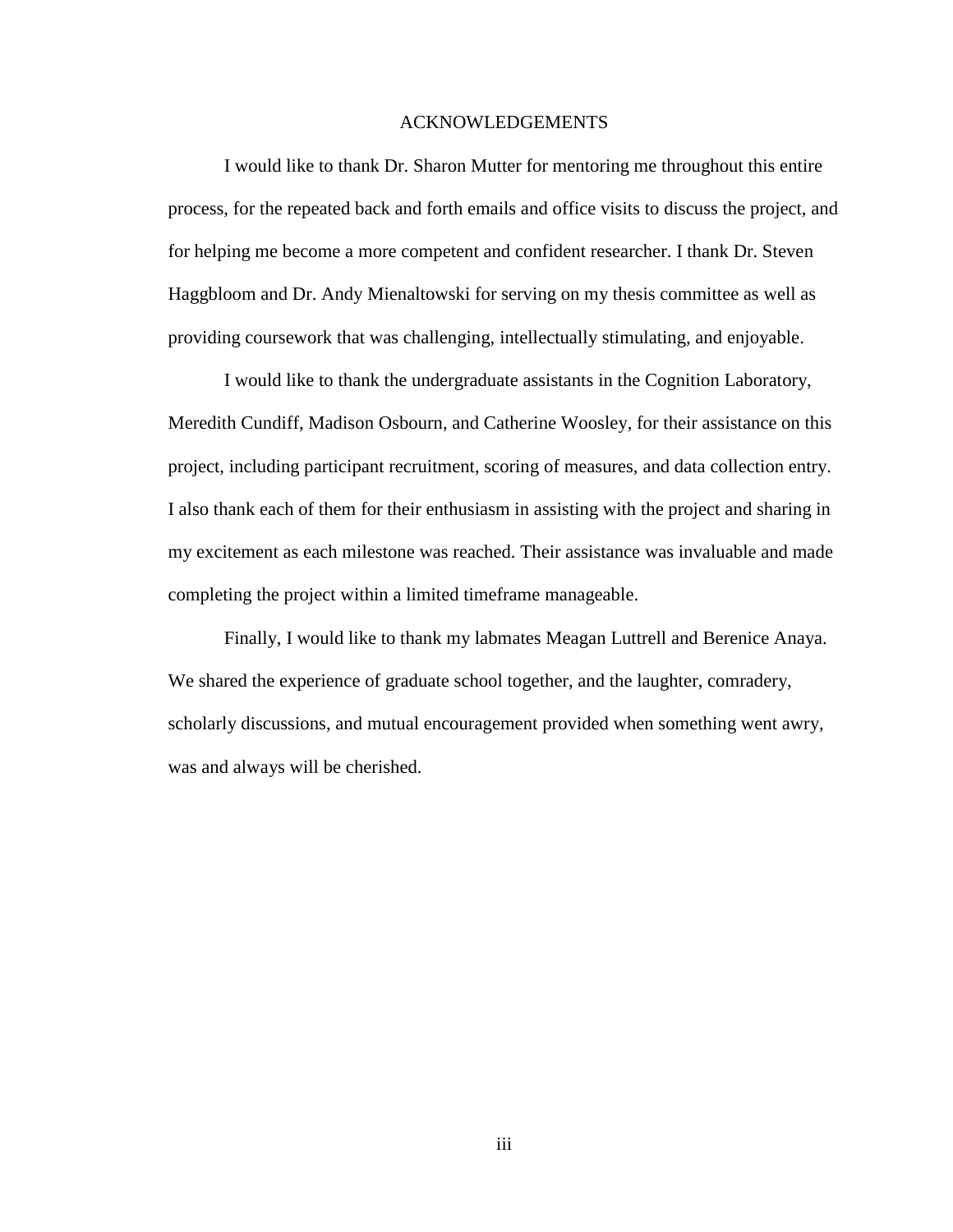# **CONTENTS**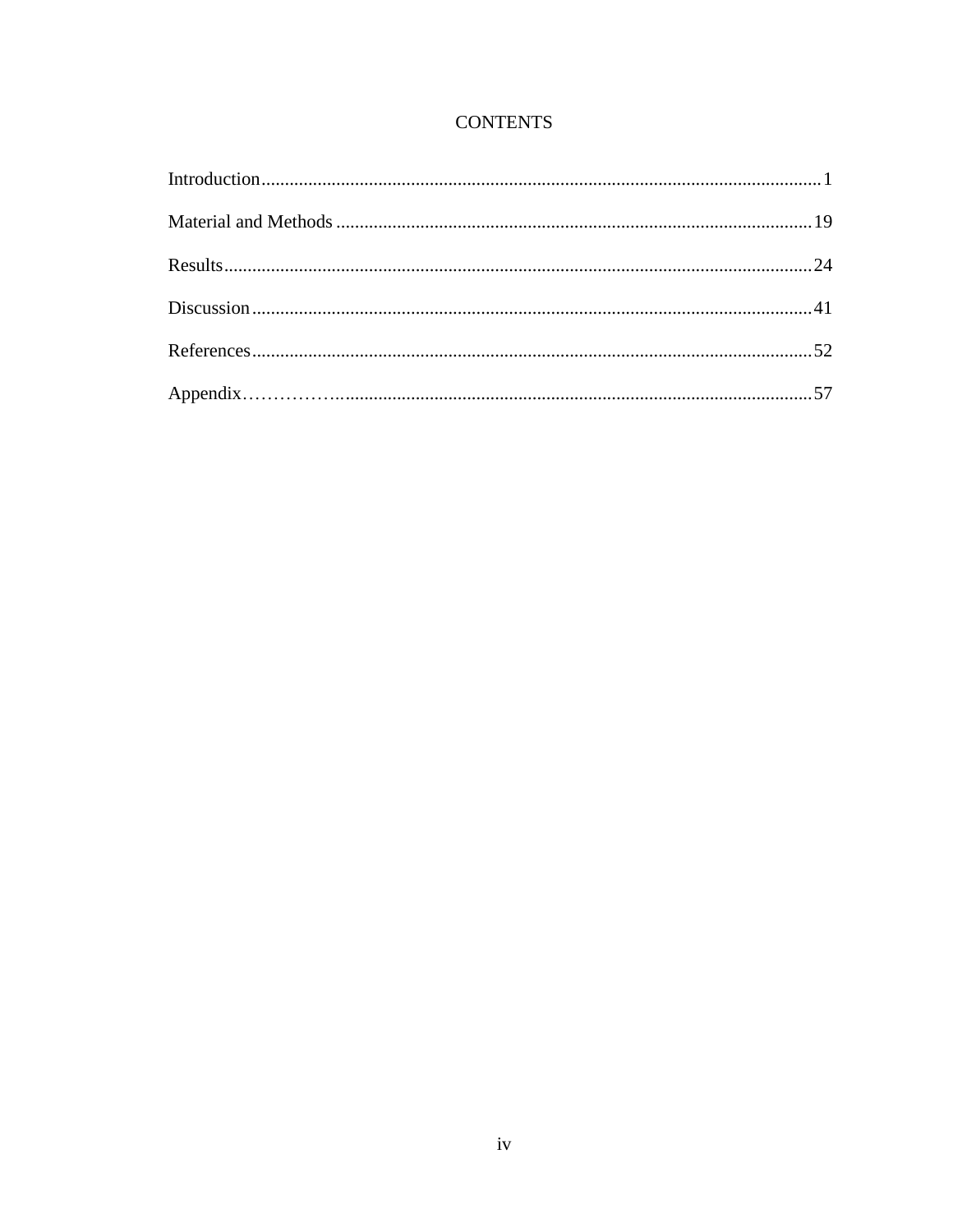# LIST OF FIGURES

| Figure 2. Mean proportion correct high information load feature present 39 |  |
|----------------------------------------------------------------------------|--|
|                                                                            |  |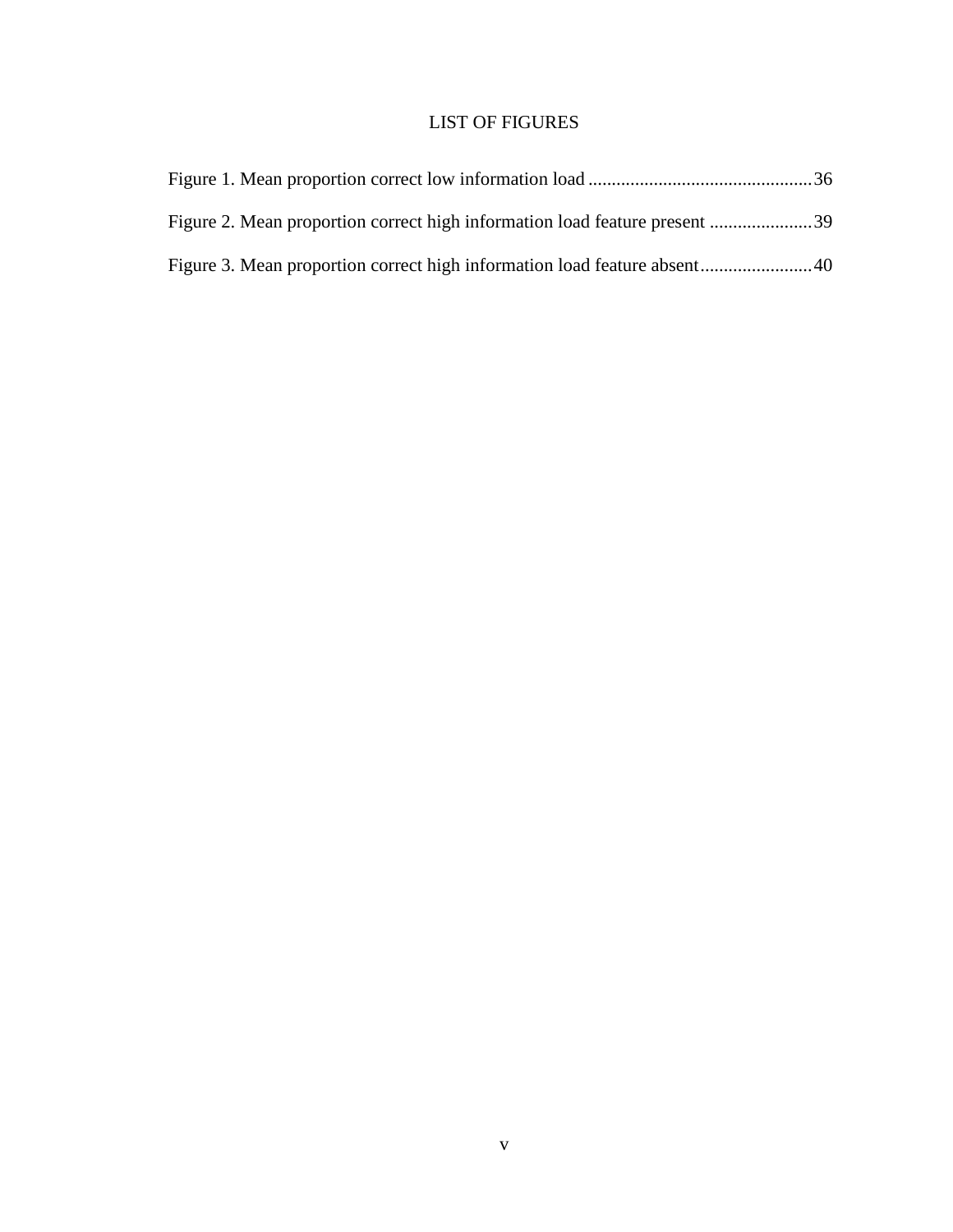## LIST OF TABLES

| Table 1. Mean (standard deviation) scores on individual difference measures 24 |  |
|--------------------------------------------------------------------------------|--|
|                                                                                |  |
| Table 3. Mean (standard deviation) scores on experimental task for learners 32 |  |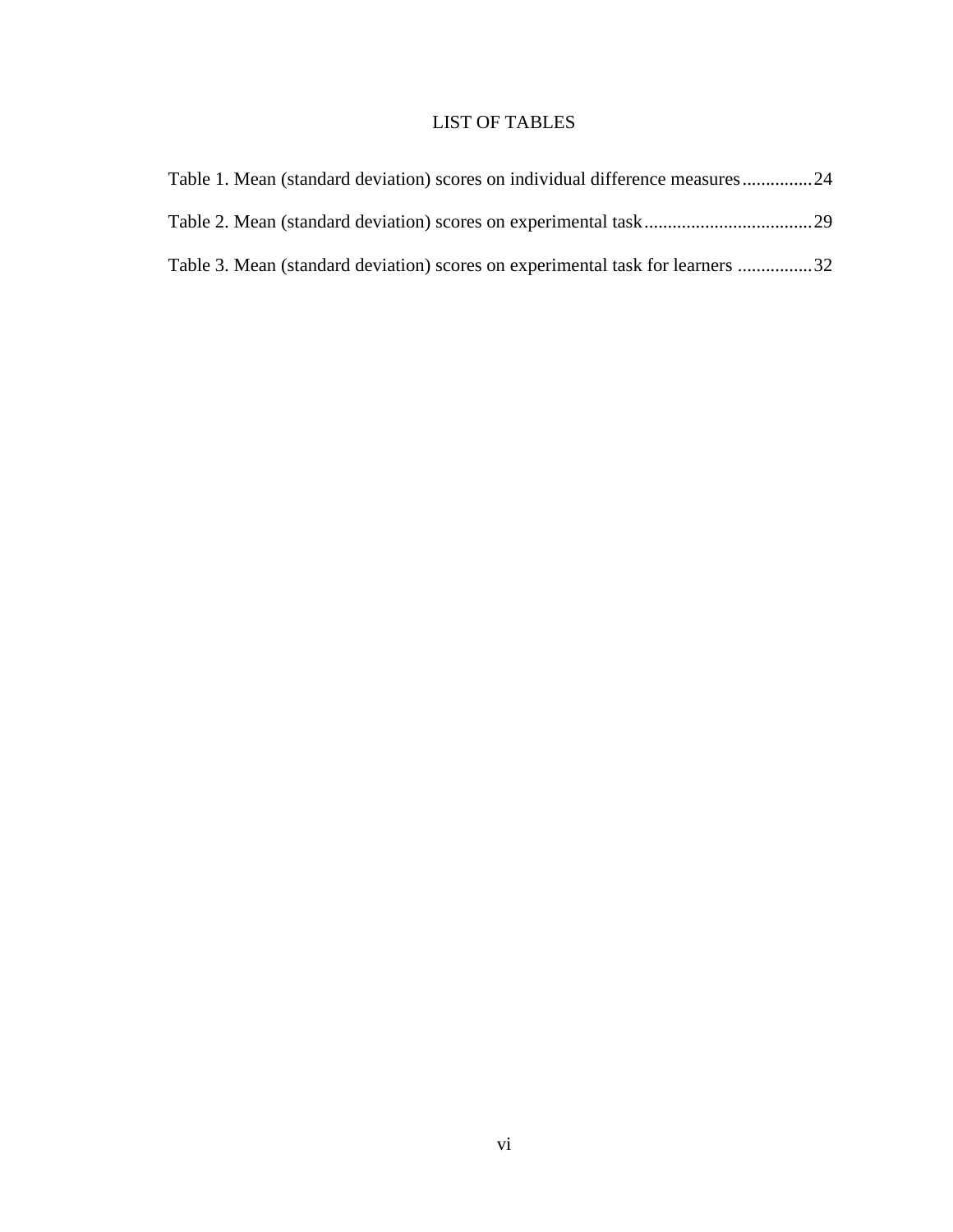### EFFECTS OF AGE, TASK TYPE, AND INFORMATION LOAD ON DISCRIMINATION LEARNING

| Morgan Brown                         | August 2016                                                         | 57 Pages                    |
|--------------------------------------|---------------------------------------------------------------------|-----------------------------|
|                                      | Directed by: Sharon Mutter, Steven Haggbloom, and Andy Mienaltowski |                             |
| Department of Psychological Sciences |                                                                     | Western Kentucky University |

The feature positive effect (FPE) is a phenomenon in discrimination learning by which learning occurs more quickly when the presence (Feature positive; FP), rather than absence (Feature negative; FN) of a stimulus indicates a response should be made. Although the FPE has been extensively corroborated, a reversal, or feature negative effect (FNE), has been found when a target stimulus comes from a smaller set of stimuli (Fiedler, Eckert, & Poysiak, 1988). Age differences in FP and FN learning indicate that older adults perform more poorly than young adults on both FP and FN tasks, and are likely related to decline in working memory (WM) throughout adulthood (Mutter, Haggbloom, Plumlee, & Schrimer, 2006). This study used a successive discrimination task to compare young and older adults' performance across FP and FN conditions under low (three of a set of four stimuli were presented) and high (three of a set of six stimuli were presented) information load (IL). Results from rule articulation, final incorrect and 12 consecutive trials correct did not support the hypotheses, but trend analyses provided partial support. Under low IL, YA demonstrated a FN response bias whereas OA showed no bias. Under high IL, YA and OA demonstrated equivalent performance whether the target stimulus was present or absent in the FP condition. In the FN condition OA performed better when the target stimulus was absent while YA showed no bias. These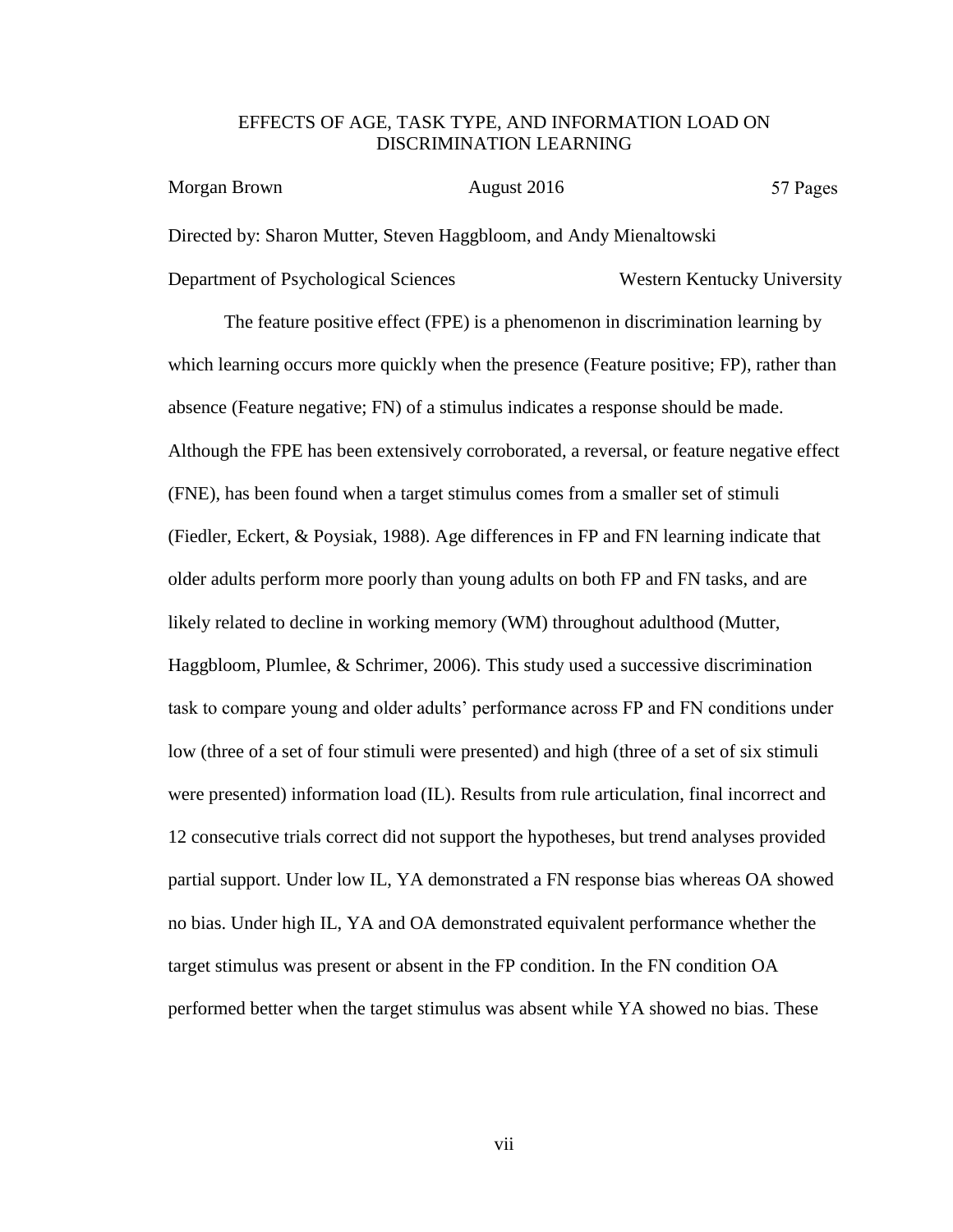<span id="page-8-0"></span>findings indicate FN task performance varies by age and this variation changes based on IL condition.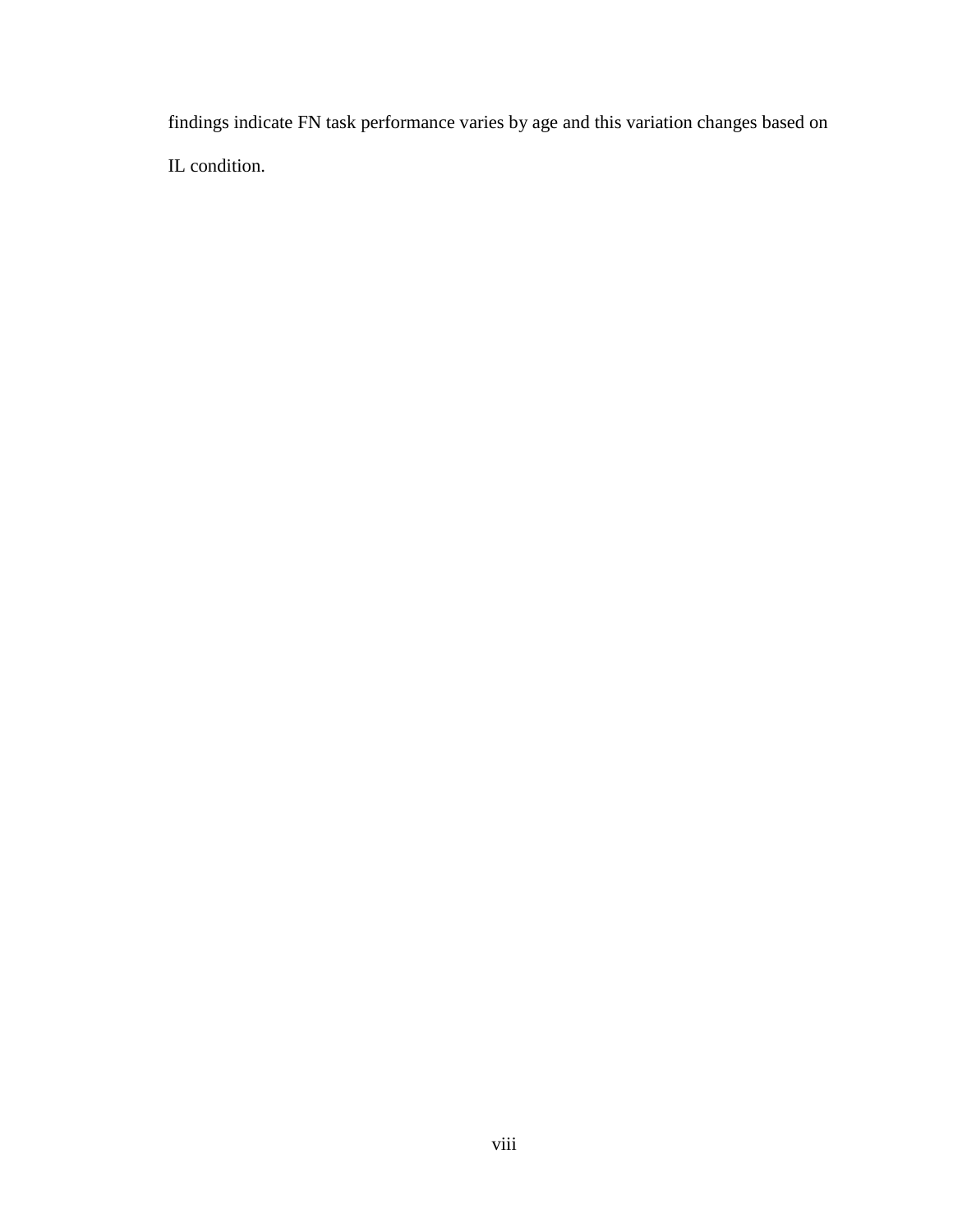#### Introduction

Often a cue's absence, which could be valuable in solving a problem, is not noticed or is vastly underestimated in relation to a present cue. For example, when attempting to solve a crime, it might be more informative to notice the absence of fingerprints than their presence (Rusconi  $\&$  McKenzie, 2013). It may also be more informative to notice the absence of specific symptoms when diagnosing a patient. For example, if diagnosing a child with difficulties in the social realm who exhibits characteristics similar to that of autism, it would be imperative to notice the absence of a delay in language development, as delayed language development is a major component of having autism (American Psychiatric Association, 2013). This tendency to not recognize the absence of something or to discount its importance in relation to what is present has been studied in learning tasks and is called the feature positive effect (FPE). The FPE is an aspect of discrimination learning, or learning to respond to stimuli differentially and can be described as the tendency to learn to respond more quickly to the presence of a stimulus than to the absence of a stimulus (Domjan, 2010; Fiedler, Eckert, & Polysiak, 1988). This introduction will discuss the FPE and relevant findings such as conditions in which it occurs, influences of age-related differences, and its occurrence across species, all of which provide the background and context for the proposed research.

#### **Features of the Feature Positive Effect**

The FPE is ubiquitous in that it has been discovered in a variety of species, including pigeons, rats, monkeys, and humans (Fazio, Sherman, & Herr, 1982; Lea, 1974; Mutter, Haggbloom, Plumlee, & Schrimer, 2006; Newman, Wolff, & Hearst, 1980;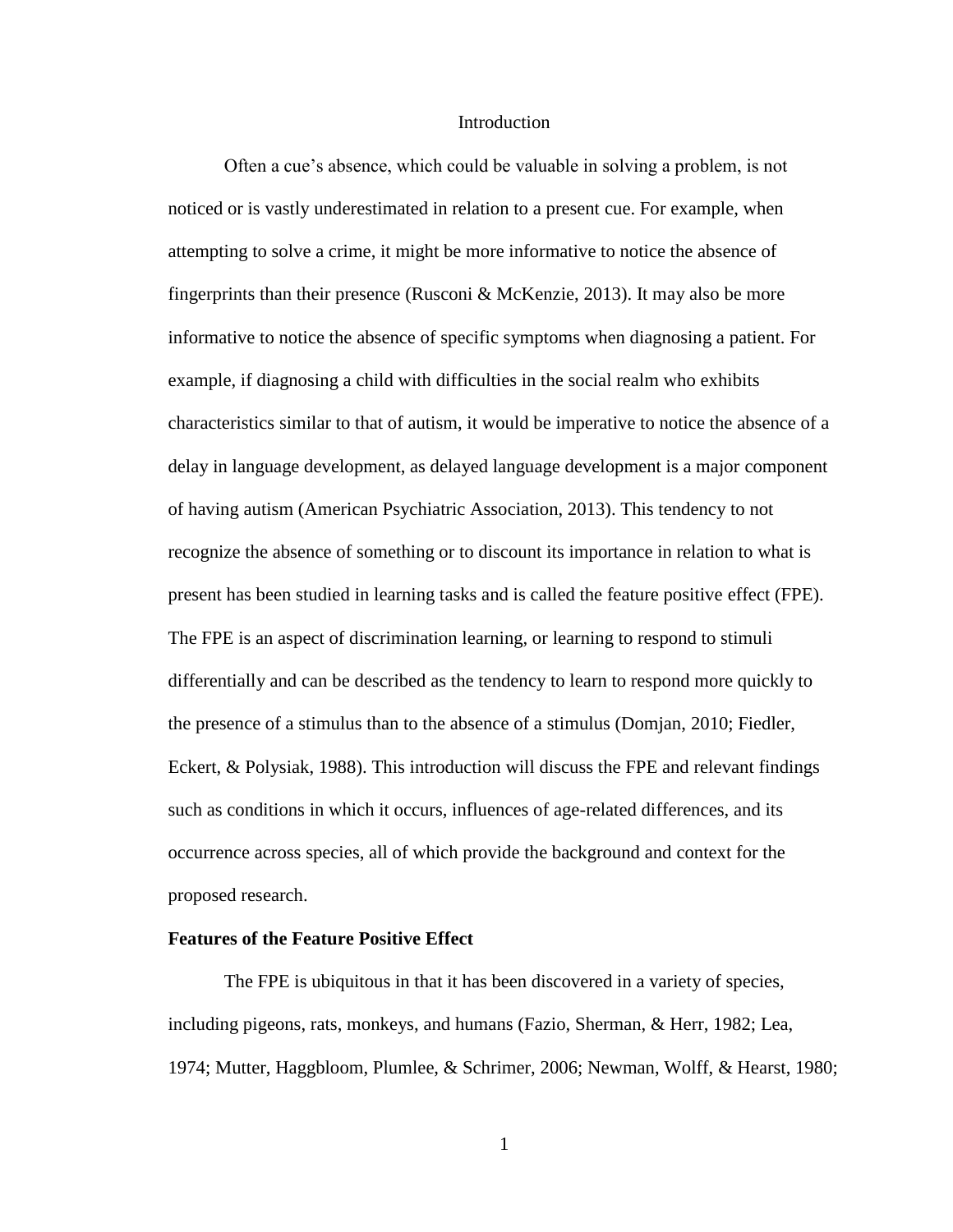Pace, McCoy, & Nallan, 1980; Reid, Rapport, & Le, 2013; Sainsbury, 1971a). Given that the FPE occurs across multiple species, it appears to be a natural form of learning and may have an evolutionary history. Specifically, it has been suggested that an organism monitoring events that are crucial for survival would focus more, if not entirely, on present occurrences rather than absent occurrences. This is because events crucial to survival are relatively sparse, meaning it would be much more efficient for an organism to pay attention to the presence instead of the absence of these events (Newman et al., 1980).

Stimuli to test the FPE can be either feature positive (FP), in which the presence of a relevant feature dictates a response should be made, or feature negative (FN), in which the absence of a relevant feature dictates that a response should be made (Mutter et al., 2006). To study the FPE, tasks must be designed that are appropriate to the type of sample being tested (e.g., children, adult humans, rats, etc.), and, despite the potential evolutionary history of the FPE, task types do not have to be related to aspects of survival; FP biases appear to be dominant in the learning of individuals. This will be important to remember when examining the majority of literature on this topic as well as considering the notion of the feature negative effect (FNE), the opposite of the FPE, in which discrimination learning occurs more quickly in response to the absence of a stimulus than the presence (Fiedler et al., 1988).

#### **Discovery and Early Findings on the FPE**

**Nonhuman Studies.** The FPE was first discovered in pigeons. Results of an early study with pigeons, using both a FP and FN task in a between-groups design, demonstrated that pigeons in the FP condition learned to discriminate successfully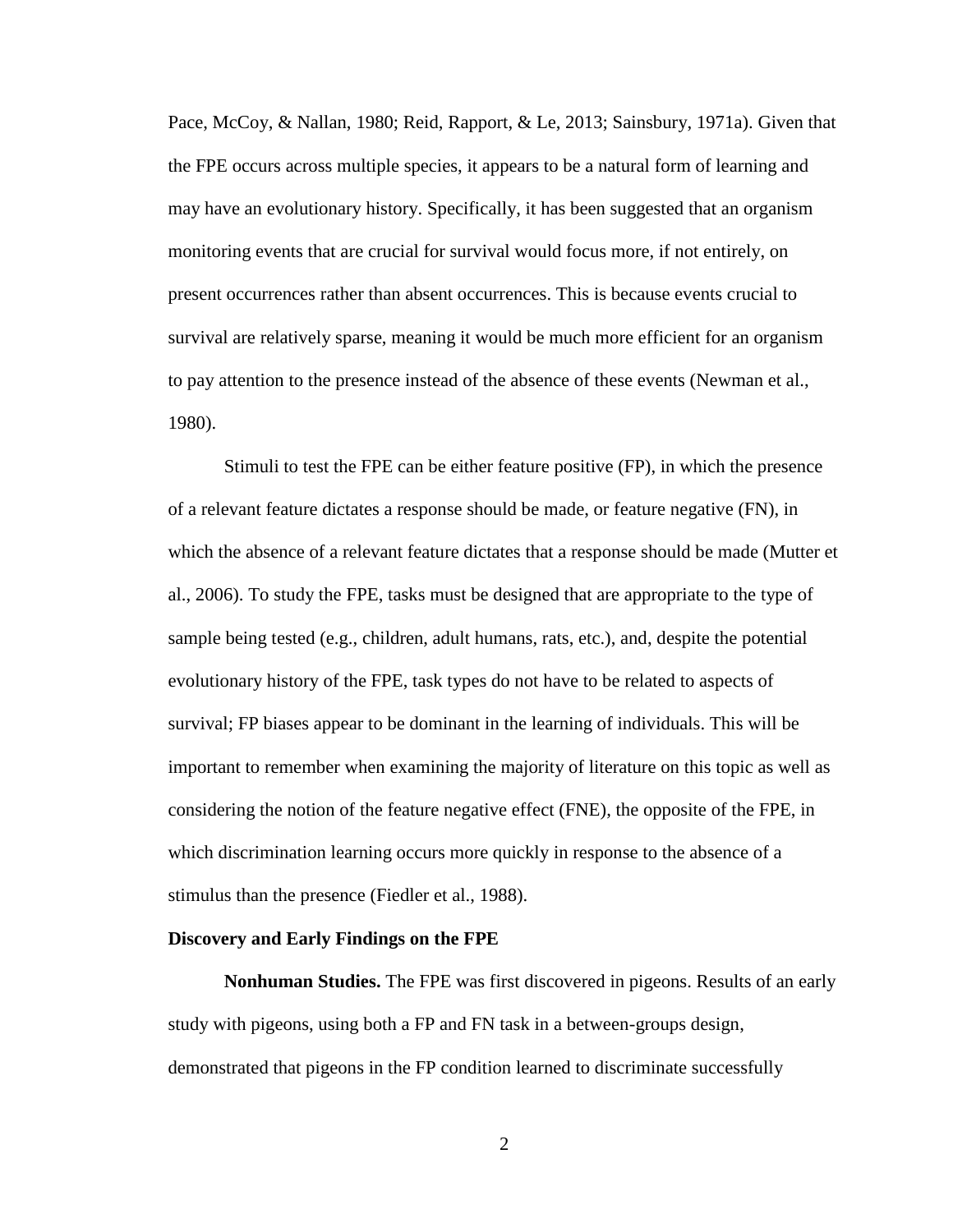whereas those in the FN condition did not (Sainsbury, 1971a). Initially it was believed this clear asymmetry in discrimination learning between FP and FN stimuli was due to the physiology of pigeons, as they cannot properly see past their beaks to perceive the feature. However, the notion that the FPE is specific to pigeons was disconfirmed when rats were also shown to learn a FP task but fail to learn a FN task (Lea, 1974).

The FPE was later explored in greater depth in both rhesus monkeys and pigeons (Pace et al., 1980), and it was discovered that transfer effects between FN and FP training are possible. Both the monkeys and pigeons displayed facilitation in FN performance after being trained on a FP task, whereas initial training on a FN task led to attenuated performance on a subsequent FP task. Pace et al. hypothesized this finding was due to the animals learning the feature in the FP condition, responding appropriately, and then learning to inhibit responding to said feature when engaged in the FN task. However, in the FN to FP condition, the animals did not learn what the feature was and were therefore unable to respond to the feature appropriately when the FN task switched to an FP task (Pace et al., 1980). This suggests that the strength of the FPE can be modified by the order of tasks as FN learning can be facilitated. The facilitation of FN learning following FP learning has also been found in humans (Mutter et al, 2006; Nallan et al., 1981), suggesting that the FPE is not absolute and is relative to the type of learning conditions employed.

Despite this seeming malleability of the FPE, it is nonetheless very pervasive. A study with pigeons made the present and absent predictors of a food reward equally probable by removing the interval between trials (Hearst  $\&$  Wolff, 1989). The predictors become equally probable because the immediate presentation of a reward for a correct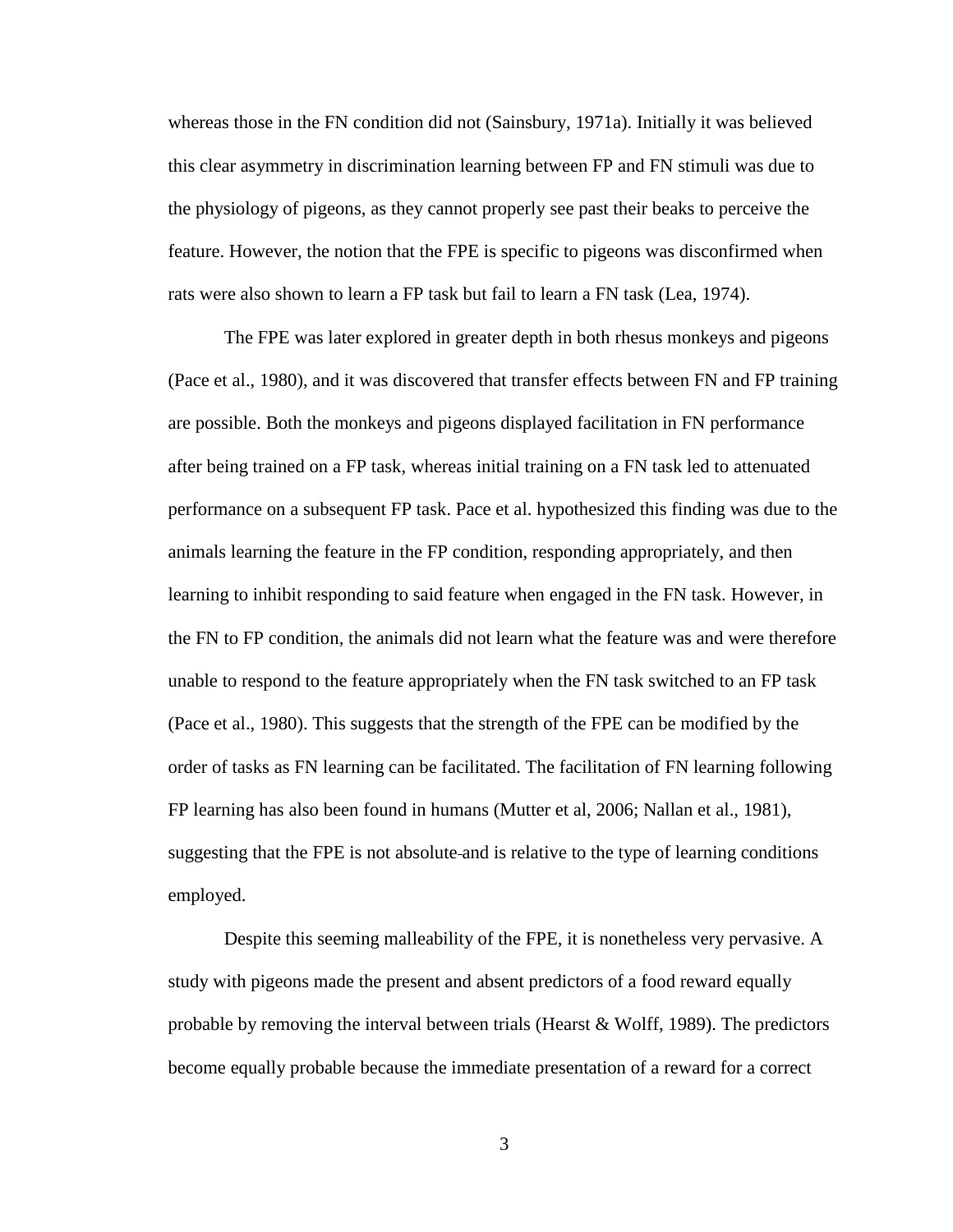response removed the possibility of interference from the reward being associated with some other aspect of the stimuli or task when it was presented after a delay. The reward was signaled either by the occurrence of a light or tone or by the removal of a light or tone, and the pigeons had to peck an apparatus to make a response. The results indicated that although the predictability was equal, pigeons consistently made more correct responses when presence, the occurrence of the light or tone, rather than absence, the removal of light or tone, predicted reception of food. This was true in both between and within group manipulations across four experiments (Hearst & Wolff, 1989).

**Human Studies.** In line with the evidence on the pervasiveness of the FPE, one study using a sample of adult humans demonstrated the wide range of stimuli and instructions under which the FPE is observed. For example, the FPE was found to occur in a series of experiments in which feedback was either immediate or delayed, when discriminations were completed simultaneously or successively, and when the number of features and types of features were changed (e.g., presenting a larger number of irrelevant features, using letters vs. shapes as features), demonstrating that the FPE is not constrained to a specific type of task (Newman et al., 1980).

Being explicitly informed about some aspect of the stimuli can attenuate the FPE. When participants were directly told there was something in the task that made the stimuli "not good", the FN participants performed just as well as the FP participants. Further, when participants were told something was "good" about the stimuli, the FP participants performed better than FN participants, producing the FPE (Newman et al., 1980). This finding indicates that the type of instructions given to participants can influence the FPE, which suggests the FPE might be a default setting in relation to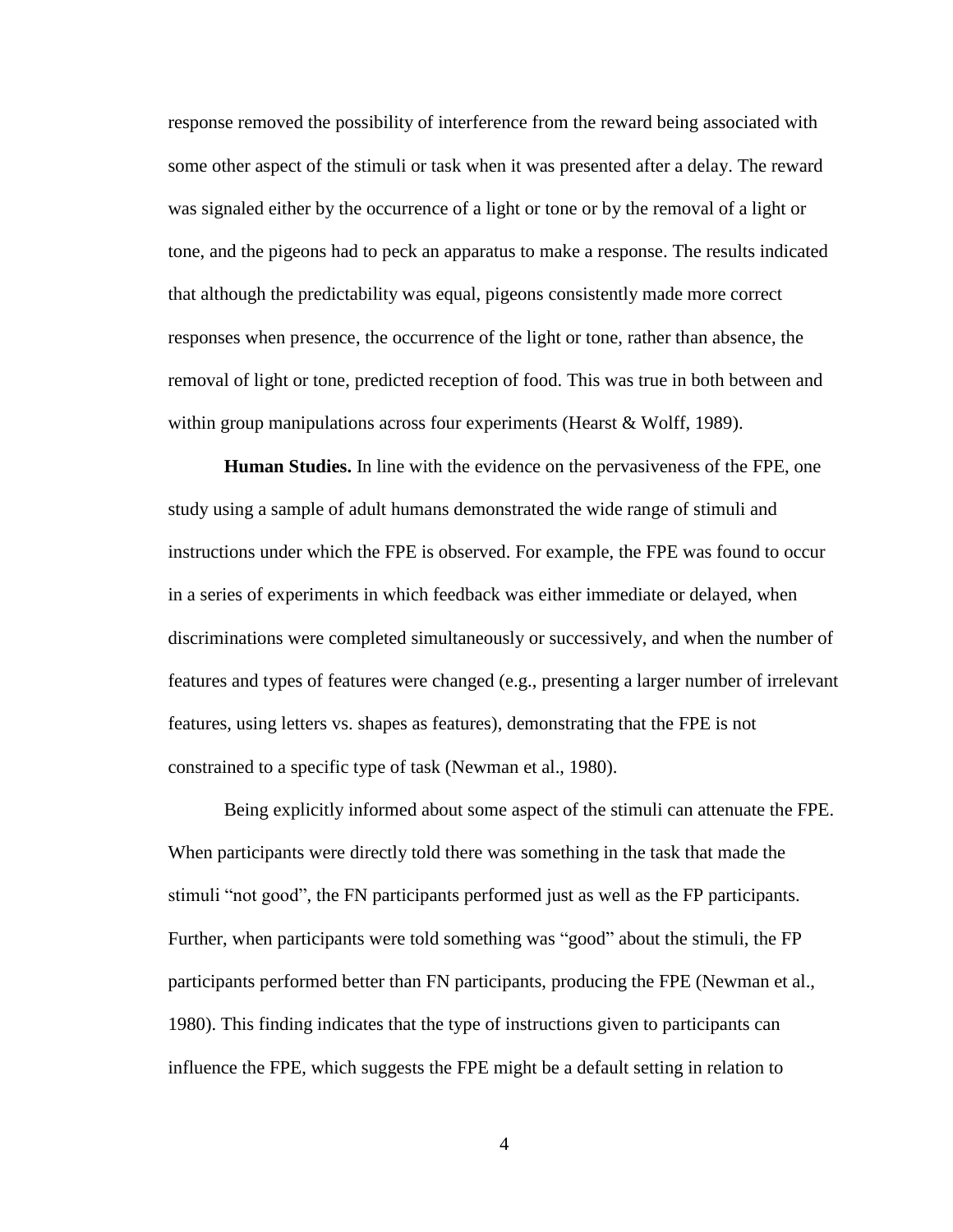discrimination that can be manipulated. Explicit task instructions informing participants that the absence of something in the task is relevant to completing it successfully led to greater FN performance relative to FP performance. In addition, humans have shown more accurate FN task performance if they are trained on an FP task first, implicating the order of tasks in the occurrence and relative strength of the FPE (Mutter et al, 2006; Nallan et al., 1980). It is apparent that despite the FPE's appearance as an innate characteristic of discrimination learning across a variety of species, it can be manipulated in ways that reduce its occurrence. Perhaps the FPE operates as a default in natural scenarios only when specific conditions are met, such as when instructions are not given to alert individuals to attend to the absence of something, which is often the case in discrimination learning tasks as participants are typically informed only that they are to attempt to learn the rule or system that makes the stimuli correct or incorrect; they are not specifically told to attend to what is absent when they are learning an FN discrimination. These findings warrant further research.

The FPE has not only been found in traditional discrimination learning tasks but also in novel tasks such as one that involved rating how humorous cartoons were using different response methods (e.g., rating funniness by pressing a button or rating funniness by not pressing a button). Ratings of funny and not funny were each higher when paired with a response than when paired with no response (Fazio et al., 1982). Although this task examines the FPE as a function of the responses rather than the cues, similar biases toward present versus absent information were found. These findings demonstrate a FP bias in how individuals respond, which expands previous research indicating a bias toward learning faster from present versus absent cues. This suggests that just like with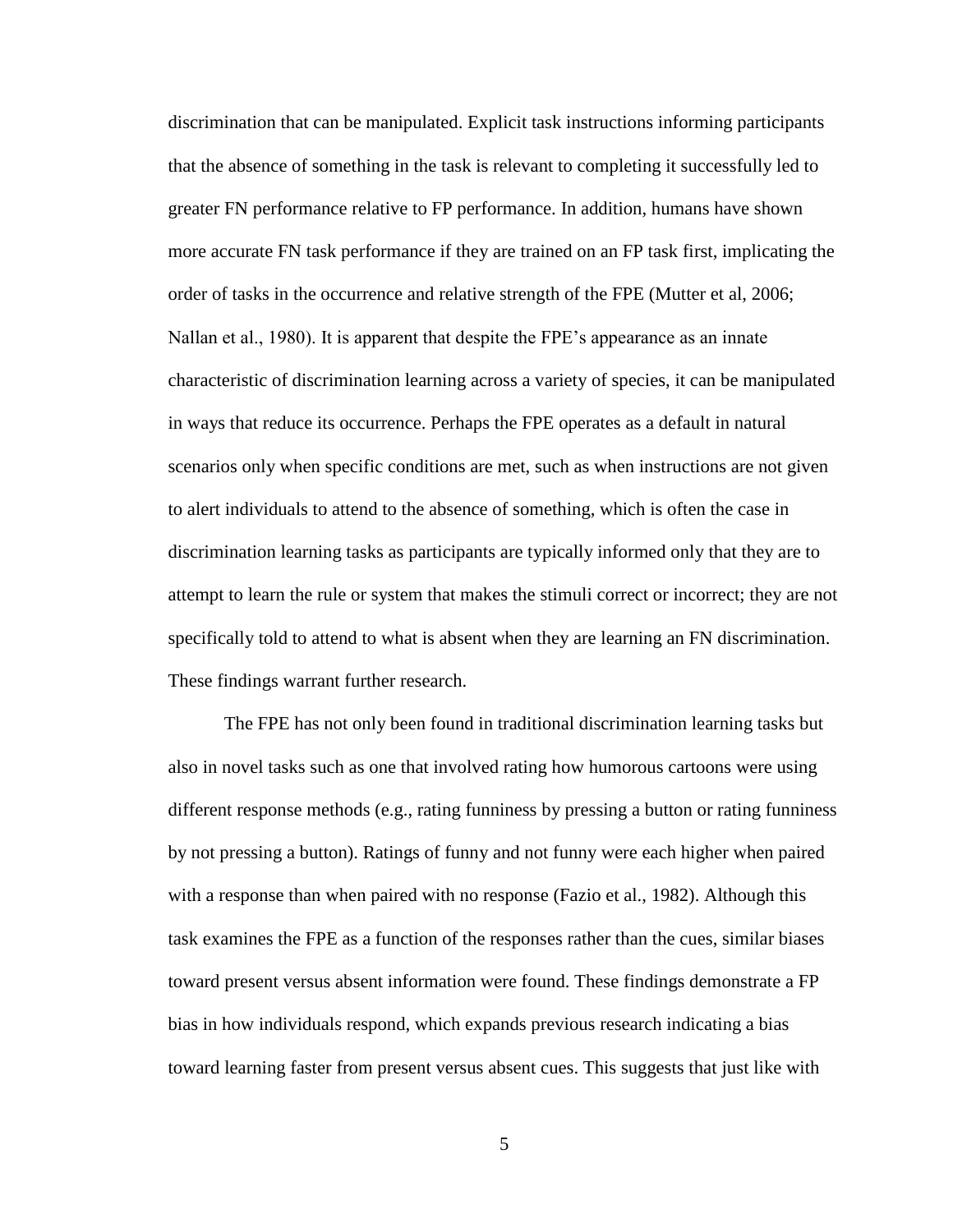discrimination learning, which occurs more quickly when the goal is to learn what is present, it is easier to learn when making a response than when making no response. In other words, the subjective perceptions of a cartoon as humorous were altered by the rating of humorousness being expressed by either performing or inhibiting a response. Perception and how that perception is expressed is therefore intertwined and appears to be dependent on the presence and absence of stimuli and response types, with a bias toward present stimuli and/or responses. This illustrates the pervasiveness of the FPE outside of traditional learning paradigms (Cherubini et al., 2013).

#### **Recent Examinations of the FPE**

Studies on the FPE within the past ten years have yielded findings replicating prior research as well as novel findings. These studies show that FP biases are also present when the task involves either stimuli with alternating positions or when stimuli serve to signal where a target will be located. Replication of previous findings in humans continue to show that FP discriminations are learned much more quickly than FN discriminations (Lotz, Ungoer, Koenig, Pearce, & Lachnit, 2012). Specifically, participants were instructed to determine when a green circle would appear on the computer screen, and that they should base their predictions on the presentation of a letter or pair of letters that are presented on the screen prior to the circle's appearance. In the FP condition, a pair of letters predicted the circle's appearance while a single letter did not. In the FN condition, the single letter predicted the circle's appearance while the pair of letters did not. In other words, for FP discrimination, the presence of an additional letter predicted the circle's appearance while the absence of the second letter did not, and vice versa for the FN condition. Participants learned to respond to the presence of a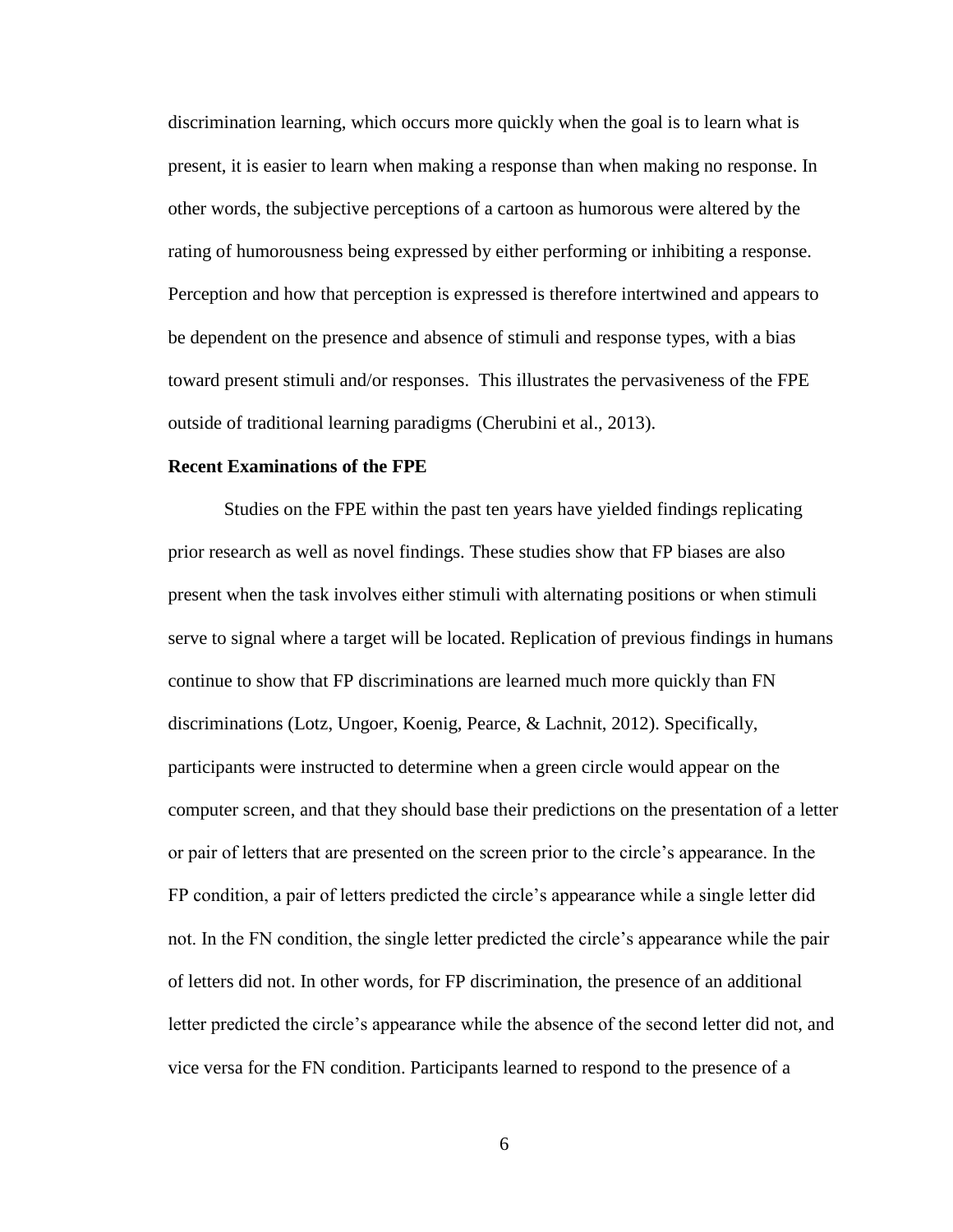second letter faster than to the absence of a second letter. Studies have also found a FP bias in spatial tasks that require learning to predict when to respond to specific spatial locations correctly, further expanding the knowledge of conditions in which an FPE can occur in both rats and humans. In a study by Reid et al., (2013), rats were presented with either a lightbulb turned on or off to indicate responses, and regardless of whether the bulbs were located in the front or rear of the box they were in, the rats learned to respond more quickly to the lightbulb turned on than the one that was dark. Ruprecht, Wolf, Quintana, & Leising, (2014) found that humans completed a more complex task in which they had to determine where a target would appear on a screen based on a spatial cue only if the spatial cue was preceded by a colored background on the screen. Specifically, participants demonstrated a bias toward correctly determining the target's location when the target was preceded by both the colored background and spatial cue rather than the spatial cue alone.

**The Role of Explicit Probability Knowledge.** Knowledge of the probability of a stimulus occurring can have an influence on subsequent FP/FN performance in humans in accordance with other factors such as type of feature and ratio of present to absent cues (Cherubini et al., 2013; Rusconi, Crippa, Russo, & Cherubini, 2012). In a task in which participants determined whether a card with a pattern of letters printed on it was drawn from one deck or a second deck, choices were consistently made based on present cues (i.e., if a card with the letter "A" was correctly chosen as belonging to deck one, then subsequent cards that include the letter "A" were also likely to be chosen as belonging to deck one) more than they were made based on absent cues (i.e., if a card without the letter "A" was correctly determined to belong to deck one, subsequent cards with an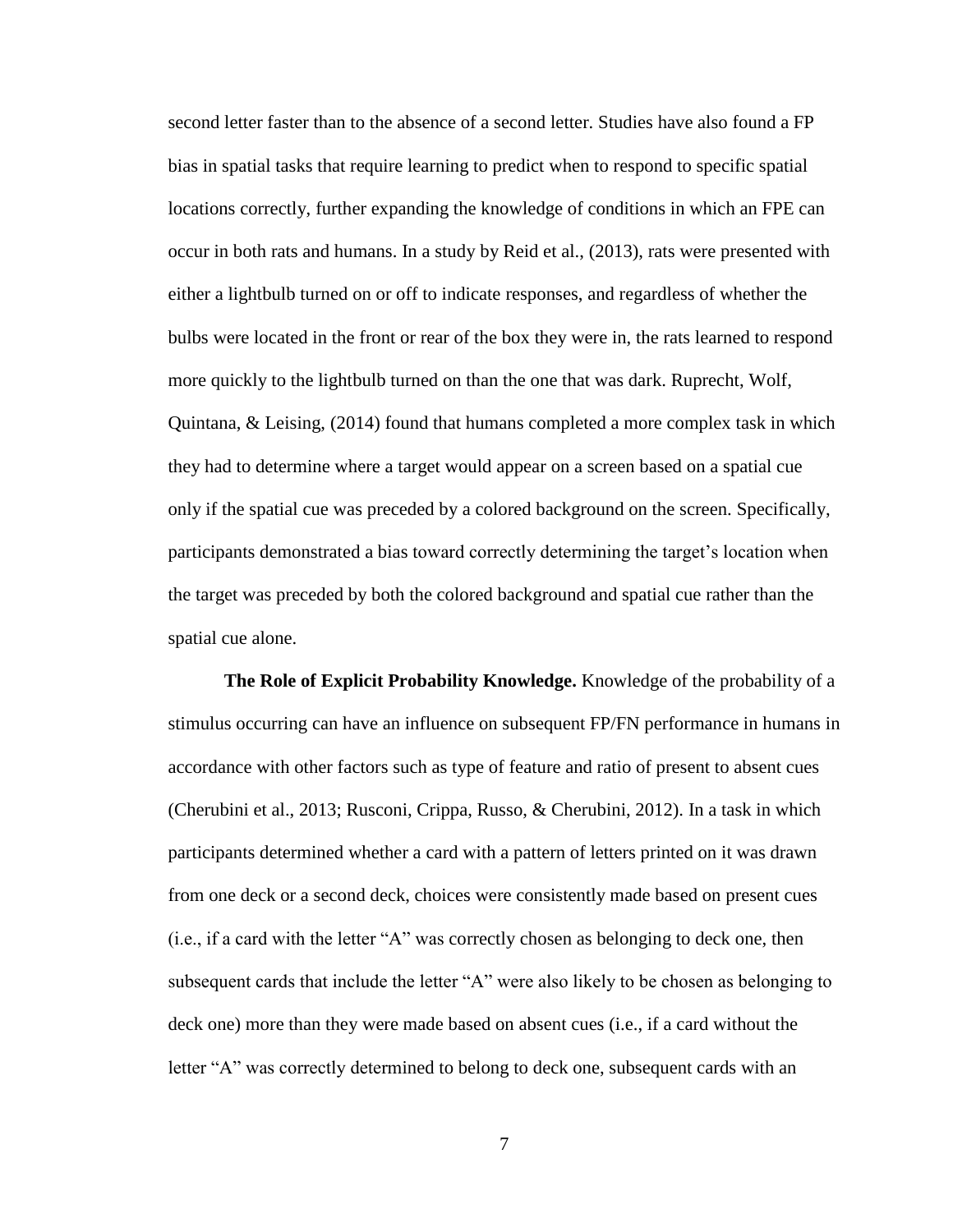absence of "A" were not more likely to be determined to belong to deck one). This was true when participants were only informed of the probabilities of nonoccurrence of stimuli, when they were informed of occurrences only, or when they were informed of both nonoccurrences and occurrences. Even with explicit knowledge about the probability of the occurrence of a stimulus, participants fail to differentially respond to stimuli in a way that would improve performance. What did appear to influence the FPE, however, was the ratio of present to absent cues. Specifically, the FPE diminished somewhat when the present:absent ratio was 3:2 and probabilities of occurrences were shared with participants, although this effect did not persist with present:absent ratios of 2:3 or 2:2 or when participants were informed about both occurrences and nonoccurrences or informed of only nonoccurrences (Cherubini et al., 2013).

Another study by Rusconi and colleagues (2012) also found that a ratio of present to absent cues of 2:1 diminished the occurrence of a FP bias, as opposed to equal present to absent cue ratios which did not diminish the FP bias, and this happened in conjunction with participants being explicitly informed about the probability of the occurrence of a stimulus. However, this effect only occurred when the cue's presence did not determine a response should be made, meaning when the presence of the cue did require a response, the FP bias remained strong. This suggests that probability knowledge alone is not enough to alter the typical pattern of FP/FN performance but this variable in combination with a manipulation of the ratio of present:absent cues may help play a role in attenuating the FPE. This finding supports the notion that the FPE is fundamentally a default setting as task manipulations can attenuate the FP bias. Studies have also indicated that specific manipulations of predictive values alone do not significantly alter the FPE, but the FPE is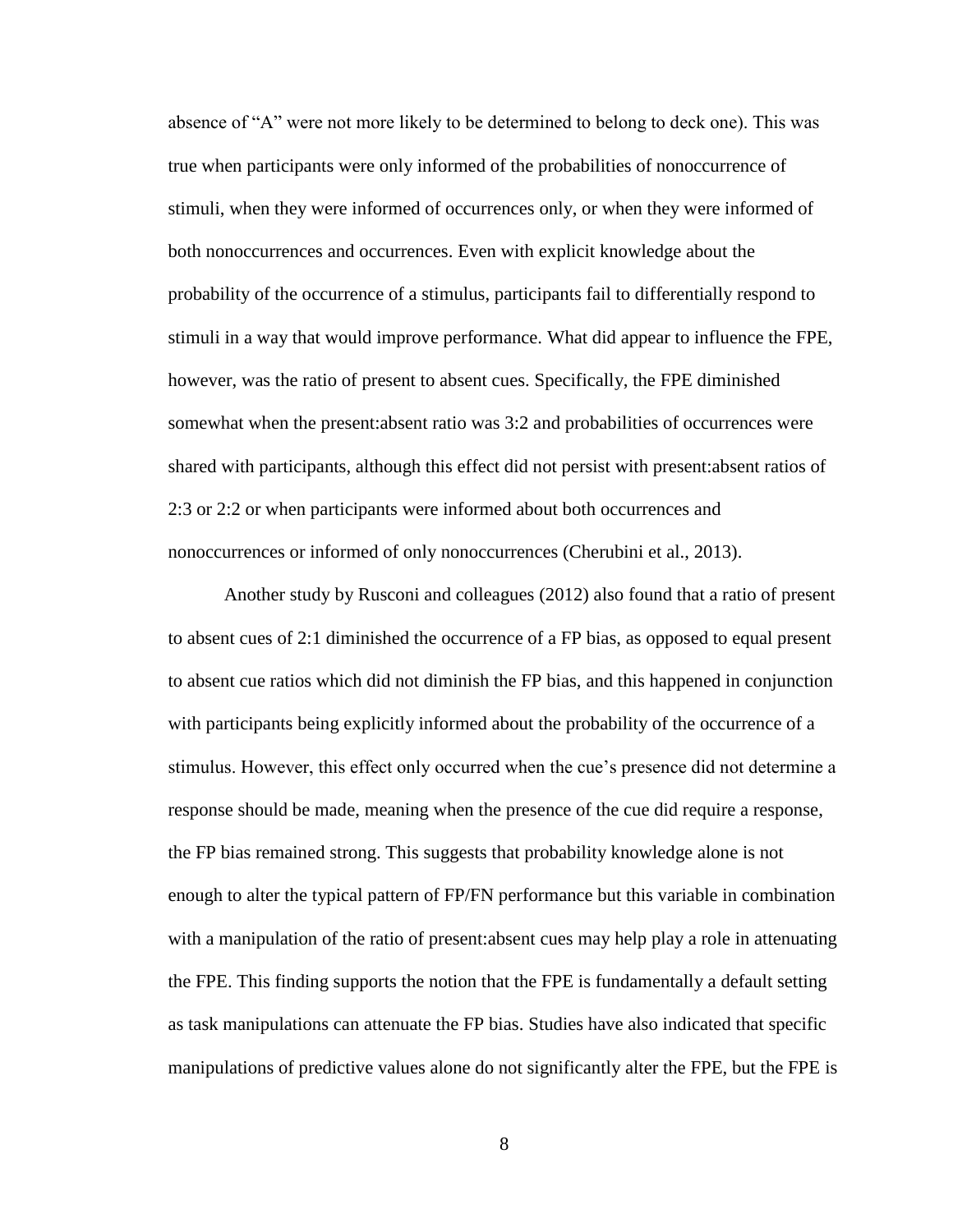diminished when predictive values are manipulated in conjunction with explicit knowledge of the ratio of present:absent cues (Cherubini, Rusconi, Russo, & Crippa, 2013). This is a more complex manipulation than that applied by Hearst and Wolff (1989). Humans are able to perform a more diverse set of FPE tasks by being able to employ instructions in a more complex manner than pigeons. This could mean the FP bias, or attenuation of this bias, is somewhat dependent upon being explicitly told about probability (e.g., "It is more likely stimulus A will occur during trial X versus trial Y").

A separate study of probability knowledge and the FPE using the same deck drawing task as described above (Cherubini et al., 2013) also found that probability knowledge alone does not alter the FPE's pervasiveness in the participant's responses (Rusconi et al., 2012). However, like the aforementioned study, when combined with another factor, the FPE was attenuated. In this case, the use of substitutive versus nonsubstitutive features played the crucial role. Substitutive features are those whose absence necessitates the presence of some other feature (i.e., if the color red is absent from a table, some other color must be present), whereas nonsubstitutive features are those whose absence do not necessitate the presence of another (i.e., the absence of the letter X on a square does not require a different letter be present on the square as the square can be devoid of any other features). Substitutive features, in combination with explicit knowledge of stimulus occurrence probability, but not alone, led to a diminished FPE. In other words, the FPE is attenuated when the features necessitate a replacement feature if absent and participants are told the likelihood that the stimulus of interest is going to occur. The crucial insight gleaned from the failure of substitutive features alone to decrease the frequency of an FPE is that the effect is not merely due to an inability to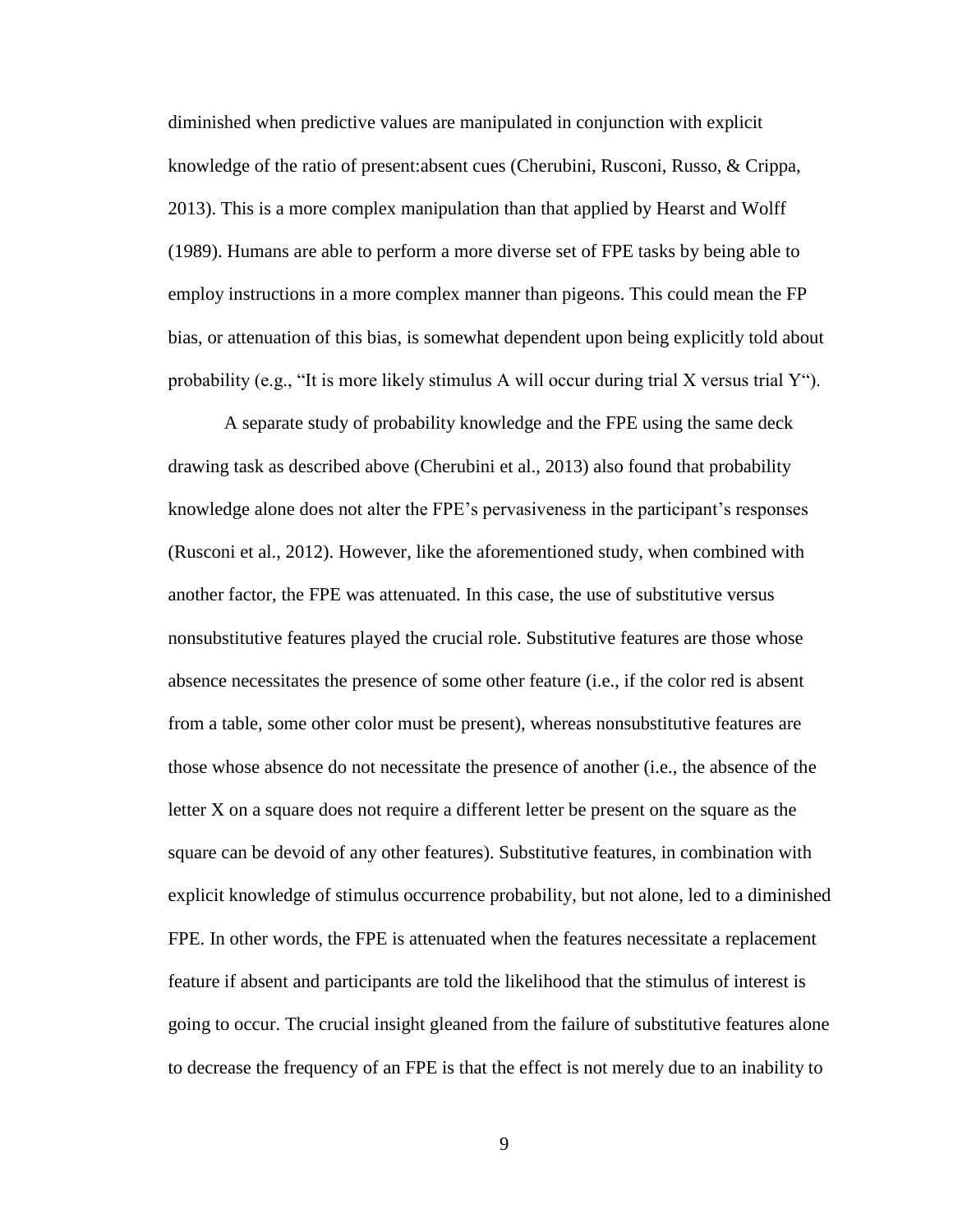successfully think about absent information. This is because substitutive features circumvent the problem of absence as feature absence leads to a necessary feature presence. Ultimately these findings indicate that being able to assess absent features through present features does not necessarily aid in attenuating the FPE, given that substitutive features must be combined with explicit probability knowledge about the occurrence of a stimulus in order to weaken the FP discrimination bias. For example, if the participant is told the probability that a red circle will appear, with red being the substitutive feature, and a red triangle, red square, and green circle appear, the red is absent and replaced with green. It is easier for the participant to note the absence of the red circle when the red is replaced with green (Beckmann & Young, 2007; Rusconi et al., 2012).

**The Feature Negative Effect.** A few studies have demonstrated a reversal of the FPE or an FNE, in which FN discrimination occurs more quickly than FP discrimination. The FNE may be related to individuals transforming a feature negative rule into a feature positive rule. In an unusual discrimination learning task in which participants determined whether applause would follow the presentation of a short movie, Beckmann  $& Young$ (2007) presented participants with one of two conditions. In the constant condition, two movies, A and B, were repeated and varying movies (movie V), were introduced that never repeated, with the presence (FP condition) or absence (FN condition) of movie A being the intended feature to determine that applause would follow. In the varied condition, movie A remained constant but all other movies were novel and never repeated, with the presence or absence of movie A being the rule like in the constant condition. FN learning rather than FP learning occurred more quickly in the constant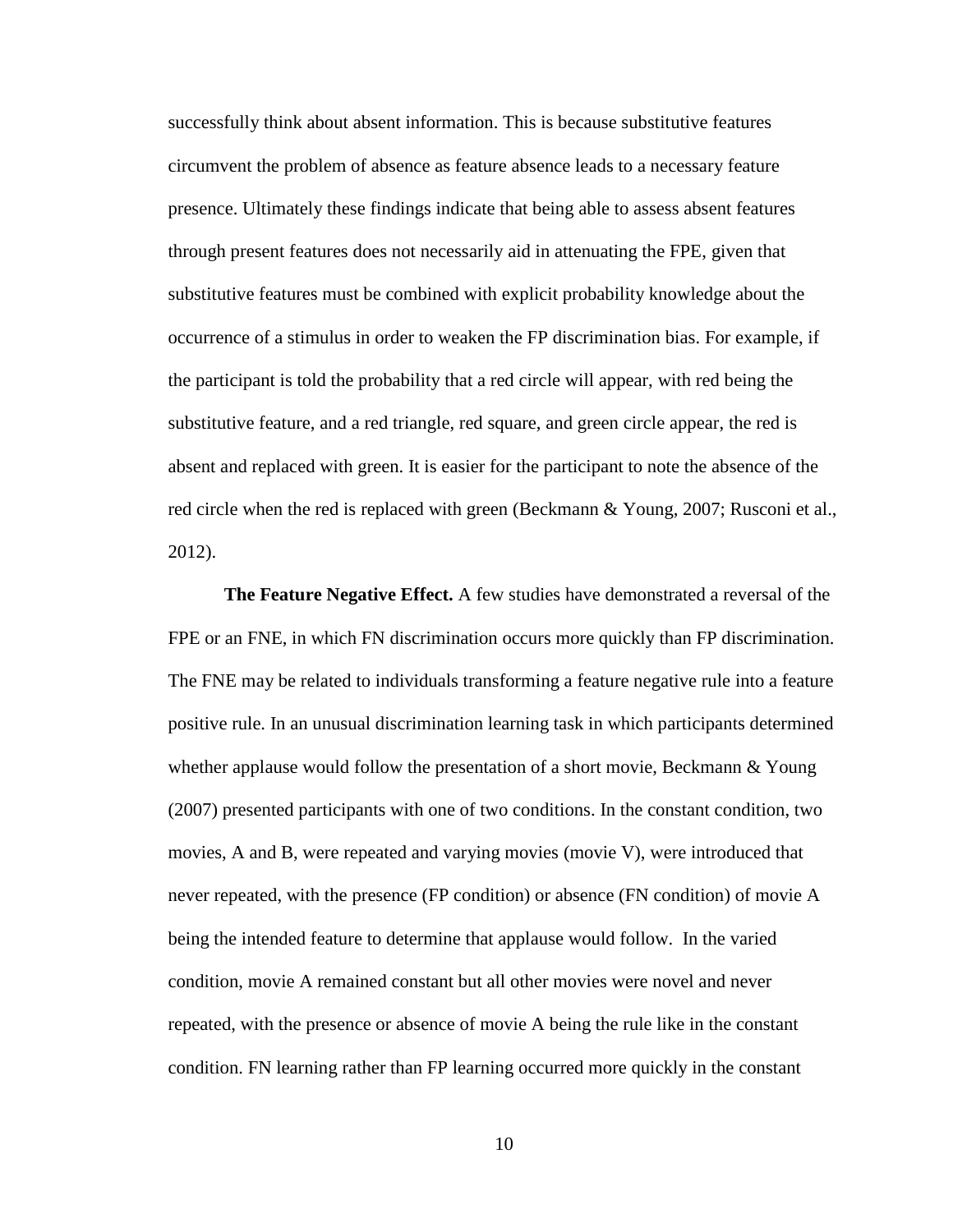condition while FP learning occurred more quickly in the varied condition. These findings suggest that participants framed the rule for the constant condition in terms of an FP novelty task rather than an FN task. In other words, novelty itself served as a feature in the task as novel movie V, which was a previously unseen movie each time one was presented, predicted a response rather than the absence of constant movie A.

Fiedler and his colleagues (Fiedler et al., 1988) also examined conditions under which an FNE rather than an FPE would occur in a series of six experiments involving adult human participants. Participants completed several variants of FP and FN discriminations, involving types of feedback and number of symbols, and were instructed to inform the researcher what they thought the rule was. FN learning was found to occur more quickly than FP learning when both FP and FN learning involved noncontingent feedback, meaning participants were informed if they were right or wrong regardless of the response made. FP learning occurred more quickly than FN learning when both FP and FN learning involved contingent feedback, meaning feedback was only given when participants were correct. In addition, when four instead of six symbols were used in the learning task, a FNE was observed rather than a FPE. In both the four and six symbol conditions, participants were exposed to a subset of three symbols with a blank space allocated randomly between them. The four symbol condition consisted of displays of subsets of three of the four total symbols (square, triangle, cross, circle) in random order while the six symbol condition consisted of displays of subsets of three of the six total symbols (square, triangle, cross, circle, tilted Z, X with bars on top and bottom) in random order. One of the symbols was designated as the target feature, and a display was correct when it contained that feature and incorrect when it did not in the FP condition. In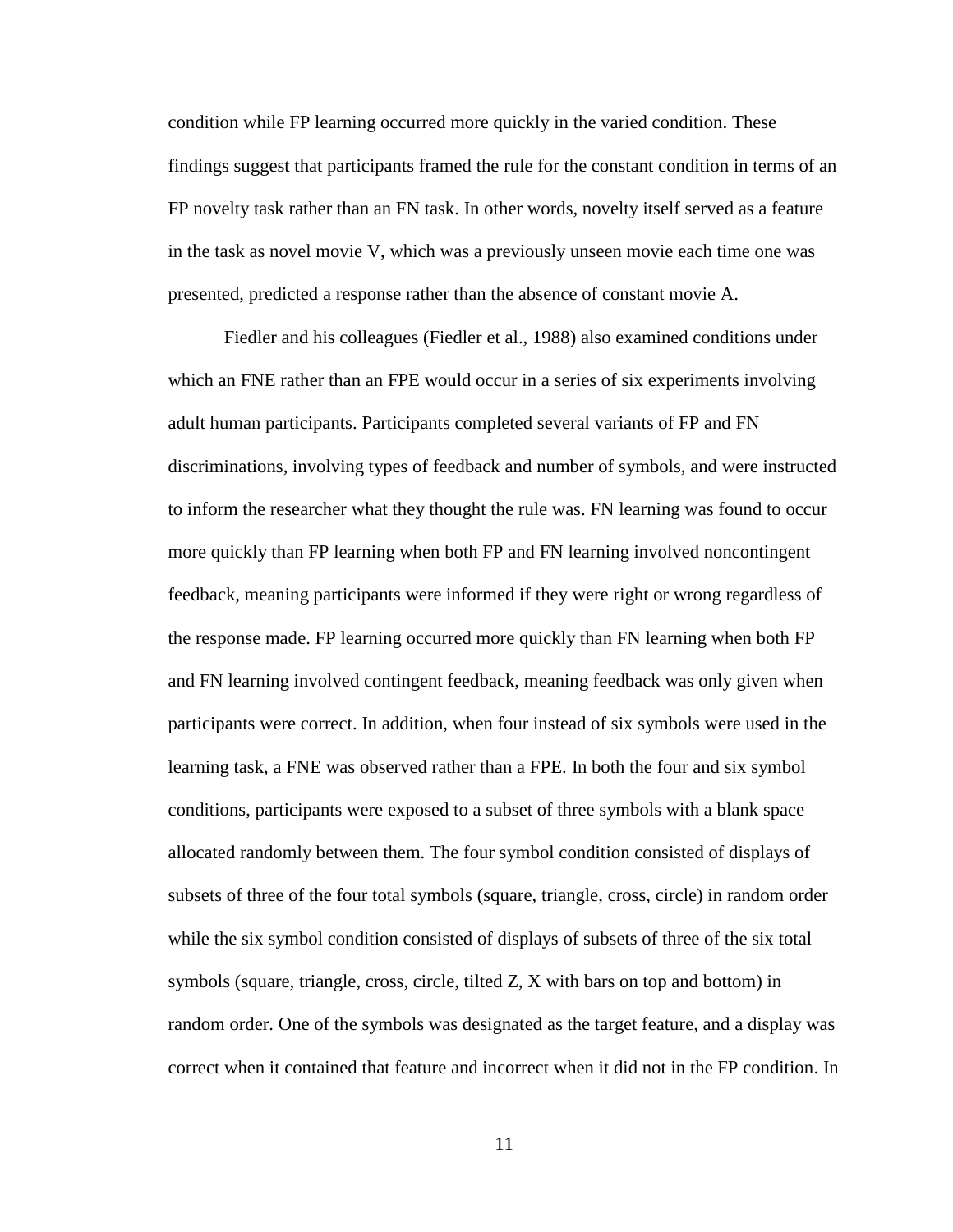the FN condition a display was incorrect when it contained the target feature and correct when it did not. Participants would choose whether they thought a presented display was correct or incorrect. The FNE was hypothesized to be due to the greater invariance present in the four symbol condition, given that there are fewer combinations of randomly ordered displays that could be created, and this helped participants learn more quickly to respond when a target feature was absent, leading to a greater number of correct responses in the FN, four symbol condition than was found in the FN, six symbol condition. However, when Fiedler et al. asked participants what they believed the rule was for the FN task, they responded not by describing the absence of the feature but by describing the repeated presence of certain stimulus elements, such as stating that the presence of the circle, square, and cross made the displays correct instead of stating that the absence of the triangle (the actual FN rule) made them correct.

The Fiedler et al. (1988) findings show that feedback contingency and the number of stimulus elements used in a task can alter whether an FNE or FPE occurs. More importantly, they suggest that invariant patterns may have been helping participants determine how to respond correctly in the FN condition, and four stimuli allow for more constancy than six (Fiedler et al., 1989). Specifically, the number of patterns possible with four stimuli is less than that for six stimuli, and if participants made feature negative judgments in terms of feature positive rules, it would be faster to learn the consistencies, and therefore invariances, in a set of four randomly ordered versus six randomly ordered stimuli. Thus the FPE seems to be influenced by number of stimuli, contingency of feedback, knowledge of probability, type of feature used (i.e., substitutive versus nonsubstitutive), as well as present:absent cue ratios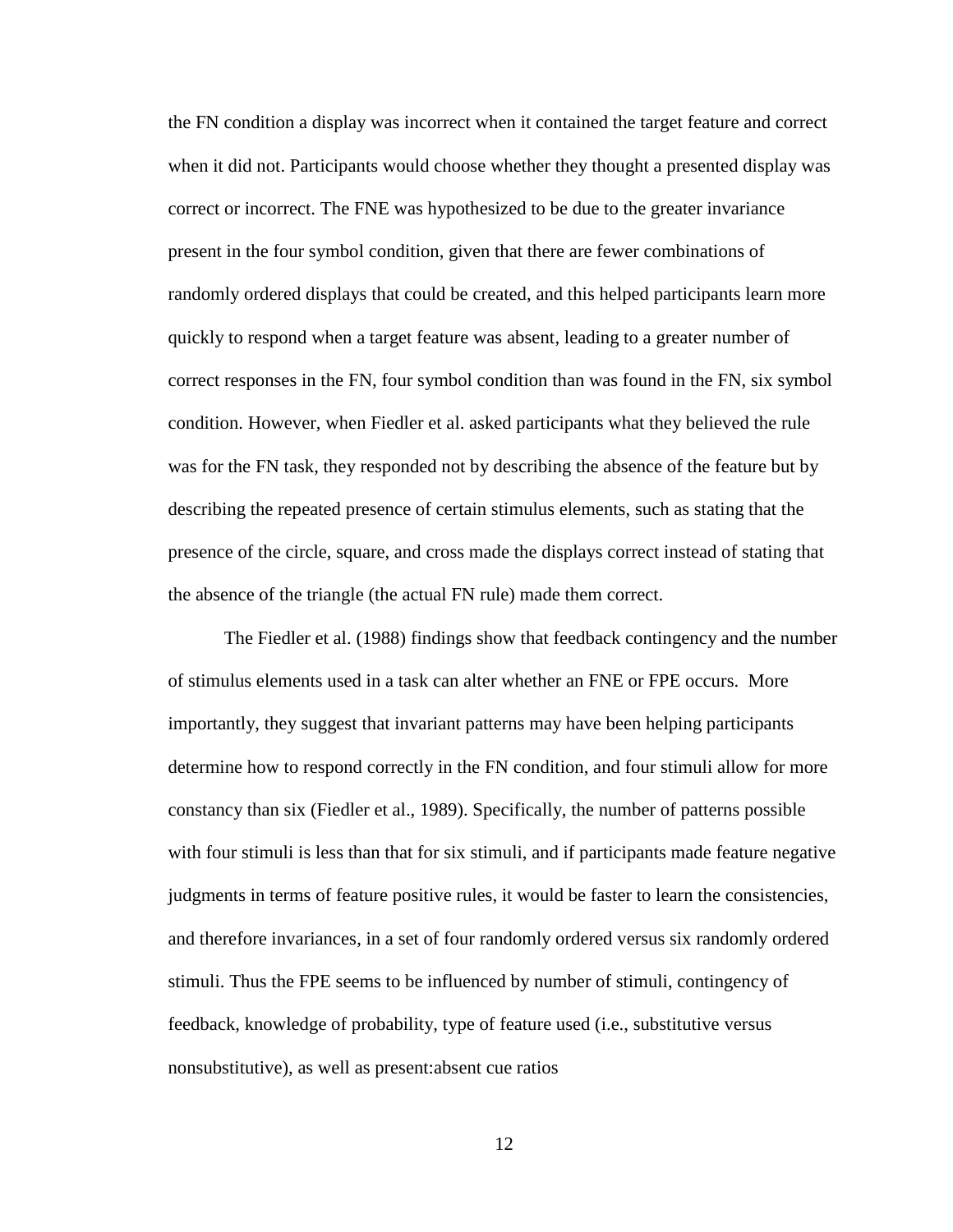**Theoretical Explanations for the FPE.** Theories of associative and inductive reasoning suggest that differences in cognitive abilities could also play a role in the FPE. When engaged in a FP/FN task, the participant creates associations between the stimuli and outcome (Jenkins & Sainsbury, 1970). For example, when learning a FP discrimination that the presence of a square is the target feature, the square predicts the outcome 100% of the time, making it more predictive than the other stimuli. However, when learning a FN discrimination that the absence of a square is the target feature, the predictive value of the square is zero, meaning that its presence serves no role in predicting a correct response. Meanwhile, the irrelevant background stimuli have a predictive value of 50% (Mutter et al., 2006). Therefore, FN discriminations are more difficult because the irrelevant background features' predictive value of only 50% and the target feature's zero predictive value add a much higher degree of uncertainty in determining when to respond than an FP discrimination whose target feature provides certainty with a predictive value of 100%.

From the viewpoint of inductive reasoning theory, participants create hypotheses about the stimuli and assess their validity following feedback as to whether or not their response choice was correct (Hearst, 1991; Levine 1966; Mutter et al., 2006). For example, during FP discrimination, when participants make a correct response, they reduce the number of competing hypotheses. If correctly responding to a two symbol subset of a circle, cross, triangle, and square where the square and triangle are present, then either the triangle or square is the target feature. If the next subset is the square and cross and responding leads to feedback that the response is incorrect, it can be determined that the hypothesis "the square is the target feature" is incorrect and "the triangle is the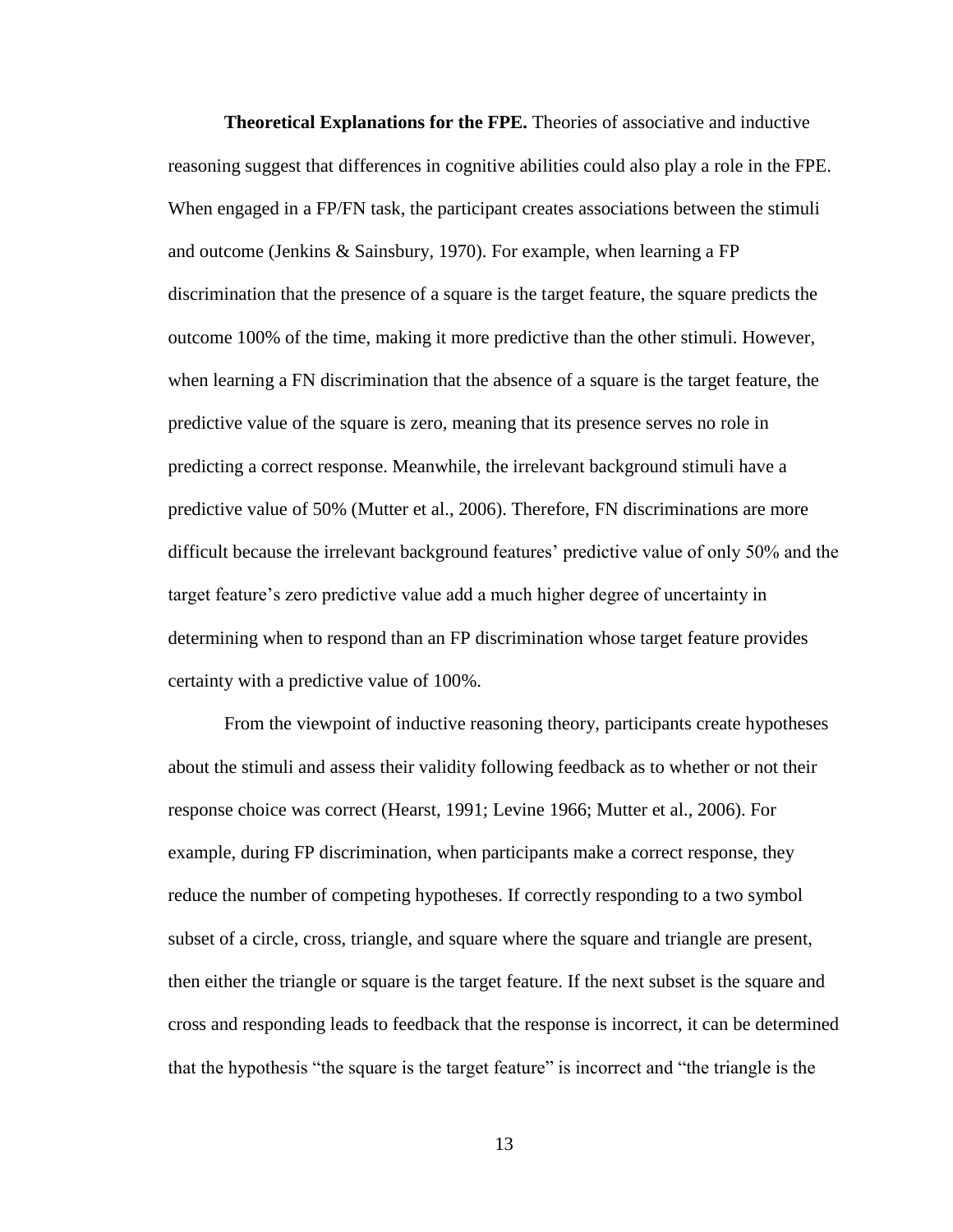target feature" is correct. FN discriminations are much more complex. If the absence of the triangle is the target feature, and a response is correct for a display of a square and cross, the hypotheses may be drawn that either "the square is the target feature" or "the cross is the target feature". However, when faced with displays of a triangle and cross and then triangle and square, participants will be told they are incorrect when responding to both. Therefore, participants create hypotheses that are actually taking them further away from the correct rule, as they tend to create rules based on the presence of features, and given this, there are many more possibilities as to what the rule may be in FN discriminations (Mutter et al, 2006).

**Age and Working Memory.** If FN discriminations require more items to be considered in both an associative and inductive manner than FP discriminations, then working memory capacity (WM; memory used to process current information) may play a role in the greater difficulty of FN discrimination. Research has indicated that younger and older adults show marked differences in working memory (WM) that may affect their inductive reasoning and learning (Belleville, Rouleau, & Caza, 1998; Foos, 1989; Fristoe, Salthouse, & Woodard, 1997; Hartman, Bolton, & Fehnel, 2001; Jain & Kar, 2014; Oberauer, Wendland, & Kliegl, 2003; Rodriguez-Villagra, Gothe, Oberauer, & Kliegl, 2013; Salthouse & Babcock, 1991; Salthouse, Babcock, & Shaw, 1991;). The Wisconsin Card Sorting Task (WCST) is an inductive reasoning task that requires participants to sort cards by form, number, or color based on a rule that they must learn through only positive or negative feedback from the researcher. After the rule is learned and items are correctly sorted for ten trials the rule is changed. The participant is not told about this rule change and must then adapt and attempt to learn the new rule (Fristoe et al., 1997). Older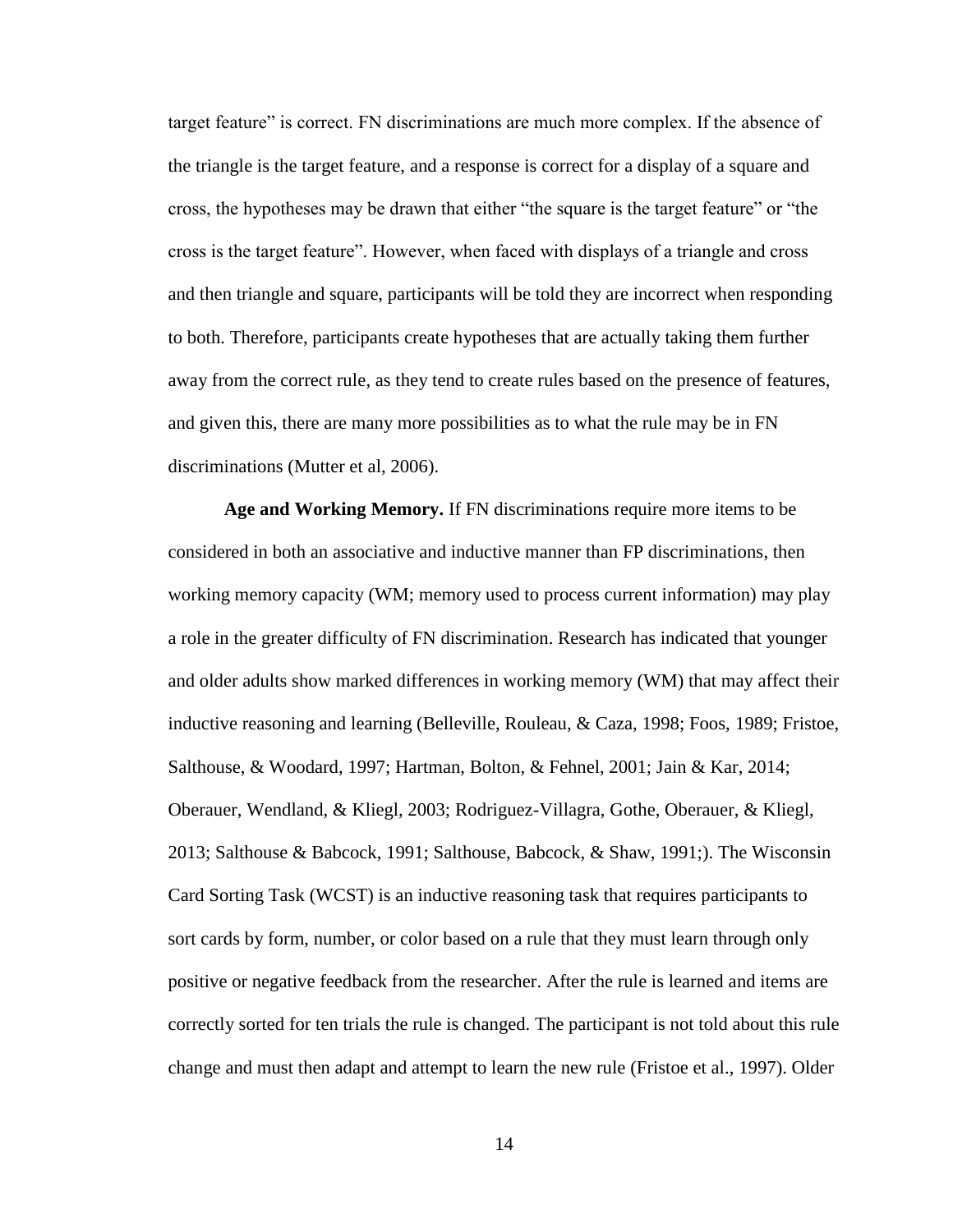adults' inductive reasoning on this task has been shown to be impaired (Rhodes, 2004). Moreover, Hartman et al. (2001) found that older adults (mean age 70) continued to make more errors than younger adults (mean age 20) even when WM demands, such as storage and processing requirements, were minimized. This suggests that a decline in the ability to update information in WM may be responsible for the discrepancy in performance between older and younger adults. An inability to successfully update information in WM (e.g., continuing to make the same response despite rule changes in the WCST) may be indicative of a smaller WM capacity.

Using the alphabetical span procedure in which participants must remember a list of words in alphabetical order, Belleville et al. (1998) found no age differences in performance between younger and older adults when list length was controlled based on individual differences in WM capacity. Additionally, when performing arithmetic tasks, younger and older adults perform similarly except when WM demands were increased. This increase led to a decrease in arithmetic performance in older adults that was not present for younger adults (Oberauer et al., 2003).

**Age, WM and the FPE.** Given that associative learning and inductive reasoning in FN discrimination place greater demands on WM than these processes in FP discrimination, it is reasonable to suspect that the FPE may manifest differently in younger versus older adults. Little research has investigated age and the FPE. Results of a FP/FN discrimination task with children revealed that five year old children displayed a FPE, seven year old children displayed an attenuated FPE, and nine year old children did not display a FPE at all (Sainsbury, 1971b). These results are indicative of a change in discrimination learning abilities with age. All of the children received displays with three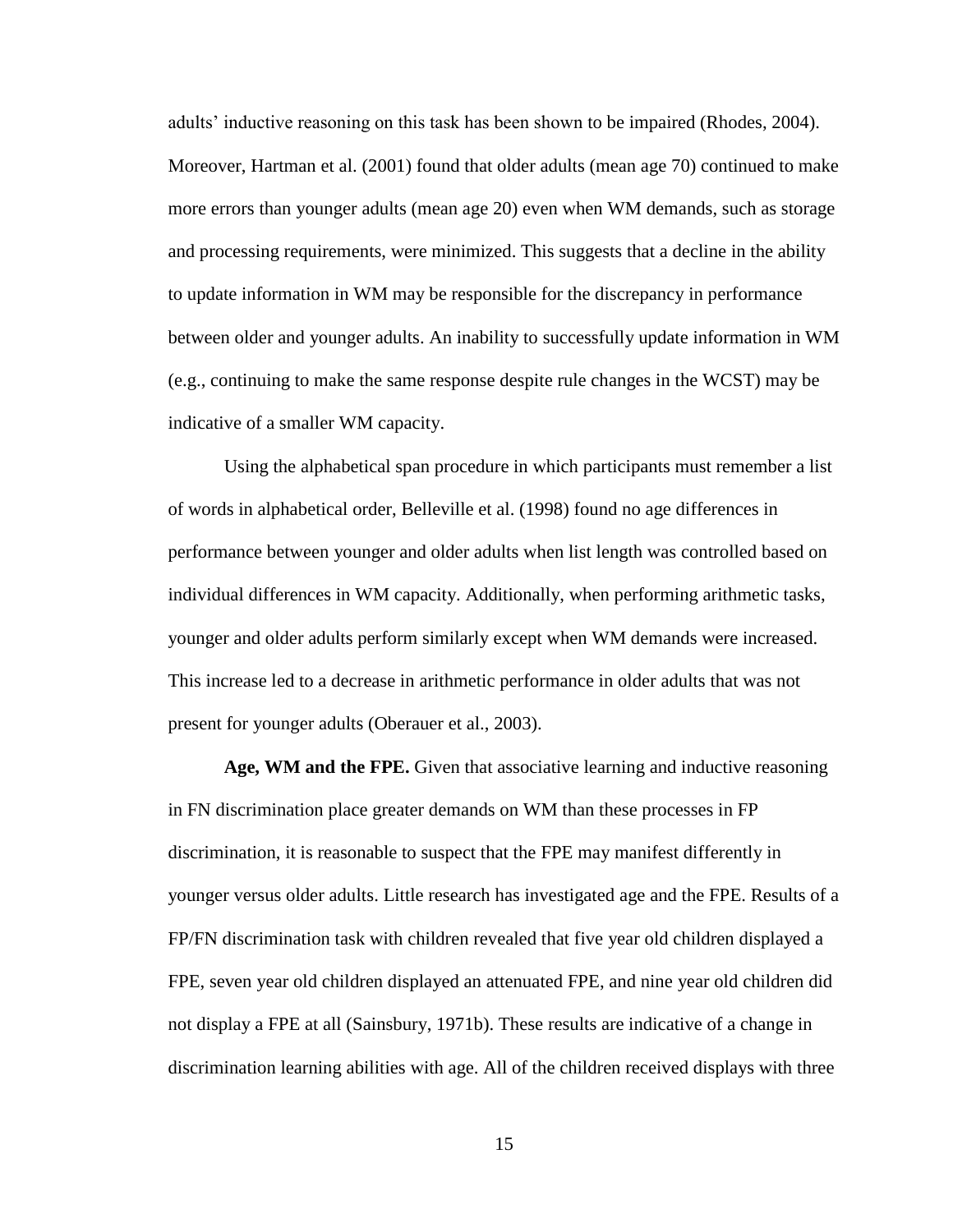of four stimuli, and the nine year old children performed similarly to the adults who received four stimuli in the study by Fiedler et al. (1988). These findings suggest that a certain degree of informational complexity is necessary to elicit an FP bias in discrimination learning tasks for older children and adults.

Older adults have a more difficult time than younger adults in FN versus FP learning (Mutter et al., 2006; Mutter & Pliske, 1996). Specifically, in a study of younger adults with an average age of approximately 21 and older adults with an average age of approximately 72, results showed that FP and FN learning occurred more quickly in younger rather than older adults, as younger adults articulated the FP or FN rule after fewer trials than older adults. An additional manipulation in this study involved loading WM of some of the younger adults, by having them complete the task while also rehearsing unique seven digit strings prior to the start of every trial, to observe their subsequent discrimination learning performance. This manipulation was performed because older adults exhibit impairments in inductive reasoning that are associated with a decline in WM capacity, such that the ability to store information and continuously update that information is impaired. Therefore it was hypothesized that inductive reasoning in discrimination learning would also be impaired for younger adults with loaded WM if the deficit for older adults is due to WM capacity decline. The hypothesis was supported by the results, which indicated that younger adults with WM loaded, like older adults, learned FP and FN discriminations more slowly than younger adults without loaded WM. Despite this, both the WM loaded younger adults and older adults failed to demonstrate a greater FPE bias than the younger adults, which pointed to a more general discrimination learning deficit rather than a specific FPE deficit (Mutter et al., 2006).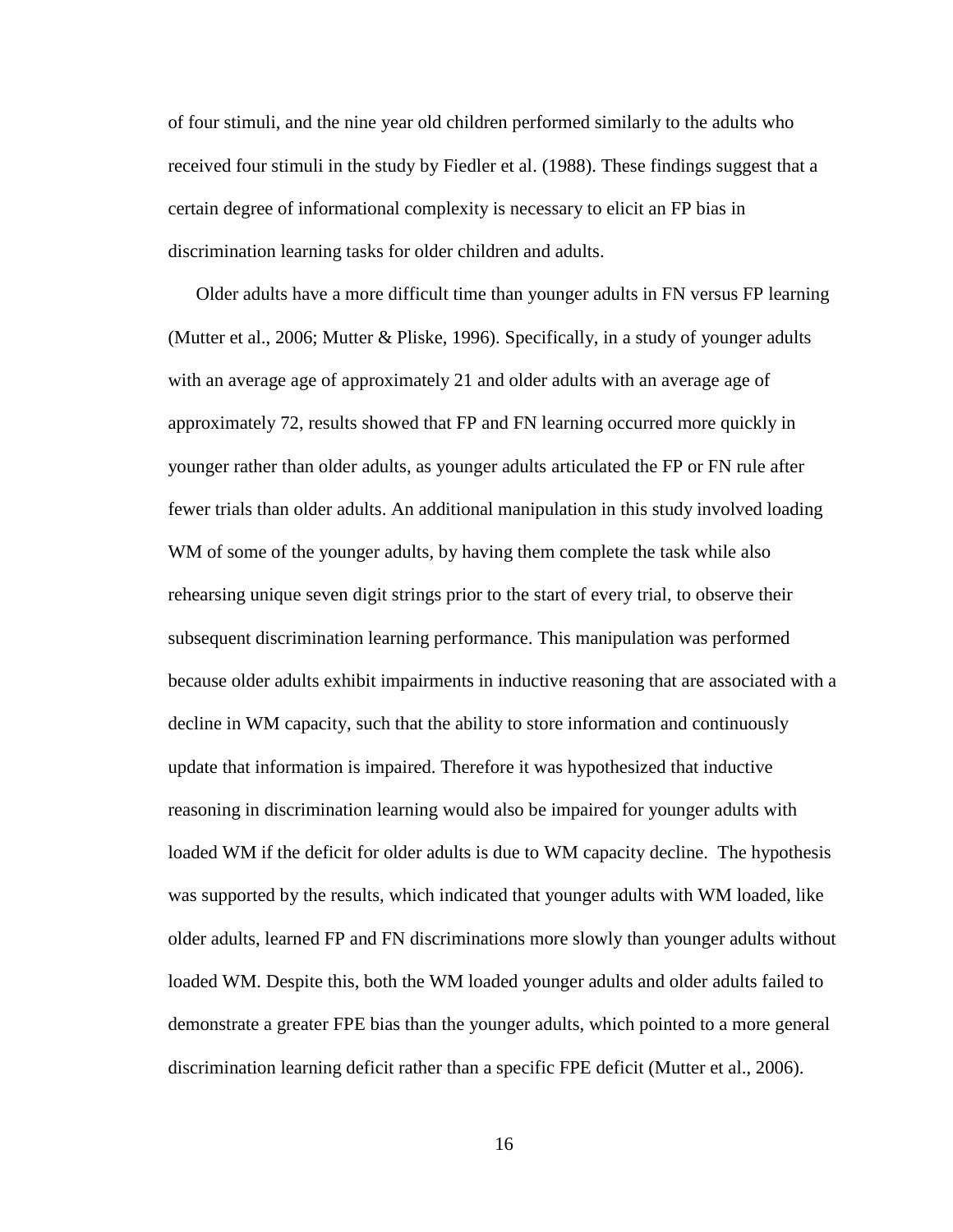Additionally, FN discrimination learning can be facilitated by previous FP discrimination learning (Nallan et al., 1980; Pace et al., 1980). Mutter et al. (2006) also demonstrated this, in that younger adults' FN learning was facilitated by prior FP learning, whereas older adults and WM loaded younger adults did not display this effect. However, older adults and WM loaded younger adults were able to learn a subsequent FP task after prior FP learning, suggesting that a WM deficit is related to difficulty in learning predictors based on absent rather than present information.

#### **Summary and Present Study**

In sum, the FPE is pervasive across species, has an evolutionary background potentially related to survival (despite the effect occurring in tasks not directly related to survival), and can be demonstrated in diverse task types and situations. Differences in FP and FN learning are seen throughout the lifespan, and these differences may be at least partially explained by reduced WM capacities in very young children and older adults (Mutter et al., 2006; Sainsbury, 1971b). In addition, a FNE can be elicited instead of the FPE when information load is low, as is the case when three out of four symbols are presented versus three out of six symbols (Fiedler et al., 1988). Information load may be another variable that influences age differences in FP and FN discrimination. This is because greater information loads place greater demands on WM and older adults' performance is generally worse with greater WM loads (Oberauer et al., 2003), as was demonstrated when comparing older and young adults' performance on arithmetic problems while simultaneously loading WM. It thus seems reasonable to hypothesize that FP and FN discrimination learning could vary with age in conjunction with information load or the number of stimulus elements. Therefore, in the present study, younger and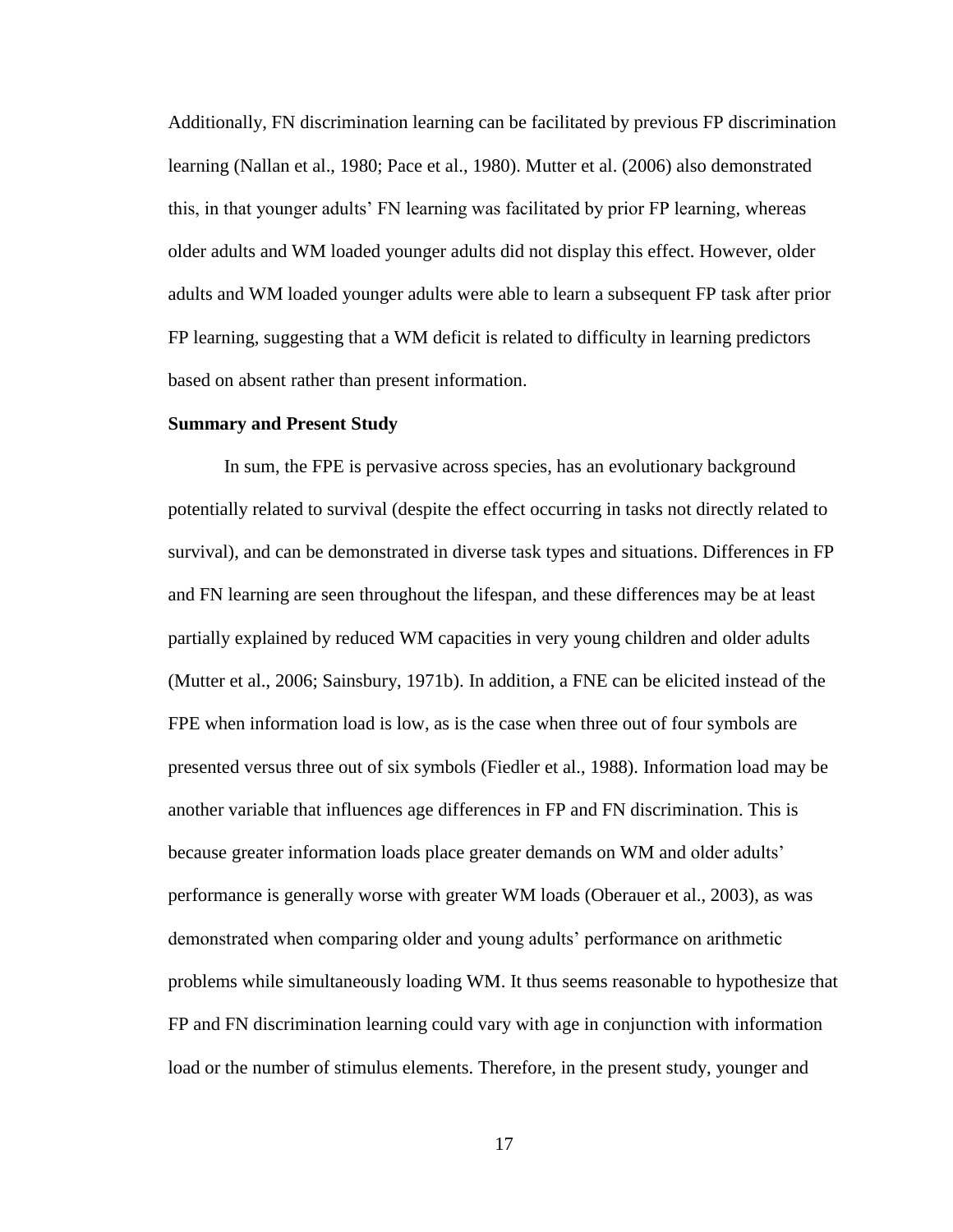older adults were presented with FP/FN discrimination tasks involving either a four or six symbol stimulus set.

A low information load (i.e., four symbol stimulus set) was expected to result in a reversal of the FPE for younger adults meaning that younger adults will learn FN discriminations faster than FP discriminations (cf., Fiedler et al., 1988). However, a high information load (i.e., six symbol stimulus set) should elicit the typical FPE. The level of the information load may also influence the FP and FN discrimination performance of older adults in that their discrimination learning for both FP and FN will be better in the low load condition than in the high load condition. However, they may not show a FNE in the low information load condition. In other words, regardless of information load they may exhibit faster learning for FP than FN discrimination.

The specific hypotheses for this experiment are as follows:

1. Consistent with Mutter et al. (2006), older adults should take a greater number of trials to articulate an appropriate rule and to reach a criterion of twelve trials correct in a row than young adults regardless of discrimination type (FP vs. FN) or information load (four vs. six symbol).

2. In line with Fiedler et al. (1988), both young and older adults should articulate an appropriate rule after fewer trials and reach their last incorrect trial after fewer trials in the four symbol condition than in the six symbol condition for both FP and FN learning.

3. Young adults should show an FNE when information load is low but not when information load is high. Young adults should articulate an acceptable rule and reach their last incorrect trial after fewer trials in FN versus FP discrimination in the four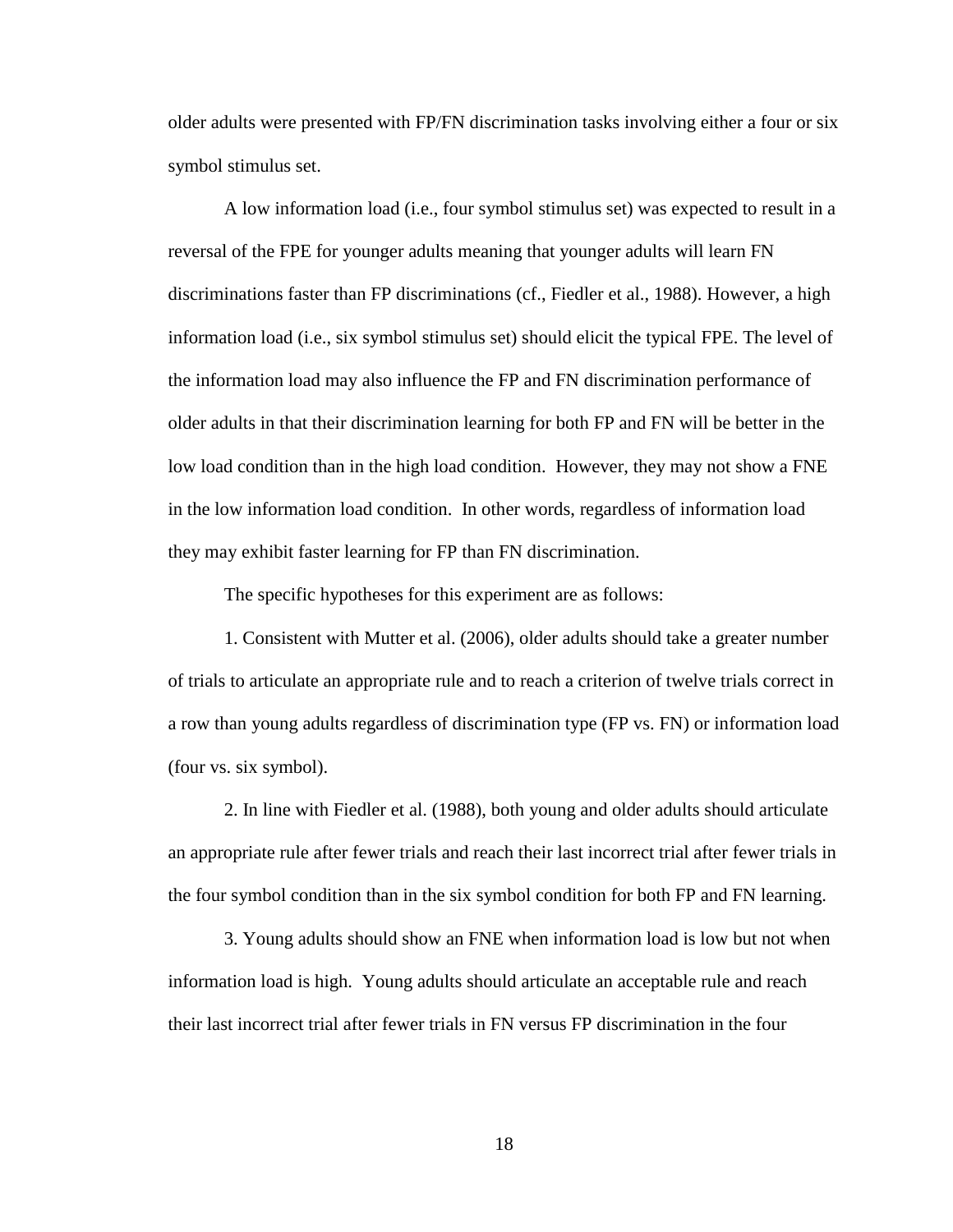symbol condition but should articulate an acceptable rule and reach their last incorrect trial after fewer trials in FP versus FN discrimination in the six symbol condition.

4. Older adults, unlike young adults will not show a FNE in the low information load condition. Older adults should articulate an acceptable rule and reach their last incorrect trial after fewer trials in FP versus FN discrimination for both the four and six symbol conditions.

#### Methods

#### <span id="page-27-0"></span>**Participants**

Ninety-seven participants completed the study. Forty-eight younger adults (*M*age= 19.33, *SD* = 1.39) were recruited from Western Kentucky University's Study Board and compensated with one study board credit toward a psychology or psychological science course per 15 minutes of participation. The majority of participants were female (79.2%) and white (62.5%) or African American (18.8%), followed by Asian-Pacific Islander (8.3%), mixed race (6.2%), Hispanic (2.1%), or Middle Eastern (2.1%). Most participants also reported being of middle (47.9%) or upper-middle (29.2%) class, followed by lower-middle (10.4%), lower (4.2%), lower-upper class (2.1%), or upper-lower class  $(2.1\%)$ . Forty-nine older adults (*Mage* = 68.35, *SD* = 5.08) were recruited from volunteer databases in labs of the department of psychological sciences, emails sent to Western Kentucky University faculty and staff, and referrals from older adults who had completed a past or the current study. Each older adult was screened using the Telephone Mini Mental State Examination to ensure they were in good cognitive health prior to scheduling for the study. Participants were 53.1% female and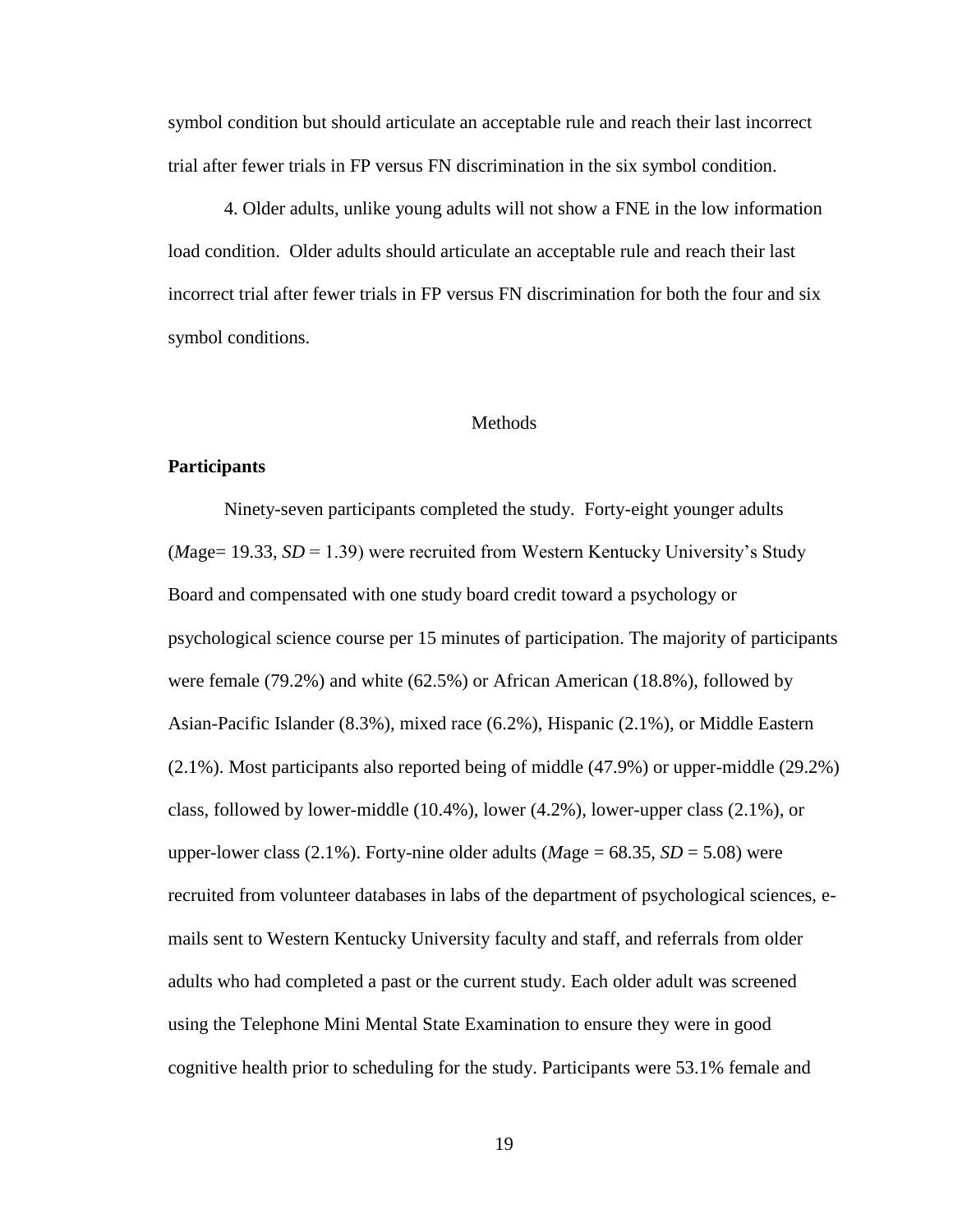98% white, with one participant choosing not to disclose race. Like younger adults, the majority of older adults reported being either middle class (55.1%) or upper-middle class (26.5%), followed by lower-middle class (10.2%), lower-upper class (4.1%), lowermiddle class (2.0%), or lower class (2.0%). Each participant was compensated with \$10.00 per hour of participant with a grant provided by Western Kentucky University. **Materials**

**Research Design.** A quasi-experimental 2 (group: younger vs. older) X 2 (information load: four symbols vs. six symbols) X 2 (discrimination type: FP vs. FN) between subjects factorial design was used to examine the effects of group, discrimination conditions, and number of symbols on discrimination performance. Group is the quasi variable in this design as age cannot be manipulated. Twelve young and 12 older participants were randomly assigned to each of the four possible combinations of information load and discrimination type: four symbols and FP, six symbols and FP, four symbols and FN, and six symbols and FN, with one additional older adult assigned to the FP four symbol condition. In addition, each participant was randomly assigned to receive either the triangle, square, circle, or cross as the target feature. The effects of these variables on three measures of discrimination performance were investigated: (1) the number of the trial in which the participant articulates the correct rule, otherwise referred to as the strict rule (2) the number of the trial in which the participant articulates a rule that is not the strict rule but will lead to the correct response, otherwise referred to as the lenient rule, (3) the number of the participant's last incorrect trial, and (4) the number in which a participant reached a run of 12 consecutive trials correct. Additionally, the effect of block (1-12 in the six symbol condition and 1-18 in the four symbol condition) and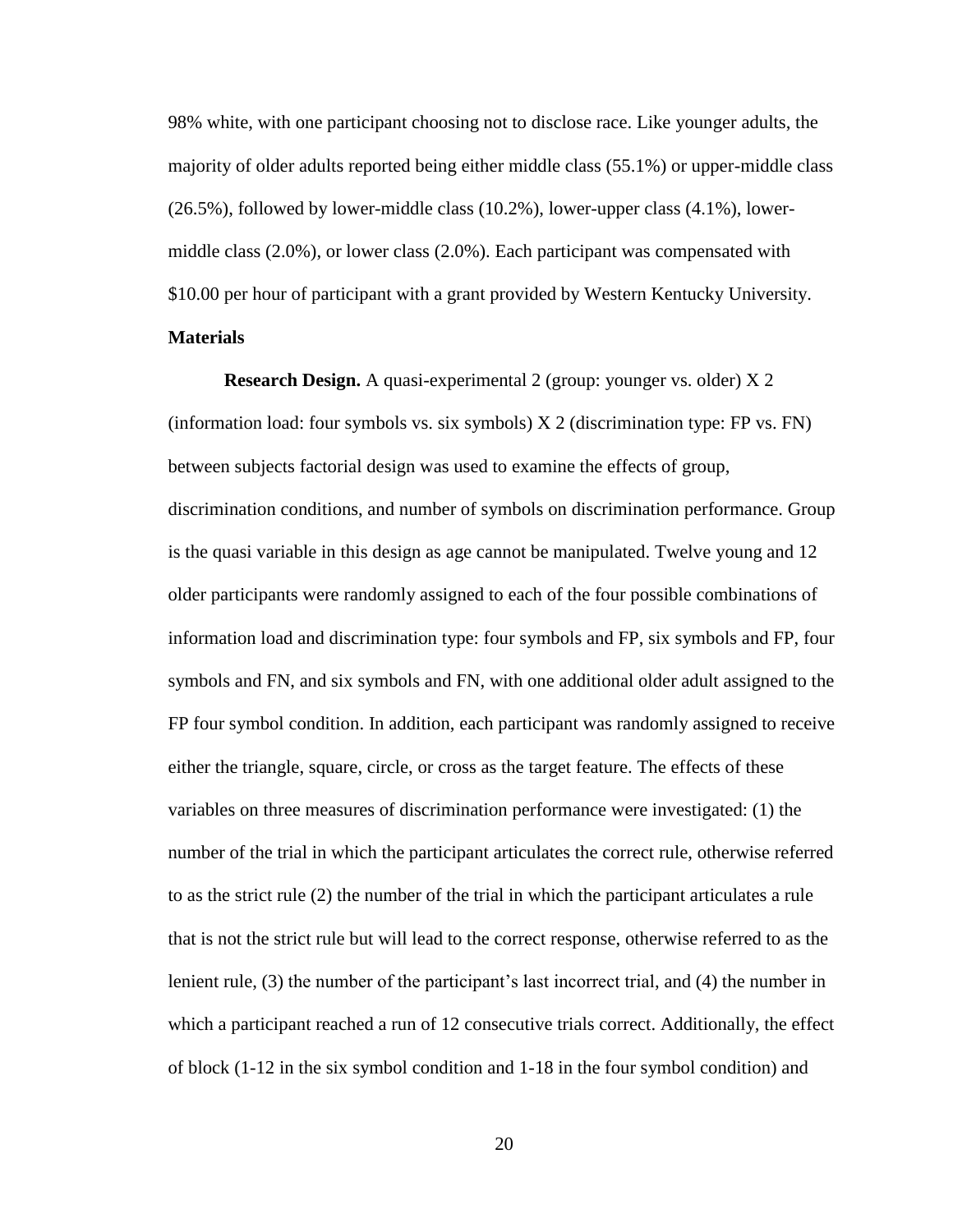task type (FP or FN) on mean number of trials correct when the target feature was present or absent was investigated.

**Individual Difference Measures.** All participants completed the digit symbol task (Wechsler, 1997), reading span (Daneman & Carpenter, 1980), and Advanced vocabulary (Ekstrom, French, Harman, & Dermen, 1976) measures. Both the digit symbol, a measure of perceptual speed and incidental learning, and the Advanced Vocabulary scale, a measure of verbal knowledge, were administered in a pencil and paper format, and the reading span task, a measure of WM, was administered by iMac. These measures are necessary to assess individual differences in perceptual speed, WM, and verbal knowledge and were examined to determine that participants represented their respective populations (i.e., older adults should outperform younger adults on Advanced Vocabulary but younger adults should outperform older adults on reading span and digit symbol).

**Experimental Stimuli.** The experimental task was presented on an iMac monitor programmed with Superlab software. The four symbol condition consisted of a triangle, circle, square, and cross. There were a total of 108 trials, consisting of 18 blocks with six trials in each block. The blocks contained three correct and three incorrect displays, and the order of presentation was randomized with the constraint that participants were not exposed to more than two correct or incorrect displays in a row. Each stimulus display consisted of three symbols in randomized order. In all conditions, the target feature was either the triangle, square, circle, or cross. In the FP condition, the stimulus display containing the target feature is "correct" while the display without the target feature is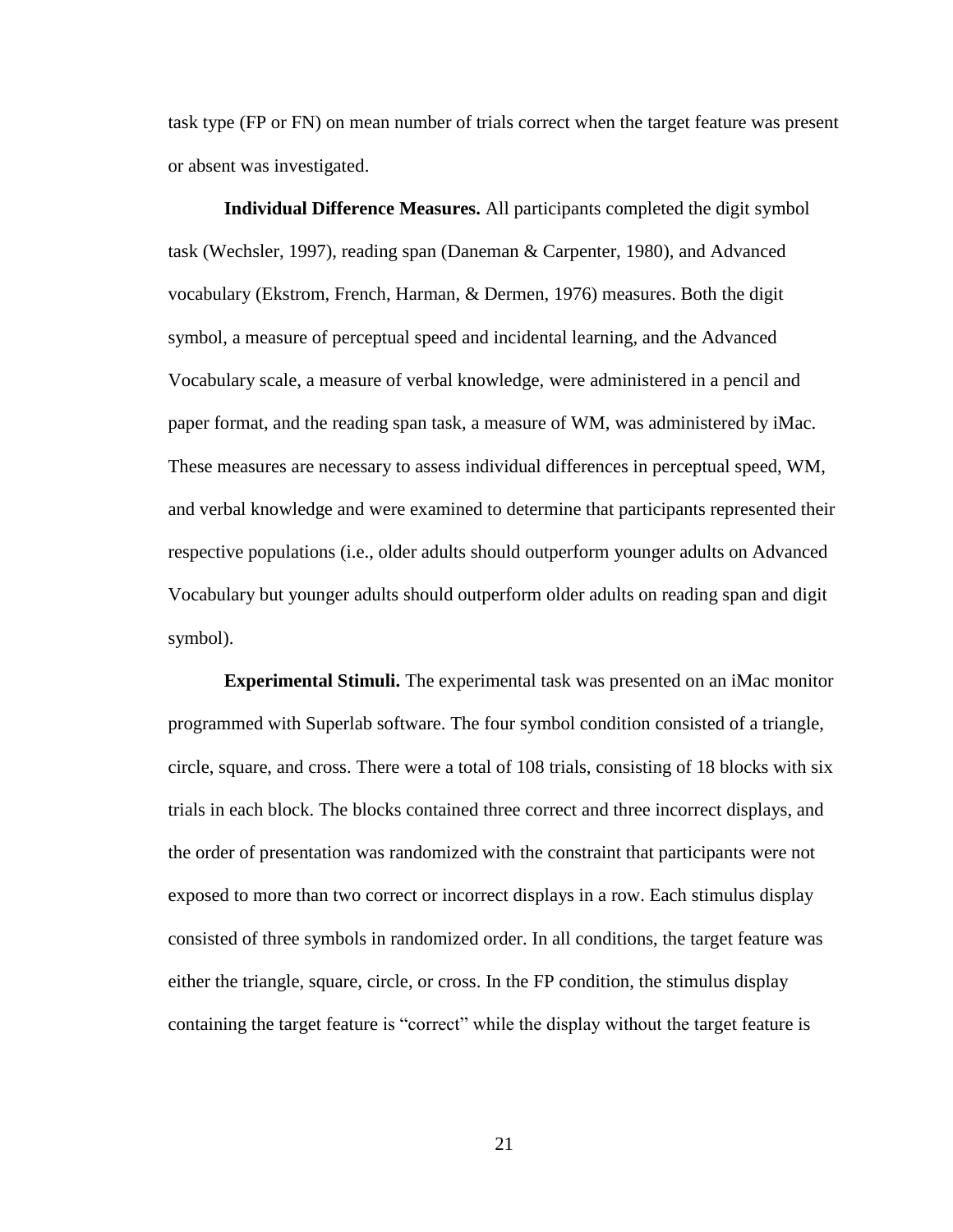"incorrect." In the FN condition, the display without the target feature is "correct" while the display containing the target feature is "incorrect."

The six symbol condition consisted of a triangle, circle, square, cross, X-barred, and diamond. There was a total of 240 trials, consisting of 12 blocks with 20 trials in each block. The blocks contained ten correct and ten incorrect stimulus displays, and the order of presentation was randomized with the constraint that participants were not exposed to more than two correct or incorrect displays in a row. Each stimulus display consisted of a set of three symbols in randomized order. Consistent with the four symbol condition, the target feature was either the triangle, square, circle, or cross. In the FP condition, the stimulus display containing the target feature is "correct" while the display without the target feature is "incorrect." In the FN condition, the display without the target feature is "correct" while the display containing the target feature is "incorrect." Appendix A provides an example of the presentation of task stimuli.

For both the four and six symbol conditions, each stimulus display remained on the screen for five seconds or until the participant made a response. If no response was made within five seconds, that trial was recorded as an error. Responses were indicated by pressing the "A" key labelled "Yes" and the "L" key labelled "No". A feedback screen then appeared informing the participant "That is correct" or "That is incorrect." This display remained on the screen for 1,000ms, at which point a screen saying "Rule?" appeared, allowing the participant the option to report a rule before the next trial was initiated by the experimenter with a mouse click.

#### **Procedure**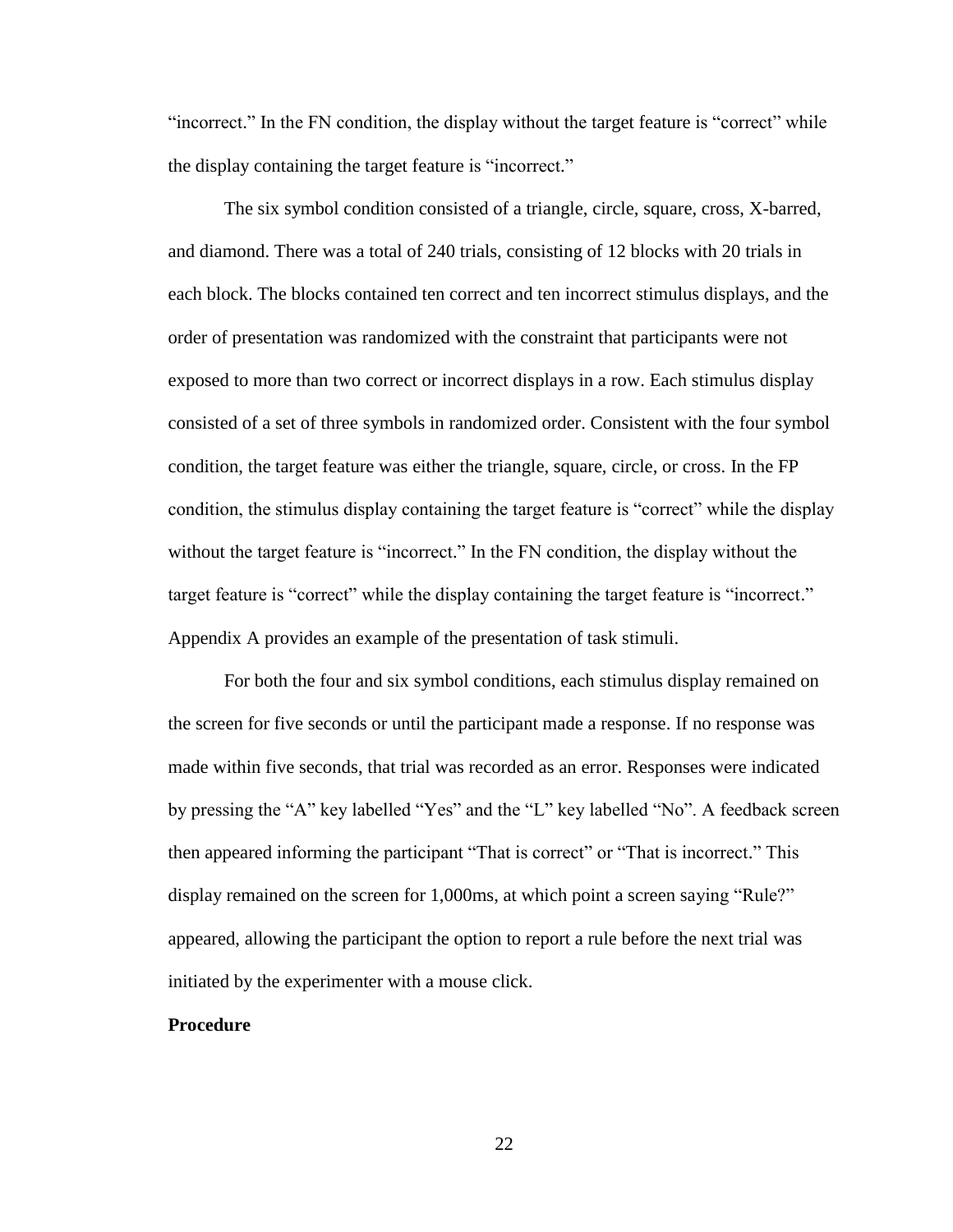Participants completed an informed consent form and the biological and health questionnaire, followed by the experimental task. All participants were instructed to complete all trials in the both the four and six symbol conditions but to tell the researcher if they think they have determined the rule. Participants viewed the stimulus displays and press the "A" key if they believed the stimulus display was correct and press the "L" key" if they believed the stimulus display was not correct. Each stimulus display remained on the screen for five seconds or until a participant made a response. After making a response, a display saying "That is correct" or "That is incorrect" appeared for one second followed by a rule screen allowing the participant the option to report a rule before the next trial was initiated by the researcher with a mouse click. The number of trials taken to report a rule, regardless of whether the rule is correct or incorrect, was recorded on a document by the researcher that contains a list of all trials. The research also recorded what the participant said verbatim. This document allowed the researcher to track the number of trials completed prior to reporting a rule to include in data analysis. The researcher did not tell participants if they were correct or incorrect. Following the experimental task, participants completed the individual difference measures. One younger adult was excluded from the digit symbol analyses due to failure to follow instructions and one older adult was excluded from the reading span analyses due to the iMac not presenting the task properly. A summary of these results from a univariate ANOVA are provided in table 1 and reveal that older adults performed significantly better on the Advanced Vocabulary test than younger adults,  $F(1, 95) = 94.27$ ,  $p = .00$ ,  $\eta^2_{\mu}$  = .50, indicating older adults have a greater verbal knowledge. Younger adults performed significantly better than older adults on the reading span task,  $F(1, 95) = 7.39$ ,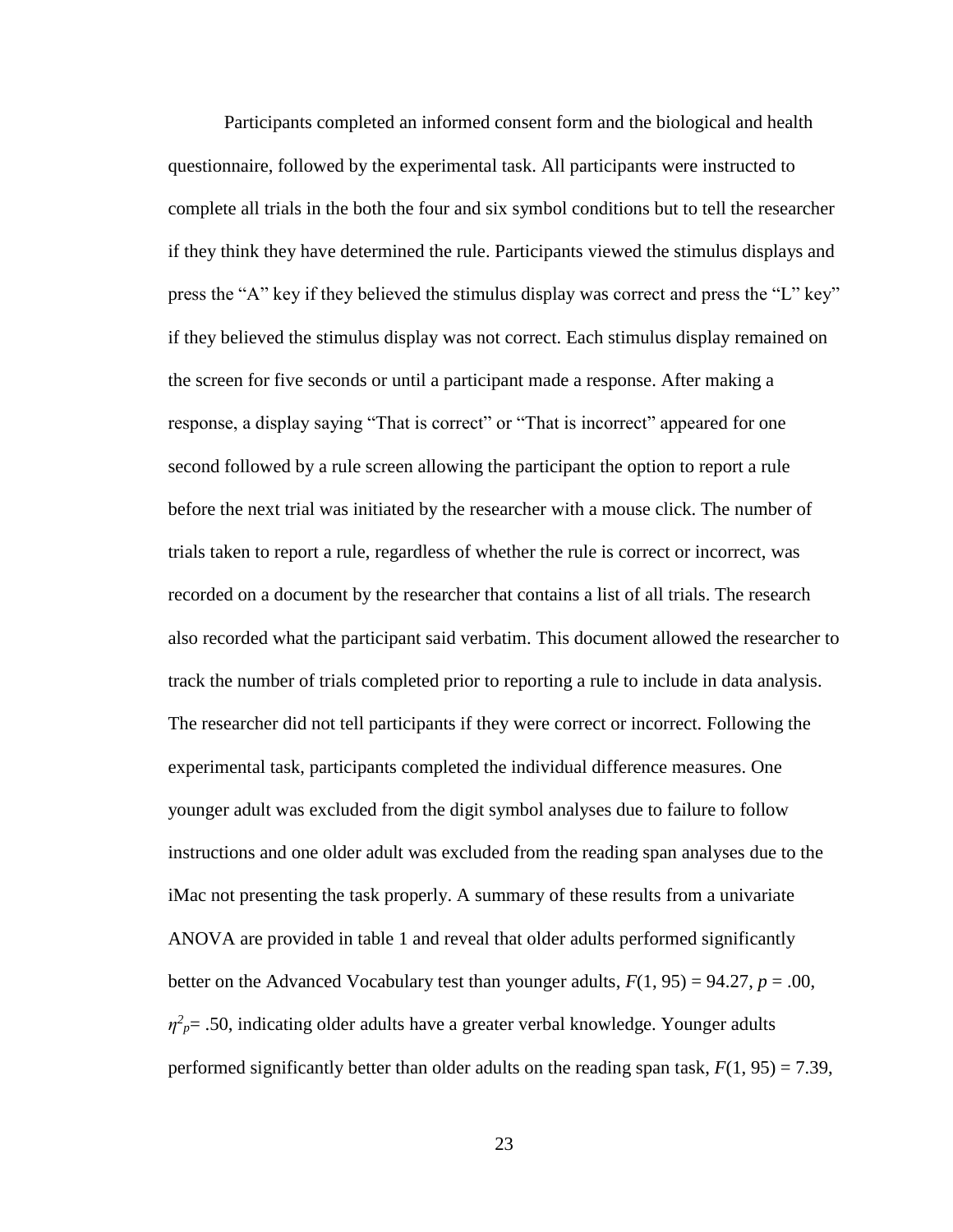$p = .01$ ,  $\eta^2 p = .07$ , indicating younger adults have greater working memory capacity. Younger adults also performed significantly better than older adults on both the substitution,  $F(1, 95) = 42.92$ ,  $p = .00$ ,  $\eta^2 p = .31$ , and incidental learning,  $F(1, 95) = 20.29$ ,  $p = .00$ ,  $\eta^2 p = .18$ , portions of the digit symbol task, showing younger adults have greater processing speed and higher incidental learning scores. Finally, all participants were debriefed, thanked for their participation, and compensated for their time. Younger adults received Study Board credit and older adults received a check.

Table 1

*Mean (Standard Deviation) Scores on Individual Differences Measures*

| Measure                           | Younger       | Older         |
|-----------------------------------|---------------|---------------|
| Reading Span*                     | 2.58(.99)     | 2.02(1.04)    |
| Advanced Vocabulary*              | 8.80 (3.92)   | 19.63(6.65)   |
| Digit Symbol Substitution*        | 80.06 (14.51) | 61.80 (12.79) |
| Digit Symbol Incidental Learning* | 24.06 (4.89)  | 18.84 (6.35)  |
| Note. $* p < 01$                  |               |               |

\_\_\_\_\_\_\_\_\_\_\_\_\_\_\_\_\_\_\_\_\_\_\_\_\_\_\_\_\_\_\_\_\_\_\_\_\_\_\_\_\_\_\_\_\_\_\_\_\_\_\_\_\_\_\_\_\_\_\_\_\_\_\_\_\_\_\_\_\_\_\_\_

#### Results

Data were scored for the dependent measures of articulation of a strict rule, lenient rule, last incorrect trial, and run of 12 trials correct as follows. Strict rule articulation was scored as whatever trial the participant articulated the actual rule. For example, if the task is four symbols and FP with the circle as the target feature, the rule is "displays containing the circle are correct." If the task if four symbol and FN with the circle as the target feature, the rule is "displays not containing the circle are correct." For participants to receive a strict rule score during articulation, they must therefore specifically identify the presence or absence of the target feature. Lenient rule articulation was scored as whatever trial the participant articulated a rule that would always lead to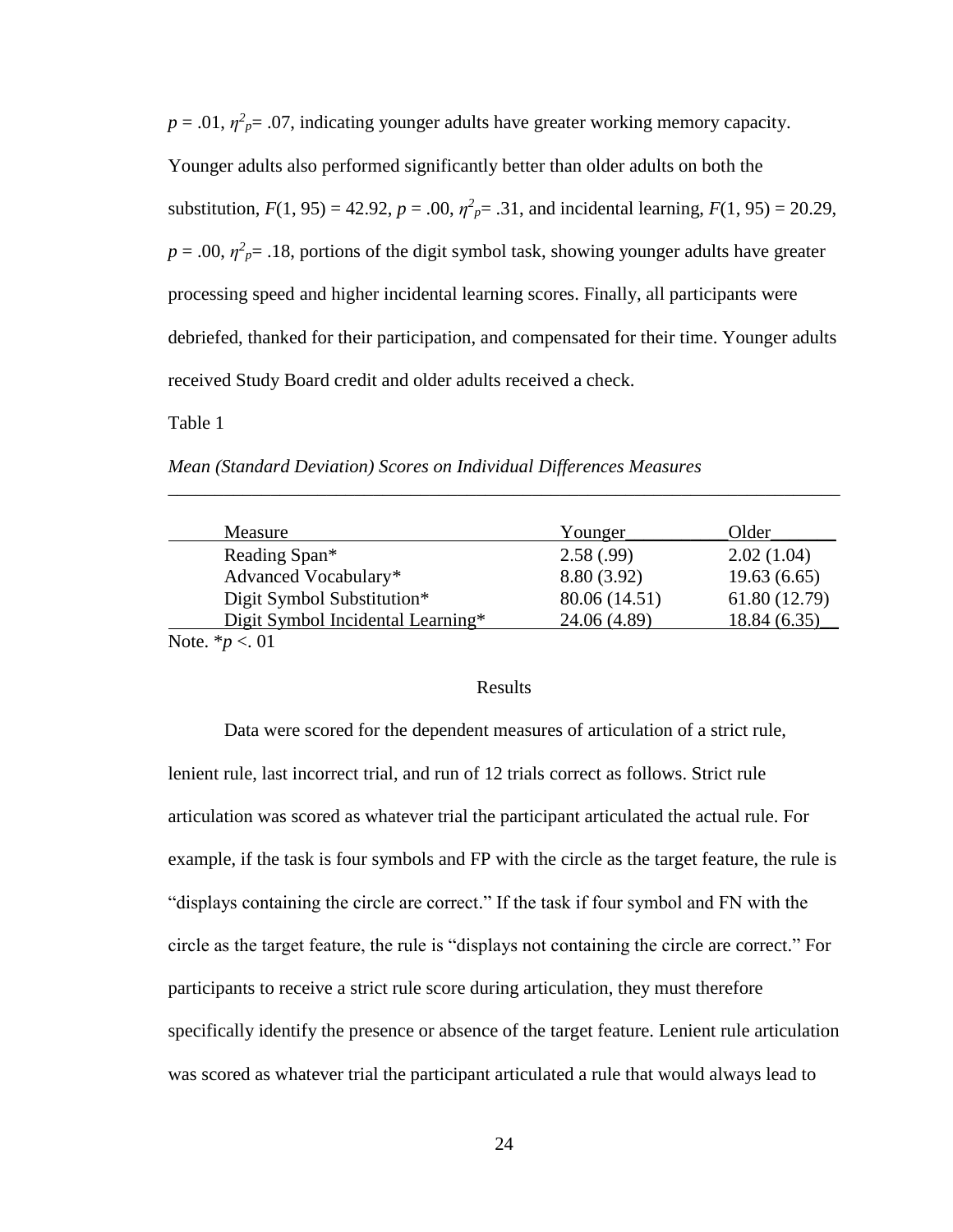the correct response, whether it was the strict rule or not. For example, if the task is four symbols and the circle is the target feature and the participant stated "a display is correct when the triangle, square, and cross are present," that rule was coded as lenient because it would always lead to the correct response despite it not being the strict rule. If participants articulated a strict rule, they were scored at that trial for both the strict and lenient rule (i.e., if the strict rule was articulated at trial 40, the score for strict and lenient was recorded at trial 40). If participants articulated a lenient rule but not a strict rule, they were given the corresponding score of 108 (four symbol) or 240 (six symbol) for the strict rule and their lenient rule score would be designated as the trial they articulated the lenient rule (i.e., if the lenient rule is articulated at trial 40, the participant receives a score of 40 for lenient rule). If participants did not articulate a rule, they were given a score of 108 in the four symbol condition and a score of 240 in the six symbol condition for both the strict and lenient rules. The last incorrect trial was scored as whichever trial participants responded to incorrectly that was followed by only correct responses. If participants got the final trial incorrect, their score was 108 or 240 depending on information load condition. Finally, the run of 12 was scored as the 12th consecutive correct trial. If this never occurred, participants were given a score of 108 or 240 depending on information load condition. Descriptive statistics for the strict and lenient rules, last incorrect trial, and run of 12 trials correct are shown in Table 2. An alpha of *p* ≤ .05 was considered statistically significant for all analyses.

#### **Discrimination Performance**

Trials to articulation for both strict and lenient rules, the final incorrect trial, and run of 12 trials correct scores for both the low and high information load conditions were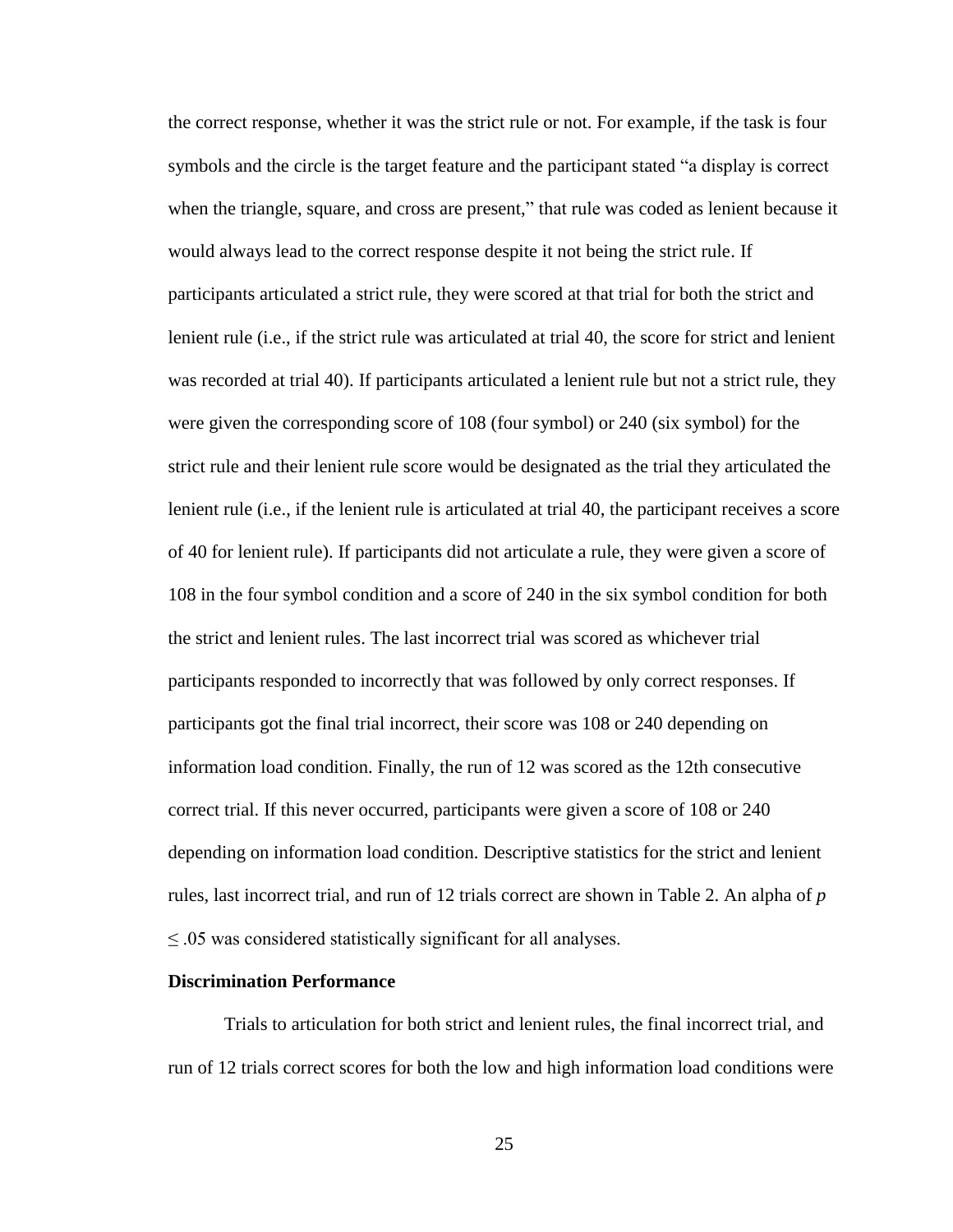submitted to separate 2 (group: young vs. old)  $X$  2 (discrimination type: FP vs. FN) between-subjects factorial ANOVAs. Information load was not included as a factor due to the fact that many participants received scores of 108 or 240 on the primary dependent measures for the low and high information load condition, respectively. The large difference between 108 and 240 would have resulted in a spurious effect of information load.

**Low Information Load.** The results for the low information load condition for each dependent variable were as follows. Older adults did not significantly differ from younger adults in the number of trials taken to articulate the strict rule,  $F(1, 47) = 1.22$ , *p*  $= .28$ ,  $\eta^2 p = .03$ . There was also no main effect of task type (FP vs. FN) for trials to articulate the strict rule,  $F(1, 47) = .26$ ,  $p = .62$ ,  $\eta^2 p = .01$ , showing that participants in the FP condition did not articulate the strict rule sooner than those in the FN condition. Finally, the group by task type interaction was non-significant,  $F(1, 47) = .57$ ,  $p = .46$ ,  $\eta^2 p = 0.01$ , showing that number of trials to articulate a strict rule did not vary by levels of group or task type.

Older adults also did not significantly differ from younger adults in the number of trials take to articulate a lenient rule,  $F(1, 47) = 1.73$ ,  $p = .20$ ,  $\eta^2_{p} = .04$ . There was no main effect of task type for trials taken to articulate a lenient rule,  $F(1, 47) = 3.86$ ,  $p =$ .05,  $\eta^2 p = 0.04$ , indicating that participants did not significantly differ in when they articulated the lenient rule in the FP or FN condition. The group by task type interaction was non-significant,  $F(1, 47) = .13$ ,  $p = .72$ ,  $\eta^2 p = .00$ , showing that number of trials to articulate a lenient rule did not vary by levels of group or task type.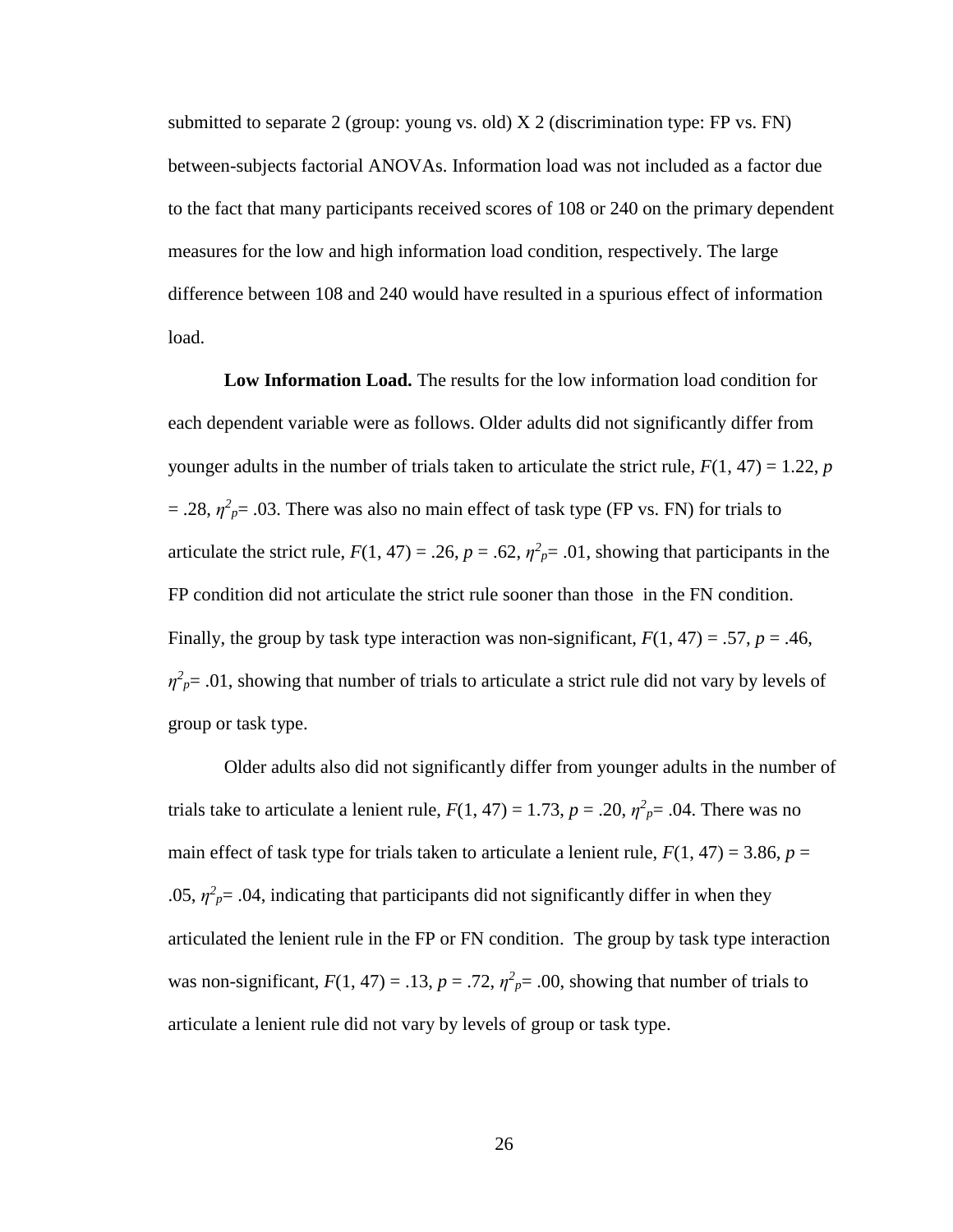Older adults did not significantly differ from younger adults on their last incorrect trial,  $F(1, 47) = 2.10$ ,  $p = .15$ ,  $\eta^2 p = .05$ . There was also no main effect of task type for last incorrect trial,  $F(1, 47) = .95$ ,  $p = .34$ ,  $\eta^2 p = .02$ , indicating that participants did not significantly differ in when they reached their last incorrect trial in the FP or FN condition. The group by task type interaction was non-significant,  $F(1, 47) = .01$ ,  $p = .93$ ,  $\eta^2 p = 0.00$ , which showed that number of trials to reach the last incorrect trial did not vary by levels of group or task type.

Finally, older adults did not significantly differ from younger adults on trials taken to reach a run of 12 correct,  $F(1, 47) = .1.75$ ,  $p = .19$ ,  $\eta^2_{p} = .04$ . There was also no main effect of task type on trials taken to each a run of 12 correct,  $F(1, 47) = 1.82$ ,  $p =$ .18,  $\eta^2 p = 0.04$ , showing that participants did not significantly differ in when they reached a run of 12 trials correct in the FP or FN condition. The group by task type interaction was non-significant,  $F(1, 47) = .97$ ,  $p = .33$ ,  $\eta^2 p = .02$ , indicating that number of trials to reach a run of 12 trials correct did not vary by levels of group or task type.

**High Information Load.** The results for the high information load condition for each dependent variable were as follows. Older adults did not significantly differ from younger adults in the number of trials taken to articulate the strict rule,  $F(1, 48) = .21$ ,  $p =$ .65,  $\eta^2 p = 0.01$ . There was also no main effect of task type (FP vs. FN) for trials to articulate the strict rule,  $F(1, 48) = 1.33$ ,  $p = .26$ ,  $\eta^2 p = .03$ , showing that participants did not significantly differ in when articulated the strict rule in the FP or FN condition. Finally, the group by task type interaction was non-significant,  $F(1, 48) = .03$ ,  $p = .86$ ,  $\eta^2 p = 0.00$ , indicating that number of trials to articulate a strict rule did not vary by levels of group or task type.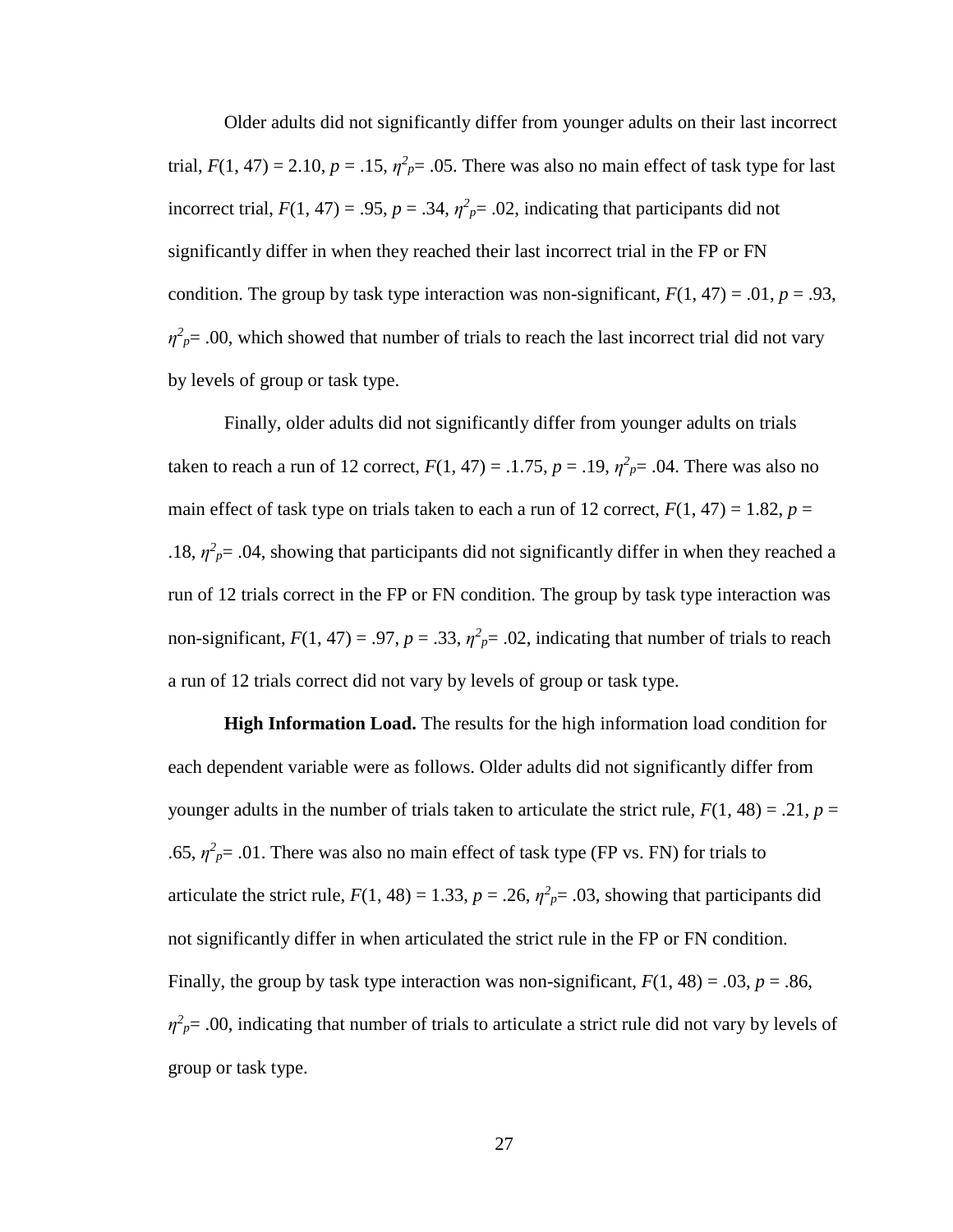Older adults also did not significantly differ from younger adults in the number of trials taken to articulate a lenient rule,  $F(1, 48) = .67$ ,  $p = .42$ ,  $\eta^2_{p} = .02$ . There was no main effect of task type for trials taken to articulate a lenient rule,  $F(1, 48) = 2.25$ ,  $p =$ .14,  $\eta^2 p = 0.05$ , showing that participants did not significantly differ in when they articulated the lenient rule in the FP or FN condition. The group by task type interaction was non-significant,  $F(1, 48) = .29$ ,  $p = .59$ ,  $\eta^2 p = .01$ , indicating that number of trials to articulate a lenient rule did not vary by levels of group or task type.

Older adults did not significantly differ from younger adults on their last incorrect trial,  $F(1, 48) = .21$ ,  $p = .65$ ,  $\eta^2 p = .01$ . There was also no main effect of task type for last incorrect trial,  $F(1, 48) = 2.27$ ,  $p = .14$ ,  $\eta^2 p = .05$ , showing that participants did not significantly differ in when they reached their last incorrect trial in the FP or FN condition. The group by task type interaction was non-significant,  $F(1, 48) = .01$ ,  $p = .92$ ,  $\eta^2_{\ p}$  = .00, which indicated that number of trials to reach the last incorrect trial did not vary by levels of group or task type.

Finally, older adults did not significantly differ from younger adults on trials taken to reach a run of 12 correct,  $F(1, 48) = .24$ ,  $p = .63$ ,  $\eta^2_{p} = .01$ . There was also no main effect of task type on trials taken to each a run of 12 correct,  $F(1, 48) = 1.24$ ,  $p =$ .27,  $\eta^2_{\rho}$  = .03, showing that participants did not significantly differ in when they reached a run of 12 trials correct in the FP or FN condition. The group by task type interaction was non-significant,  $F(1, 48) = .03$ ,  $p = .85$ ,  $\eta^2 p = .00$ , which indicated that number of trials to reach a run of 12 trials correct did not vary by levels of group or task type.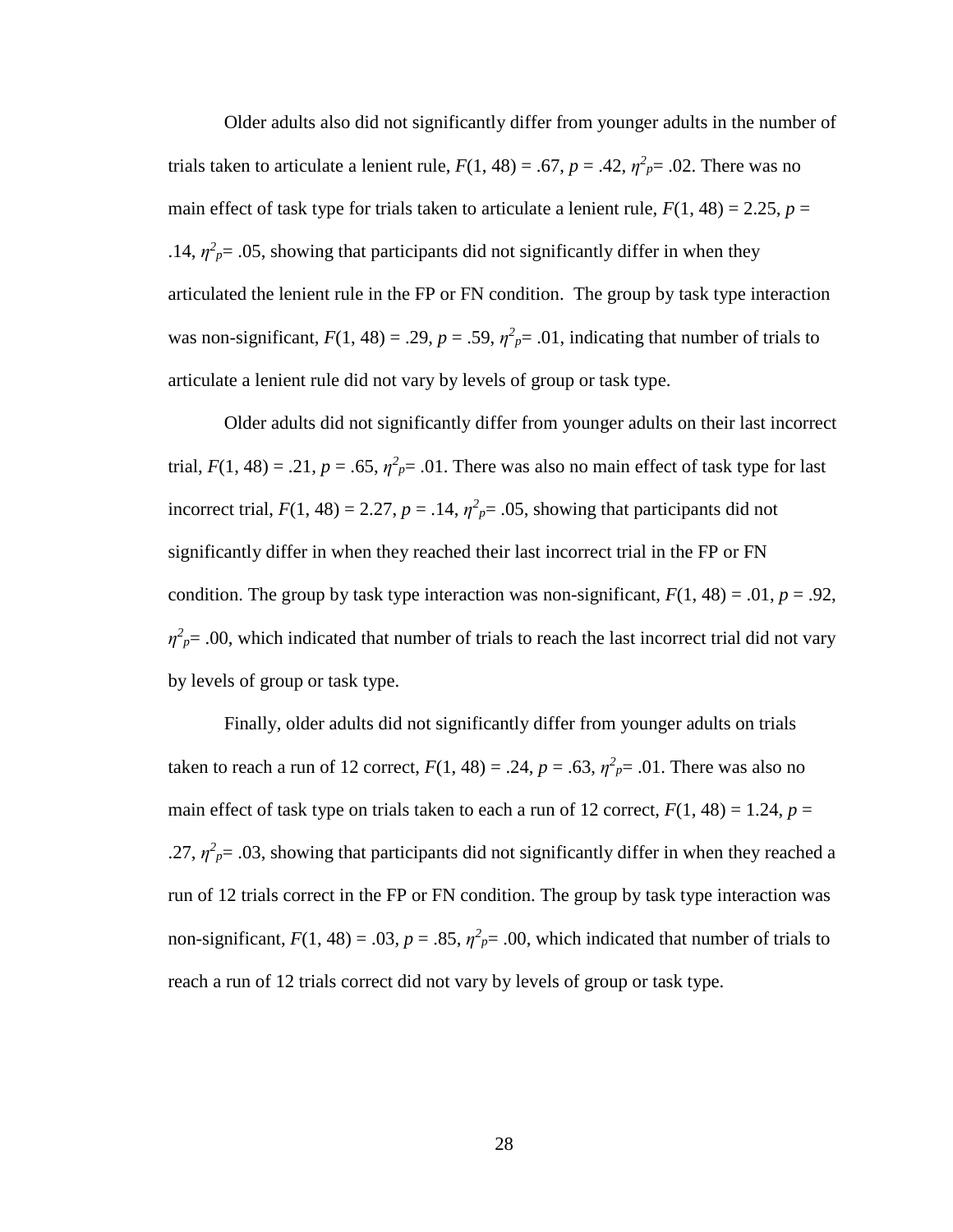| Condition                                                                           | SR            | LR            | <b>LIC</b>    | R12                         |
|-------------------------------------------------------------------------------------|---------------|---------------|---------------|-----------------------------|
| YA-FP                                                                               |               |               |               |                             |
| LowIL                                                                               | 87.42(37.79)  | 87.42(37.79)  | 89.08(36.11)  | 89.33(34.50)                |
| HighIL                                                                              | 198.75(76.10) | 198.75(76.10) |               | 218.17(47.00) 183.17(82.79) |
| <b>OA-FP</b>                                                                        |               |               |               |                             |
| LowIL                                                                               | 103.75(14.72) | 103.75(14.72) | 100.08(15.93) | 92.50(28.91)                |
| HighIL                                                                              | 205.38(67.91) | 205.38(67.91) |               | 211.54(51.03) 190.77(74.87) |
| YA-FN                                                                               |               |               |               |                             |
| LowIL                                                                               | 89.58(34.10)  | 75.91(40.51)  | 80.58(33.61)  | 67.33(36.97)                |
| HighIL                                                                              | 168.17(91.80) | 151.00(96.30) |               | 192.17(67.60) 150.83(95.91) |
| <b>OA-FN</b>                                                                        |               |               |               |                             |
| LowIL                                                                               | 92.67(30.14)  | 85.17(35.30)  | 92.92(20.46)  | 89.08(29.39)                |
| HighIL                                                                              | 182.83(86.08) | 182.83(86.08) |               | 181.67(87.26) 167.67(93.83) |
| <i>Note.</i> YA=Younger adult; OA=Older adult; IL=Information load; SR=Strict rule; |               |               |               |                             |

\_\_\_\_\_\_\_\_\_\_\_\_\_\_\_\_\_\_\_\_\_\_\_\_\_\_\_\_\_\_\_\_\_\_\_\_\_\_\_\_\_\_\_\_\_\_\_\_\_\_\_\_\_\_\_\_\_\_\_\_\_\_\_\_\_\_\_\_\_\_\_\_

Table 2 *Mean (Standard Deviation) Performance on Experimental Task*

*Note.* YA=Younger adult; OA=Older adult; IL=Information load; SR=Strict rule; LR=lenient rule; LIC=last incorrect; R12=run of 12.

#### **Effect of Information Load**

\_\_\_\_\_\_

To determine whether participants learned more quickly under low than high information load, it was necessary to remove the data for participants who showed no learning. If all participants had been included, a spurious effect of information load would have emerged due to the large difference between 108 and 240, which are the scores given to those who did not articulate a strict or lenient rule, reach a last incorrect trial prior to the final trial, or have a run of 12 correct trials, for low and high information load, respectively. Therefore, the following criterion was used to select participant data for analysis. Specifically, a participant must have demonstrated learning on three of the following four measures: articulated a strict, articulated a lenient rule, reached their last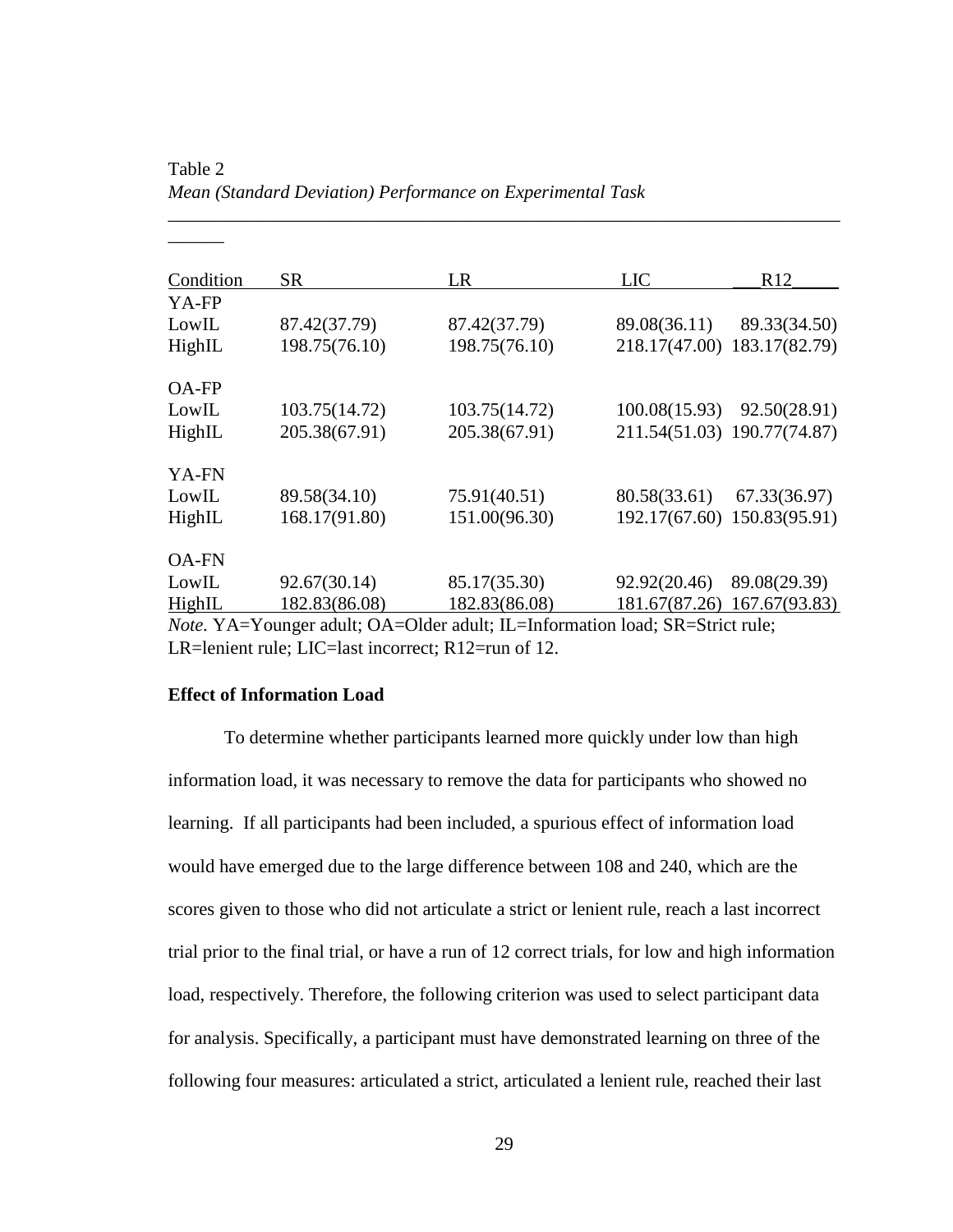incorrect trial, and/or reached a run of 12 consecutive trials correct prior to the final five trials of the task. Participants who did not achieve this criterion level of performance and had scores of 103-108 for the low information load condition and 235-240 for the high information load condition on three or more measures were excluded from the analyses. Thirty-six out of 48 total participants were included in the analysis. Twenty were younger adults and 16 were older adults, 13 completed the FP task and 23 completed the FN task, and 15 were in the low information condition while 21 were in the high information load condition. These analyses, like those in the previous sections, did not reveal a significant effect of group or task type on any of the dependent measures (all  $ps \geq .30$ ).

Participants under low information load differed from those under high information load on trials taken to articulate the strict rule,  $F(1, 35) = 5.48$ ,  $p = .03$ ,  $\eta^2 p =$ .16, showing that those under low information load articulated the strict rule after fewer trials than those under high information load. The information load by group interaction was non-significant,  $F(1, 35) = .43$ ,  $p = .52$ ,  $\eta^2 p = .02$ , which indicated that number of trials to articulate a strict rule did not vary by levels of information load or group. The information load by task type interaction was also non-significant,  $F(1, 35) = .06$ ,  $p = .80$ ,  $\eta^2 p = 0.00$ , showing that number of trials to articulate a strict rule did not vary by information load or task type. The interaction between group, task type, and information load was non-significant,  $F(1, 35) = .37$ ,  $p = .55$ ,  $\eta^2 p = .01$ , indicating that number of trials taken to articulate a strict rule did not vary by levels of group, task type, or information load.

Participants under low information load also differed from those under high information load on number of trials taken to articulate a lenient rule,  $F(1, 35) = 7.47$ ,  $p =$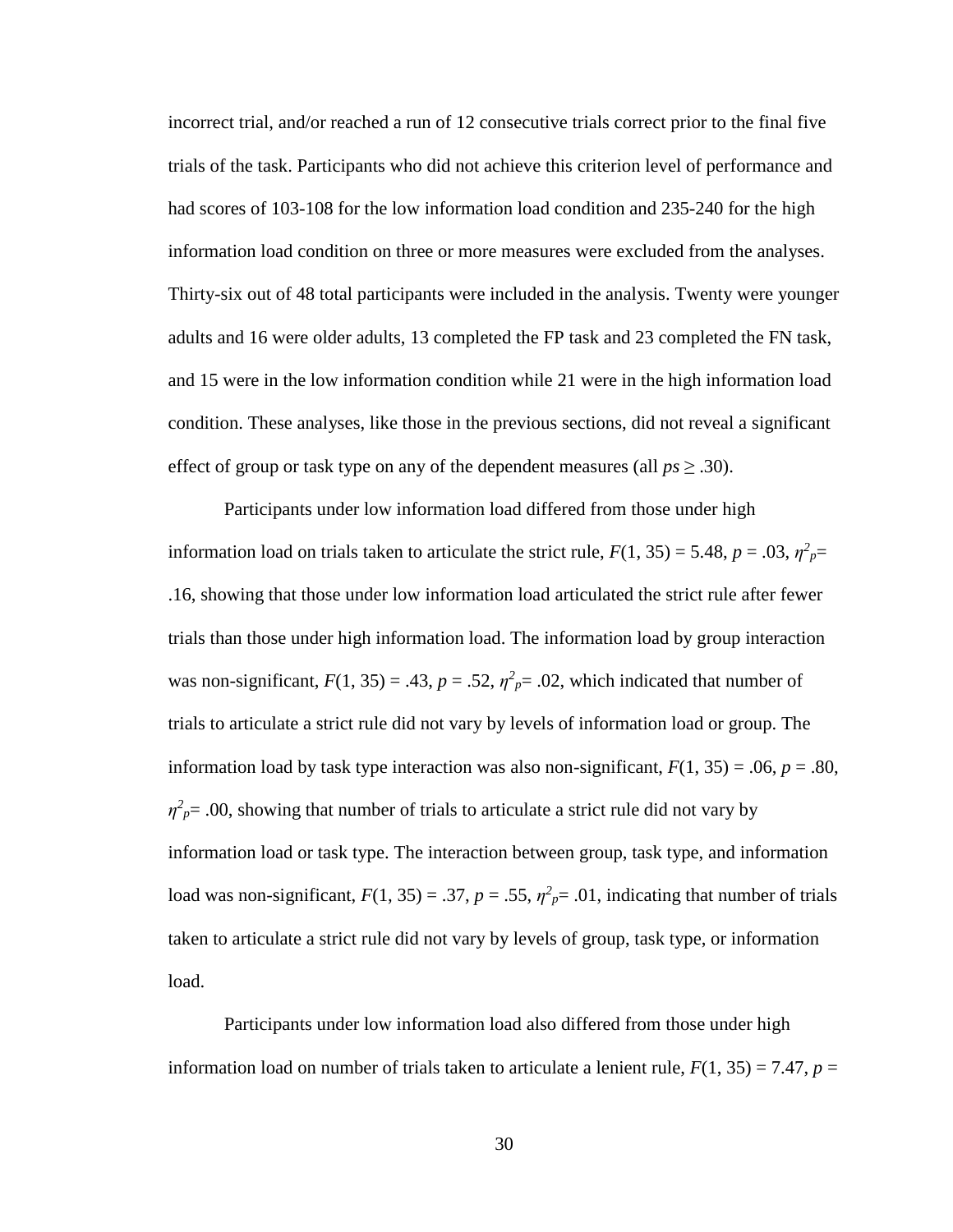.01,  $\eta^2 p = 0.21$ , showing that those under low information load articulated a lenient rule after fewer trials than those under high information load. The information load by group interaction was non-significant,  $F(1, 35) = .00$ ,  $p = .98$ ,  $\eta^2 p = .00$ , which indicated that number of trials to articulate a lenient rule did not vary by levels of information load or group. The information load by task type interaction was also non-significant,  $F(1, 35) =$ .00,  $p = .95$ ,  $\eta^2 p = .00$ , indicating that number of trials to articulate a lenient rule did not vary by information load or task type. The interaction between group, task type, and information load was non-significant,  $F(1, 35) = .82$ ,  $p = .37$ ,  $\eta^2_{p} = .03$ , showing that number of trials taken to articulate a lenient rule did not vary by levels of group, task type, or information load.

Participants under low information load also differed from those under high information load on their last incorrect trial,  $F(1, 35) = 18.58$ ,  $p = .00$ ,  $\eta^2 p = .40$ , showing that those under low information load reached their last incorrect trial after fewer trials than those under high information load. The information load by group interaction was non-significant,  $F(1, 35) = 1.40$ ,  $p = .25$ ,  $\eta^2 p = .05$ , indicating that number of trials to reach their last incorrect trial did not vary by levels of information load or group. The information load by task type interaction was also non-significant,  $F(1, 35) = .45$ ,  $p = .51$ ,  $\eta^2_{\ p}$  = .02, showing that number of trials to reach their last incorrect trial did not vary by information load or task type. The interaction between group, task type, and information load was non-significant,  $F(1, 35) = .03$ ,  $p = .86$ ,  $\eta^2 p = .00$ , which indicated number of trials taken to reach their last incorrect trial did not vary by levels of group, task type, or information load.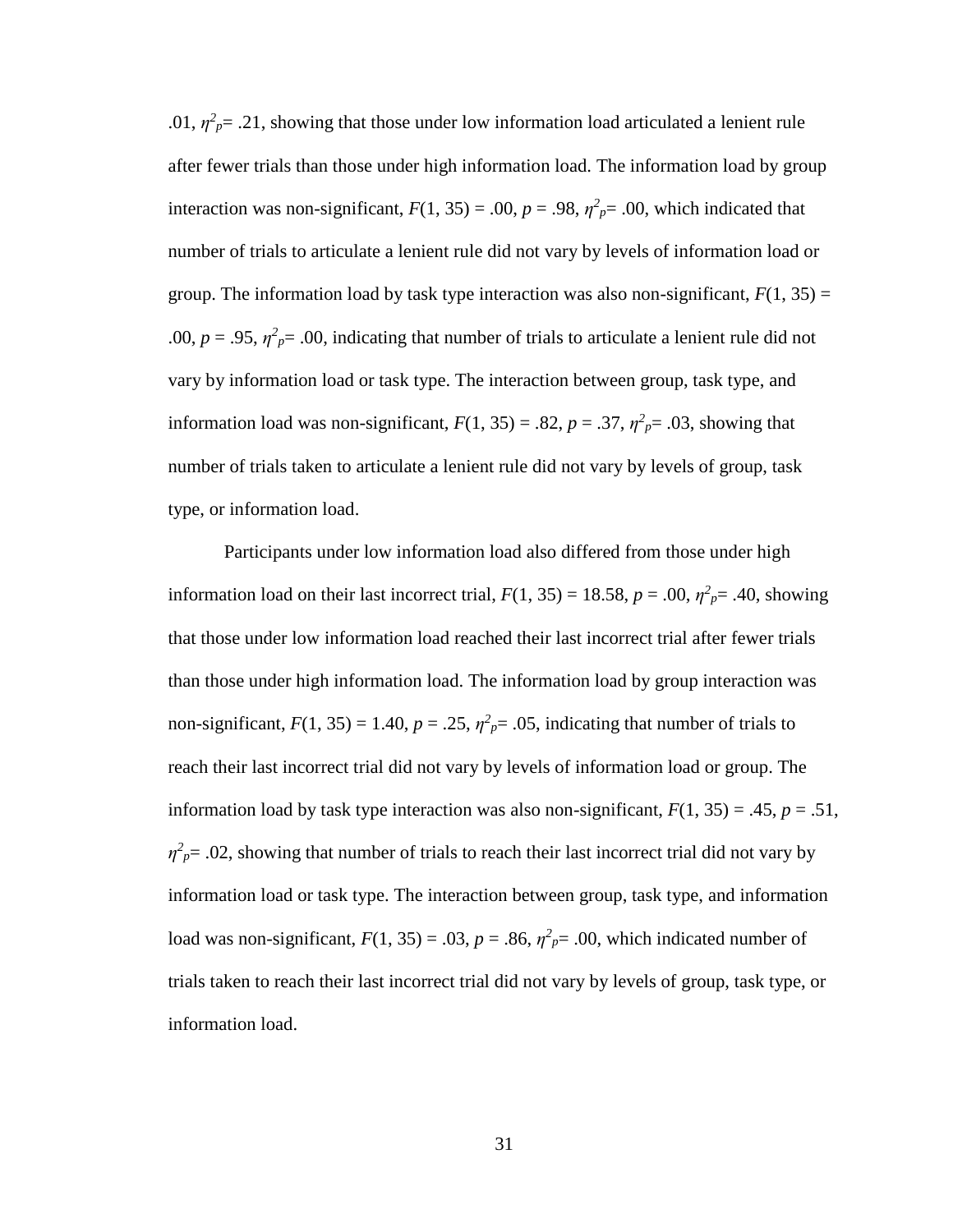Participants under low information load differed from those under high

information load on trials taken to reach a run of 12 correct,  $F(1, 35) = 6.09$ ,  $p = .02$ ,  $\eta^2 p =$ .18, which indicated that those under low information load reached a run of 12 correct after fewer trials than those under high information load . The information load by group interaction was non-significant,  $F(1, 35) = .11$ ,  $p = .74$ ,  $\eta^2 p = .00$ , showing that number of trials to reach a run of 12 correct did not vary by levels of information load or group. The information load by task type interaction was also non-significant,  $F(1, 35) = .14$ ,  $p = .72$ ,  $\eta^2_{\rho}$  = .01, indicating that number of trials to reach a run of 12 correct did not vary by information load or task type. The interaction between group, task type, and information load was non-significant,  $F(1, 35) = .06$ ,  $p = .81$ ,  $\eta^2 p = .00$ , showing that number of trials taken to reach their a run of 12 correct did not vary by levels of group, task type, or information load. Descriptive statistics for the strict and lenient rules, last incorrect trial, and run of 12 trials correct are shown in Table 3. An alpha of  $p \leq 0.05$  was considered statistically significant for all analyses.

| Table 3                                                                 |  |
|-------------------------------------------------------------------------|--|
| Mean (Standard Deviation) Performance on Experimental Task for Learners |  |
|                                                                         |  |

| Condition                                                                    | SR.           | LR            | <b>LIC</b>                    | R <sub>12</sub> |
|------------------------------------------------------------------------------|---------------|---------------|-------------------------------|-----------------|
| YA                                                                           |               |               |                               |                 |
| LowIL                                                                        | 56.00(40.79)  | 37.78(29.18)  | 48.67(32.20)                  | 39.33(12.72)    |
| HighIL                                                                       | 116.64(84.47) | 97.91(76.88)  | 165.45(68.24) 94.73(74.08)    |                 |
|                                                                              |               |               |                               |                 |
| <b>OA</b>                                                                    |               |               |                               |                 |
| LowIL                                                                        | 68.83(35.24)  | 53.83(31.49)  | $67.17(11.92)$ $50.83(16.53)$ |                 |
| HighIL                                                                       | 126.40(83.39) | 126.40(83.39) | 150.95(73.31) 97.00(72.90)    |                 |
| Note. YA=Younger adult; OA=Older adult; IL=Information load; SR=Strict rule; |               |               |                               |                 |

LR=lenient rule; LIC=last incorrect; R12=run of 12.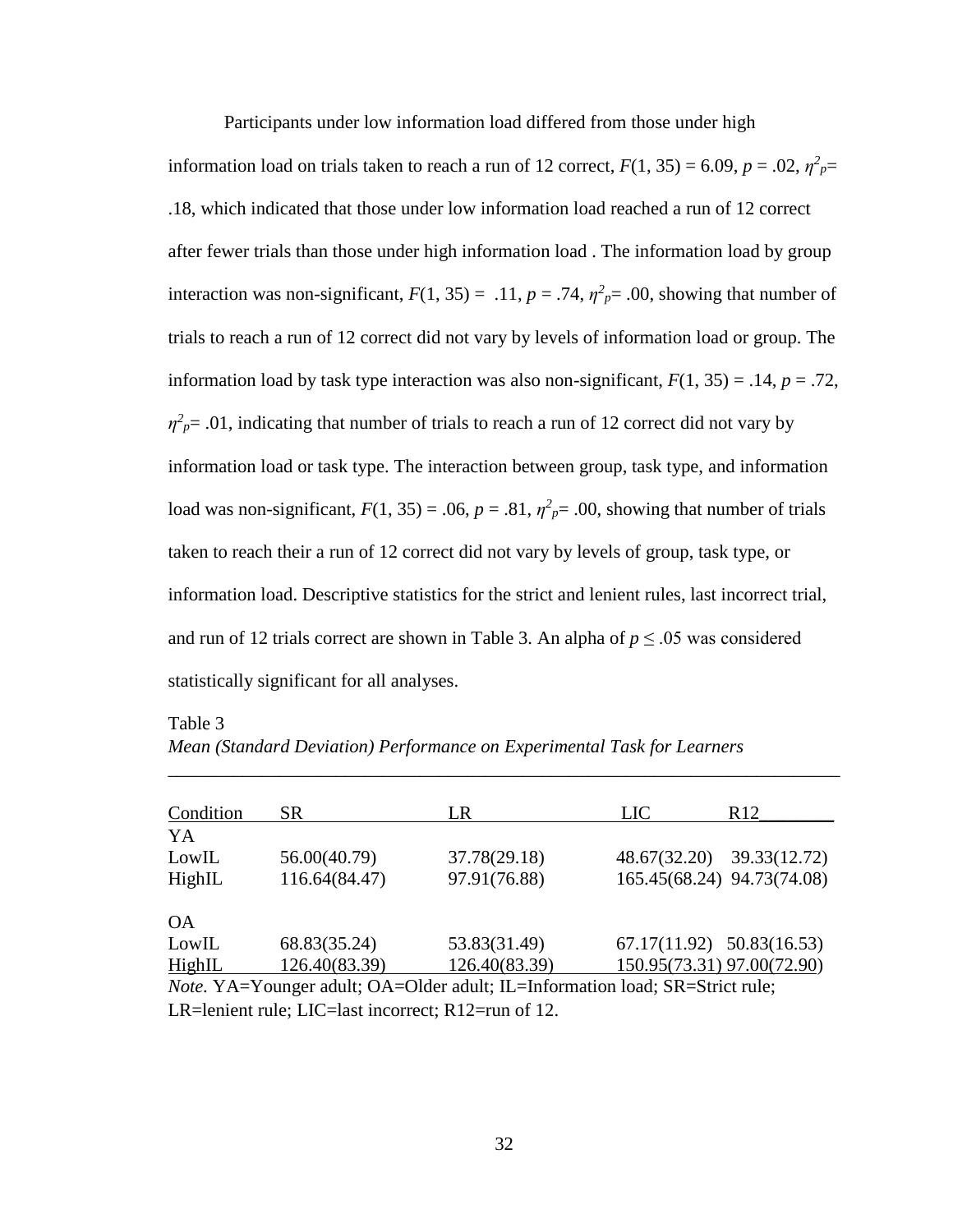#### **Response Accuracy across Blocks**

To determine whether discrimination performance varied across blocks, the proportion of trials correct when the target feature was either present or absent was analyzed using trend analysis. In the low information load condition, there were 18 blocks. Proportion correct was collapsed over each two successive blocks (e.g., 1 and 2, 3 and 4, etc.) to create a total of nine blocks. Within these combined blocks, there were a total of 12 trials; six contained the target feature and six did not. In the high information load condition load, there were 12 blocks, with 20 trials. Ten of every 20 trials contained the target feature, while the other 10 did not. For the trend analysis, two generalized linear models were created, with group and task type as the between subjects factor and block as the within-subjects factor. To assess whether performance varied as a function of feature type (target feature present vs. target feature absent), this variable was added to the analysis as a within-subjects factor. The data for these analyses is shown in Figures 1 - 4.

For low information load, there was a main effect of block at the linear,  $F(1, 47) =$ 29.59,  $p = .00$ ,  $\eta^2_{p} = .40$ , and quadratic,  $F(1, 47) = 8.87$ ,  $p = .01$ ,  $\eta^2_{p} = .17$  levels. The linear trend in the data shows that there was a linear increase in proportion correct over blocks while the quadratic trend shows that there was a positively accelerating learning curve. The main effect at the linear level was qualified by an interaction between block and task type,  $F(1, 47) = 3.91$ ,  $p = .05$ ,  $\eta^2 p = .08$ , showing that mean proportion of trials correct across blocks varied by task type. There was also a significant interaction between block and task type at the cubic level,  $F(1, 47) = 4.04$ ,  $p = .05$ ,  $\eta^2 p = .08$ , showing that mean proportion of trials correct across blocks varied by task type. A cubic trend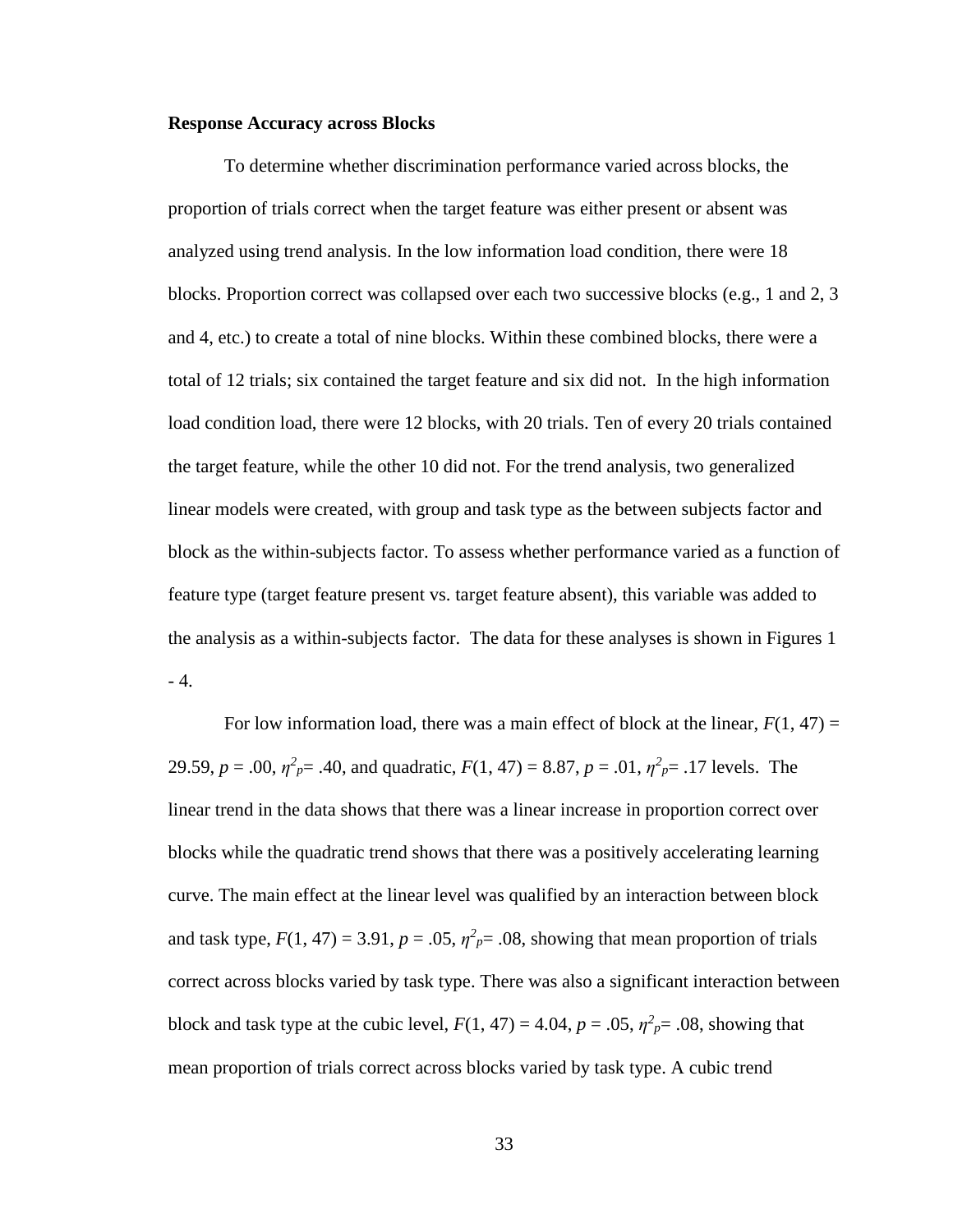resembles a horizontal inverted "S". Further, these interactions were qualified by a marginal three-way interaction between group, block, and task type,  $F(1, 47) = 3.08$ ,  $p =$ .08,  $\eta^2_{\rho}$  = .07. Examination of main effects and interactions between block and task type at the level of group (younger vs. older) revealed that for younger adults, the main effect of block at the linear  $F(1, 47) = 13.06$ ,  $p = .00$ ,  $\eta^2 p = .37$ , and cubic levels,  $F(1, 47) = 5.52$ ,  $p = 0.03$ ,  $\eta^2 p = 0.20$ , was significant. The interaction between block and task type was also significant at the linear,  $F(1, 47) = 7.48$ ,  $p = .00$ ,  $\eta^2 p = .37$  and cubic,  $F(1, 47) = 4.67$ ,  $p =$ .04,  $\eta^2_{\rho}$  = .18, levels. A main effect of block was also found for older adults at the linear level,  $F(1, 47) = 16.54$ ,  $p = .00$ ,  $\eta^2 p = .43$ . Unlike younger adults, the interaction between block and task type was non-significant at both the linear,  $F(1, 47) = .02$ ,  $p = .88$ ,  $\eta^2 p =$ .00, and cubic,  $F(1, 47) = .68$ ,  $p = .42$ ,  $\eta^2 p = .03$ , levels, indicating that for younger adults but not older adults, performance varied between block and task type. Additionally, there was no main effect of feature type (feature present vs. feature absent)  $F(1, 47) = .05$ ,  $p =$ .83,  $\eta^2 p = 0.00$ , indicating performance did not vary as a function of feature type. The interaction between feature type and group was non-significant,  $F(1, 47) = .16$ ,  $p = .69$ ,  $\eta^2 p = 0.00$ , as well as the interaction between feature type and task type,  $F(1, 47) = 0.02$ ,  $p = 0.02$ .88,  $\eta^2 p = 0.00$ , indicating feature type did not vary between younger and older adults or between FP and FN conditions. The three-way interaction between feature type, group, and task type was also non-significant,  $F(1, 47) = .10$ ,  $p = .76$ ,  $\eta^2 p = .00$ . As Figure 1 shows, younger adults had a higher proportion of trials correct in the first block of the FP condition than the FN condition. However, the proportion of trials correct increased across blocks in the FN condition and surpassed the mean for the condition FP while the mean proportion in the FP condition remained relatively constant. Older adults do not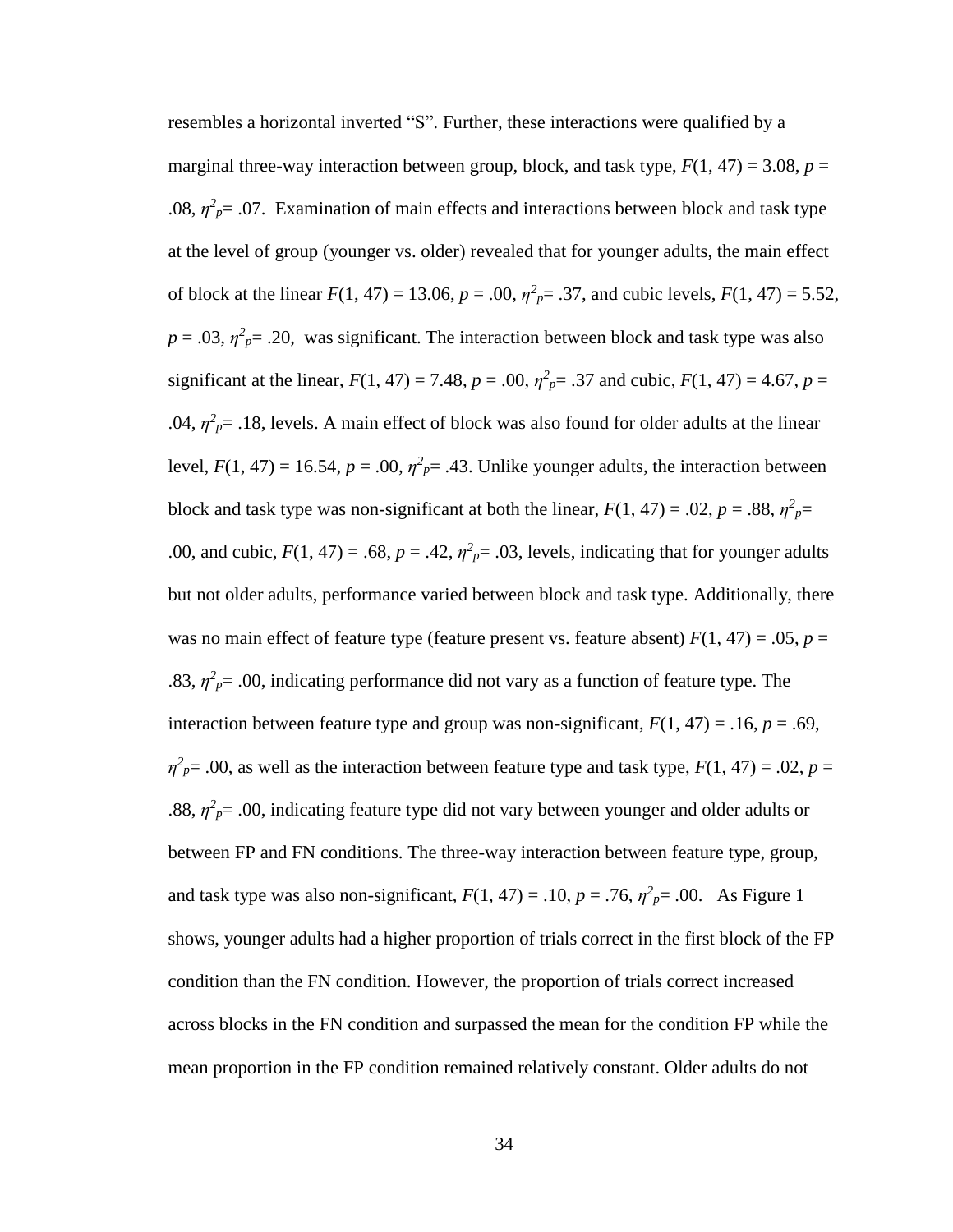show this pattern between task types, instead performing with relatively equivalent response accuracy in both FP and FN conditions.

Pairwise comparisons between task type and block were conducted to further examine the significant linear and cubic interactions in younger adults. The mean proportion of trials correct was greater in block  $1 (p = .01)$  for the FP as compared to the FN condition, which is reflected in the higher means in the Figure 1 for the first FP block. However, proportion correct was not greater in the FP condition as compared to the FN condition in the last block  $(p = .23)$ . The difference in correct responses across blocks was significant in the FN but not FP (all  $p \ge 1.00$ ) condition. In the FN condition, when compared to block 1, participants had significantly greater mean proportion correct responses on block 2 ( $p = .04$ ), 4 ( $p = .01$ ), 5 ( $p = .01$ ) and 7-9 (all  $p \le .01$ ). In sum, younger adults in the FP condition achieved more correct trials in the initial block, and those in the FN condition demonstrated a greater increase in correct responses across blocks, which is likely in part due to the fact that mean proportion correct increased more over blocks for the FN condition than the FP condition, as can be observed in the top half of Figure 1.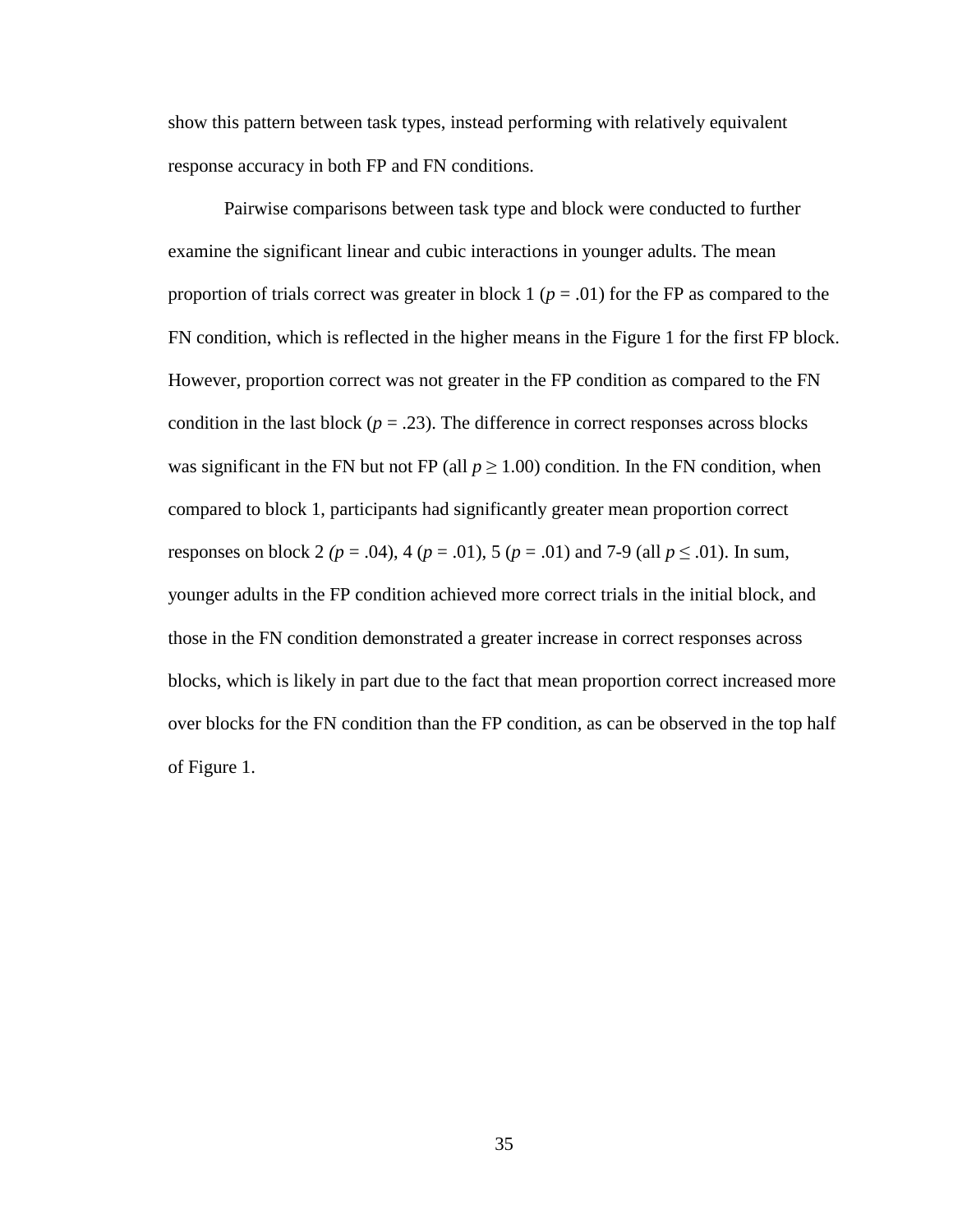

*Figure 1.* Younger and older adults mean proportion of trials correct and errors in the FP and FN conditions under low information load.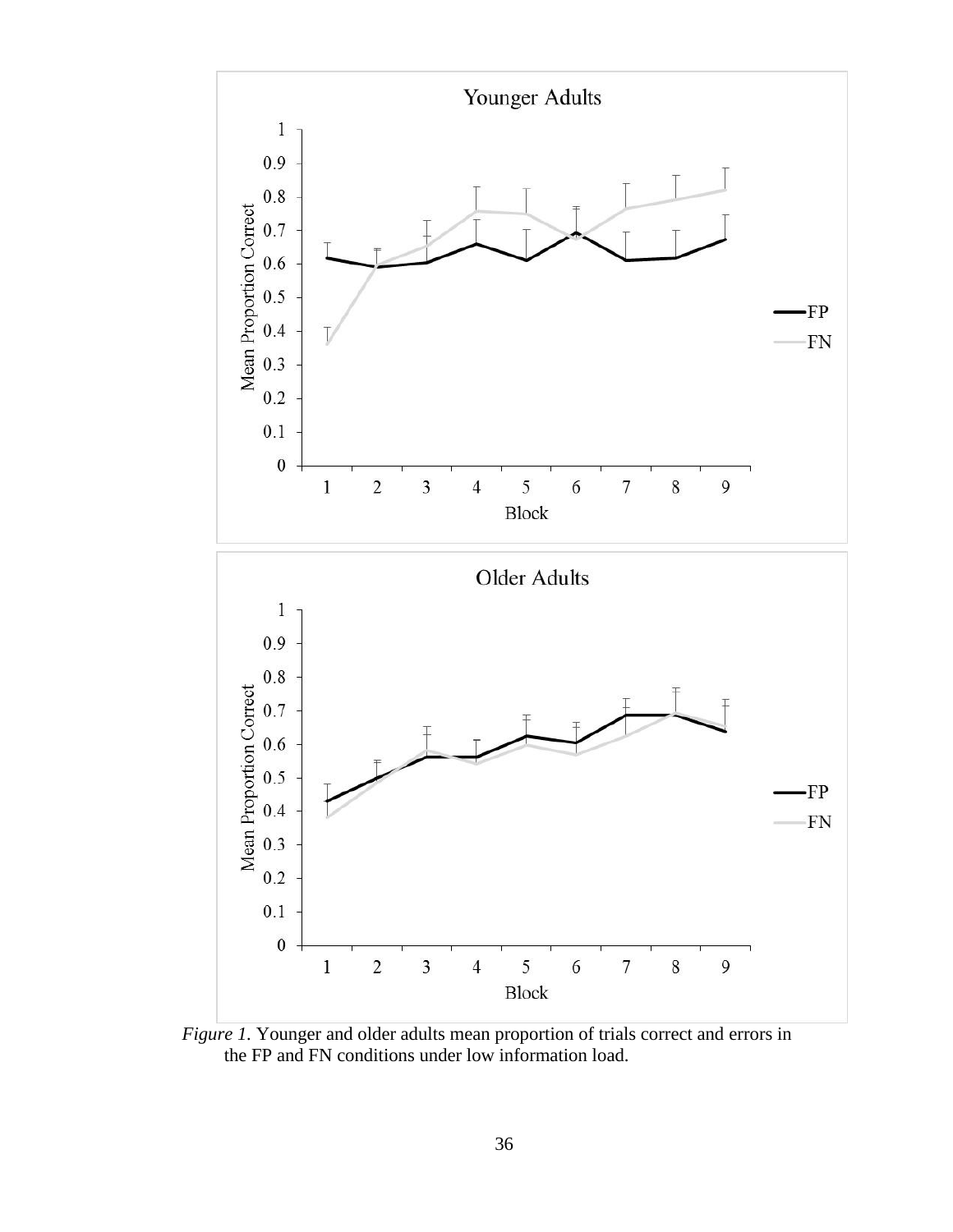For the high information load condition, there were main effects of block at the linear,  $F(1, 47) = 55.45$ ,  $p = .00$ ,  $\eta^2 p = .55$ , quadratic,  $F(1, 47) = 10.16$ ,  $p = .00$ ,  $\eta^2 p = .18$ , and cubic levels,  $F(1, 47) = 7.41$ ,  $p = .01$ ,  $\eta^2 p = .14$ . The main effect was qualified by a block by task type interaction at the cubic level,  $F(1, 47) = 4.15$ ,  $p = .05$ ,  $\eta^2 p = .08$ . Further, there was a significant three-way interaction between group, feature type, and task type at the linear level,  $F(1, 47) = 6.93$ ,  $p = .01$ ,  $\eta^2 p = .13$ . Examination of main effects and interactions between feature and task type at the level of group (younger vs. older) revealed that for younger adults, the main effect of block at the linear  $F(1, 47)$  = 35.51,  $p = .00$ ,  $\eta^2 p = .62$ , and cubic levels,  $F(1, 47) = 6.69$ ,  $p = .02$ ,  $\eta^2 p = .23$ , was significant. These main effects are shown in the top halves of Figures 2 and 3 and demonstrate the linear trend in the data shows that there was a linear increase in proportion correct over blocks. The cubic trend shows that proportion correct positively accelerated initially, negatively accelerated in the middle of the blocks and positively accelerated toward the end of the blocks. The interaction between feature and task type was not significant at the linear level,  $F(1, 47) = 2.29$ ,  $p = .14$ ,  $\eta^2 p = .05$ . For older adults, a main effect of block was found at the linear,  $F(1, 47) = 22.90$ ,  $p = .00$ ,  $\eta^2_{p} = .50$ , and quadratic level,  $F(1, 47) = 10.28$ ,  $p = .00$ ,  $\eta^2 p = .31$ . The linear trend in the data shows that there was a linear increase in proportion correct over blocks while the quadratic trend shows that there was a positively accelerating learning curve. Unlike younger adults, the interaction between feature and task type was significant at the linear level,  $F(1, 47) =$ 5.72,  $p = .03$ ,  $\eta^2_{p} = .20$ , indicating that for older adult but not younger adults, performance varied by feature and task type.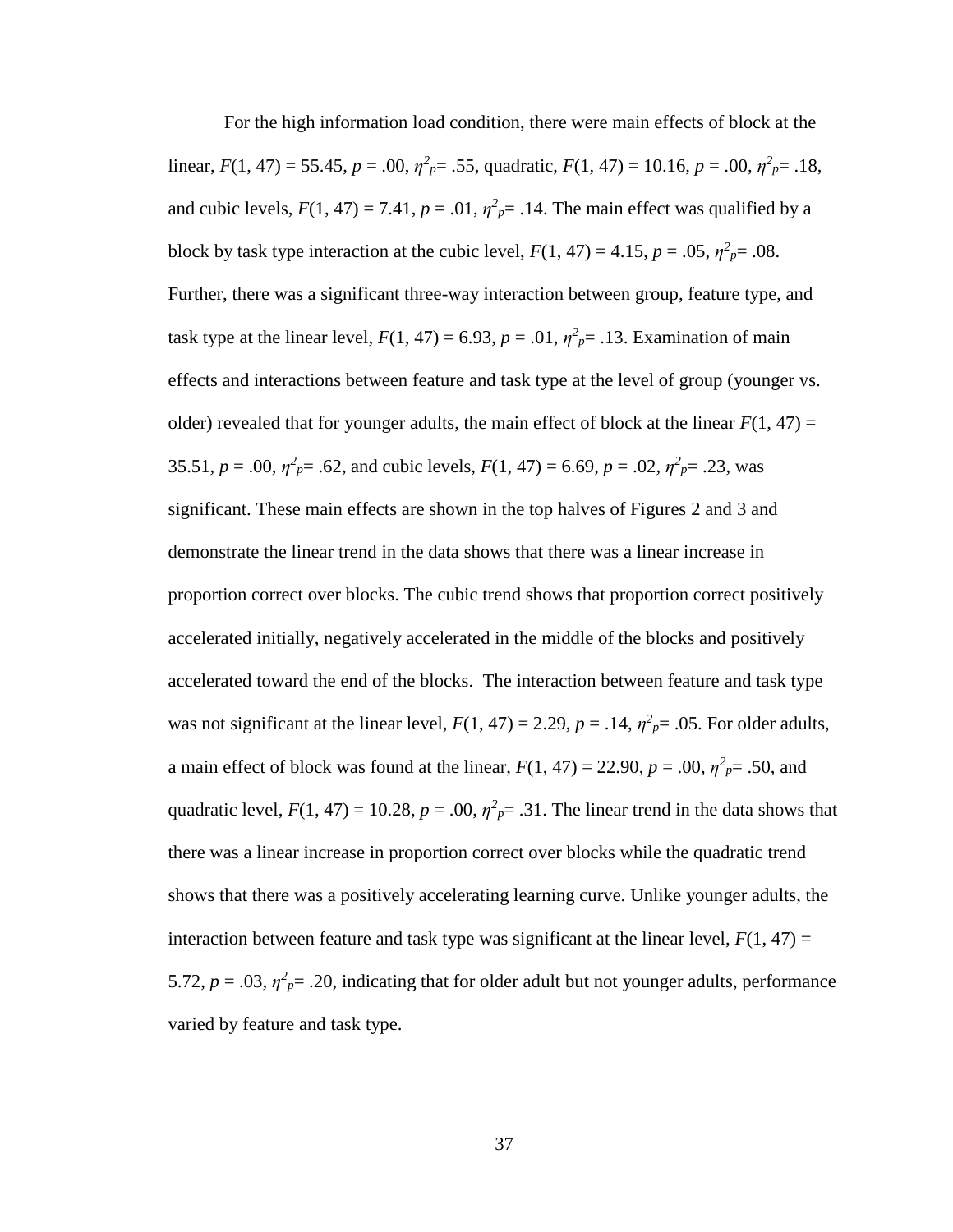Pairwise comparisons between feature and task type were conducted to further examine the significant linear interaction in older adults. As the bottom half of Figures 2 and 3 show, proportion of correct trials only marginally increased in the FP condition when the feature was present vs. absent  $(p = .08)$ , showing that older adults responded correctly more often when the feature was present. In the FP condition, when compared to block 1, older adults had significantly greater mean proportion correct responses on block 7 ( $p = .00$ ), 9 ( $p = .02$ ), 10 ( $p = .05$ ), and 12 ( $p = .00$ ). In the FN condition, when compared to block 1, older adults had significantly greater mean proportion correct responses on block 7 ( $p = .02$ ) and 9 ( $p = .05$ ). In sum, as seen in Figures 2 and 3, younger adults consistently had a greater proportion of correct trials whether the target feature was present or absent in the FN condition. However, older adults displayed relatively equivalent performance when the target feature was present in the FP and FN conditions but got more trials correct in the FN condition when the target feature was absent.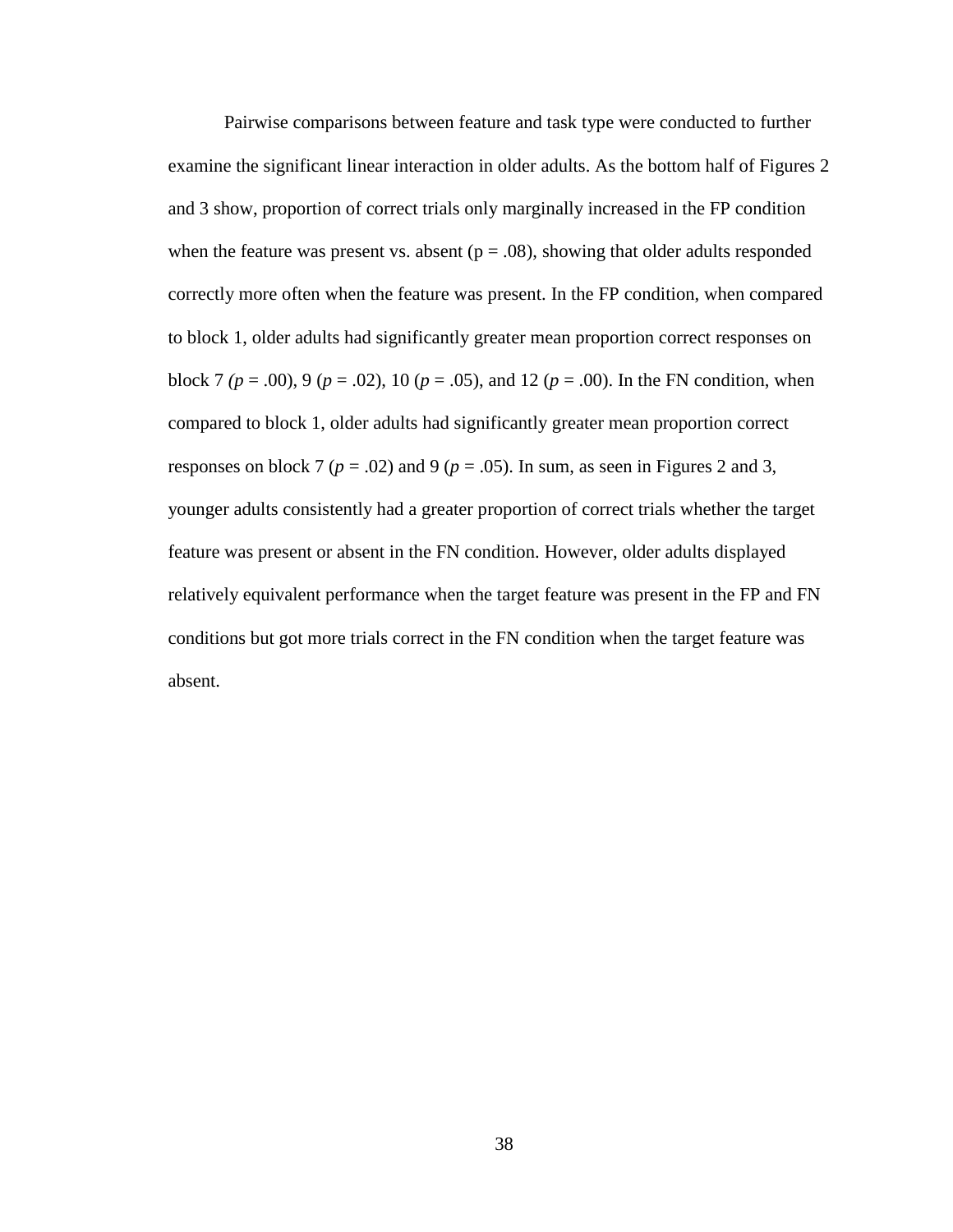

*Figure 2*. Younger and older adults mean proportion of trials correct and standard errors in FP and FN conditions when the target feature is present under high information load.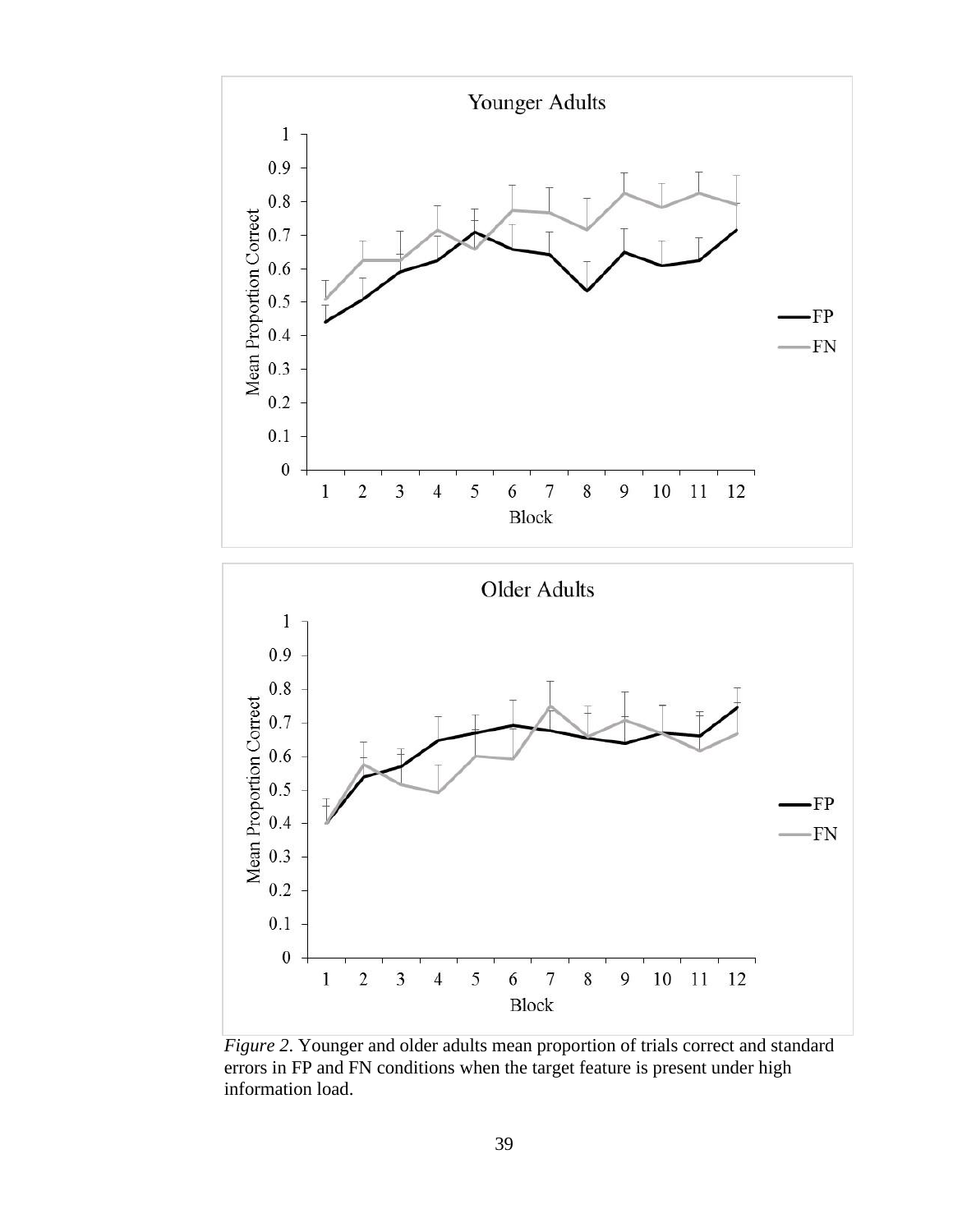

*Figure 3.* Younger and older adults mean proportion of trials correct and standard errors when target feature is absent in FP and FN conditions when information load is high.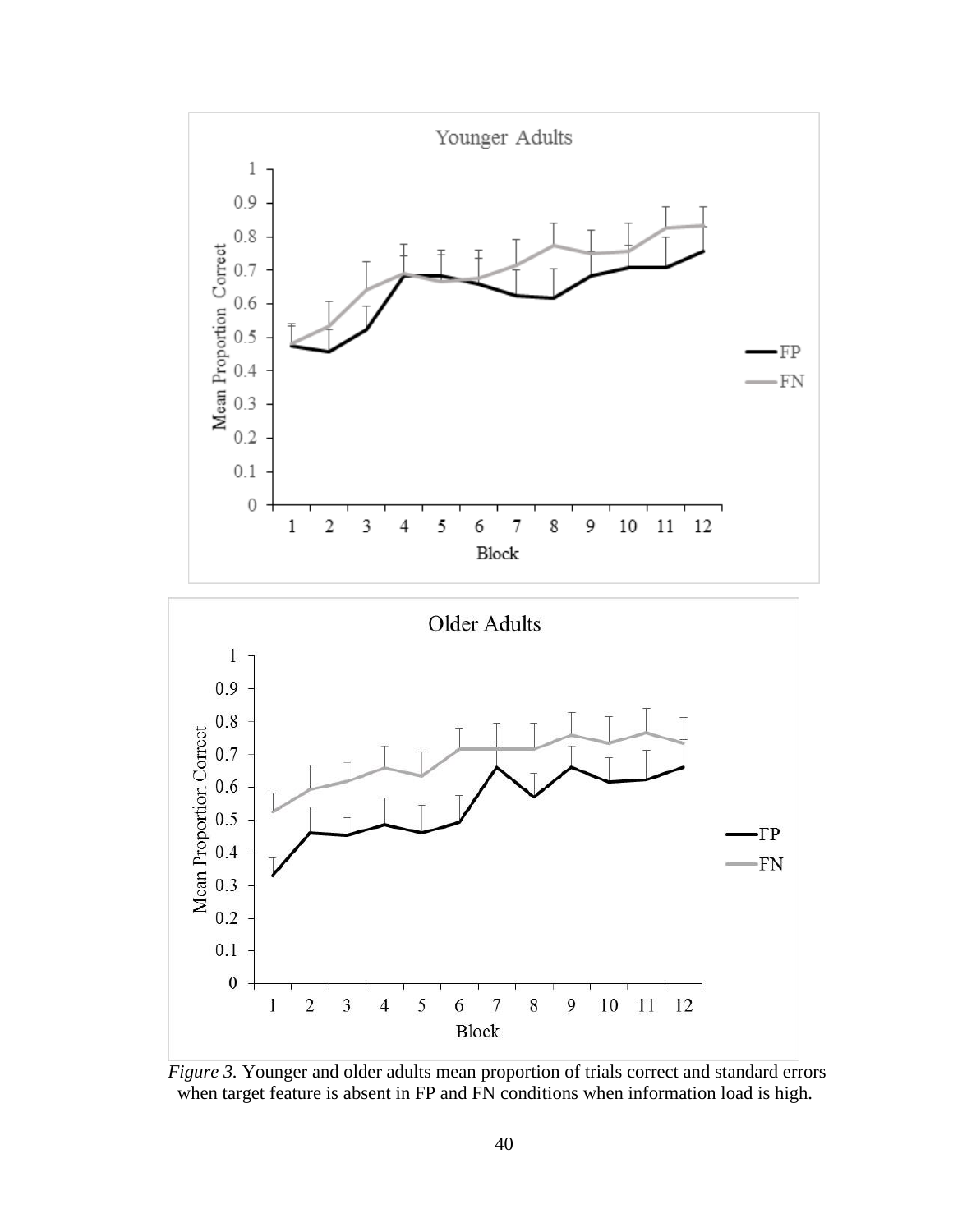#### **Discussion**

The purpose of this study was to examine the effects of aging, task type, and information load on discrimination learning. There were four hypotheses. First, older adults would require a greater number of trials than younger adults to articulate an appropriate rule and to reach a criterion of twelve trials correct in a row regardless of task type or information load. This was not supported by the results, which instead showed no age difference in either measure. Second, both younger and older adults should articulate an appropriate rule after fewer trials and reach their last incorrect trial after fewer trials under low information load than under high information load for both FP and FN learning. This hypothesis was supported, as participants who learned were more likely to articulate a strict and/or lenient rule, reach their last incorrect trial and reach a run of 12 trials correct more quickly under low information load as compared to high information load.

The third hypothesis was that younger adults should show an FNE when information load was low but not when information load was high. This was not supported by the results for the primary dependent measures, which showed that there was no effect of task type or information load on rule articulation, last incorrect trial or number of trials taken to reach a run of 12 correct. However, the results of the trend analysis did support the hypothesis. Under low information load, younger adults initially had a greater proportion correct in the FP than FN condition, but throughout the task, proportion correct in the FN condition continually increased until it surpassed the mean proportion correct in the FP condition. In contrast, older adults had approximately equal proportions correct in both FP and FN conditions. Thus the trend analysis demonstrated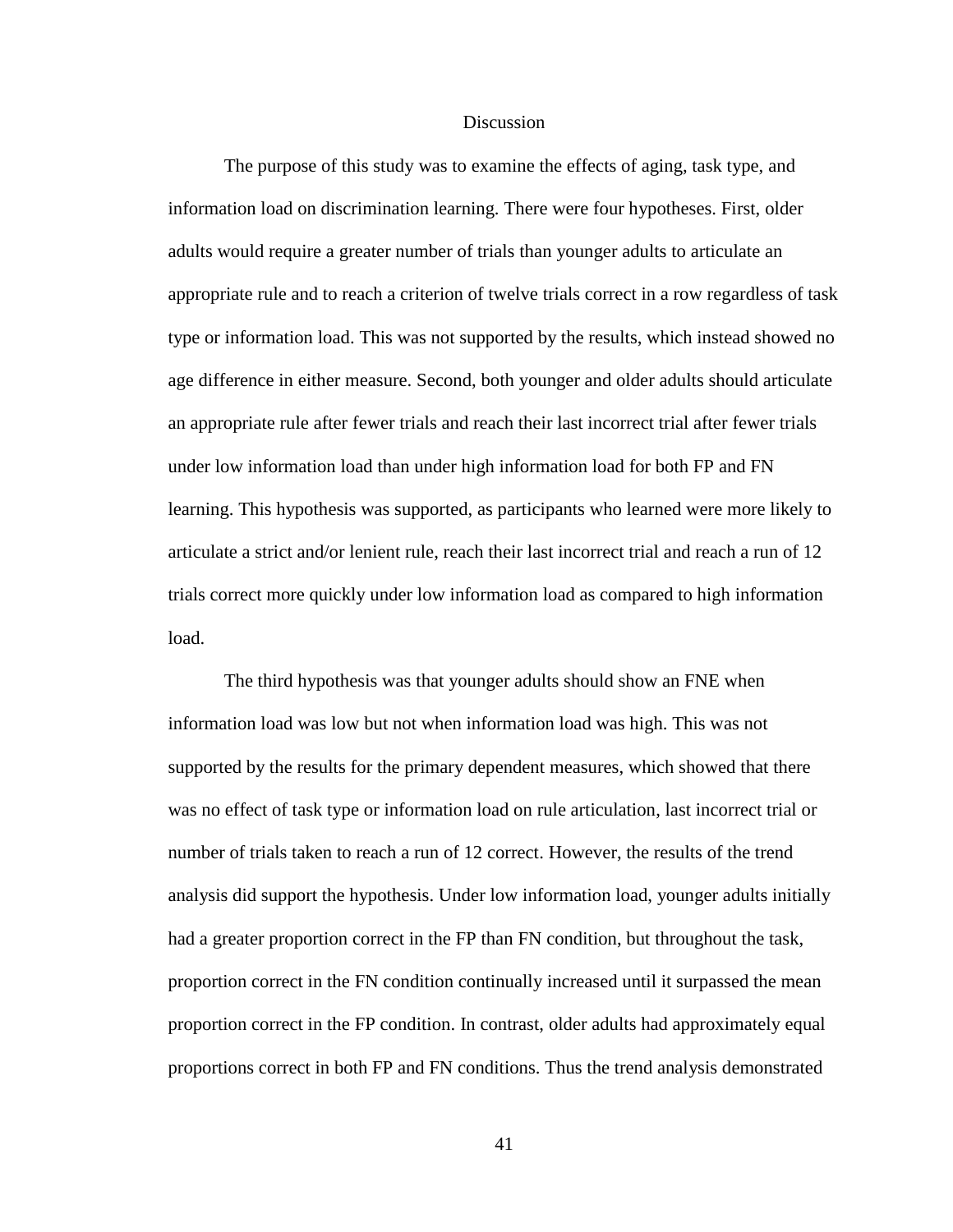differential performance between younger and older adults under low information load, as younger adults improved more on the FN than FP task over blocks, while older adults improved in both conditions relatively equally. Although there was no significant FNE for younger adults as predicted for rule articulation, last incorrect trial, and run of 12 trials correct, this trend analysis provides some evidence that younger adults had greater learning in the FN task. This pattern is consistent with Fiedler et al., (1988) who found that under low information load performance was better in the FN as opposed to FP task. However, there was no significant difference between FP and FN conditions on task performance under high information load for younger and older adults. This is inconsistent with Fiedler et al. who found that under high information load performance was better in the FP as opposed to FN task.

Fourth, it was expected that older adults, unlike younger adults would show a FPE in both information load conditions. This was not supported by the results for the primary dependent measures, which showed no effect of task type or information load for older adult rule articulation and trials taken to reach their last incorrect trial or run of 12 trials correct. In the trend analysis, for the FP task, older adults responded correctly more often when the feature was present rather than absent although this effect was small and only marginally significant and younger adults had an equal proportion correct for feature present and absent trials. In contrast, the trend analysis showed that in the FN task under high information load, younger adults had an equal proportion correct regardless of whether the target feature was present or absent, but older adults were more likely to respond correctly to a trial when the target feature was absent and incorrectly when it was present, suggesting they were only partially learning how to respond correctly to the trials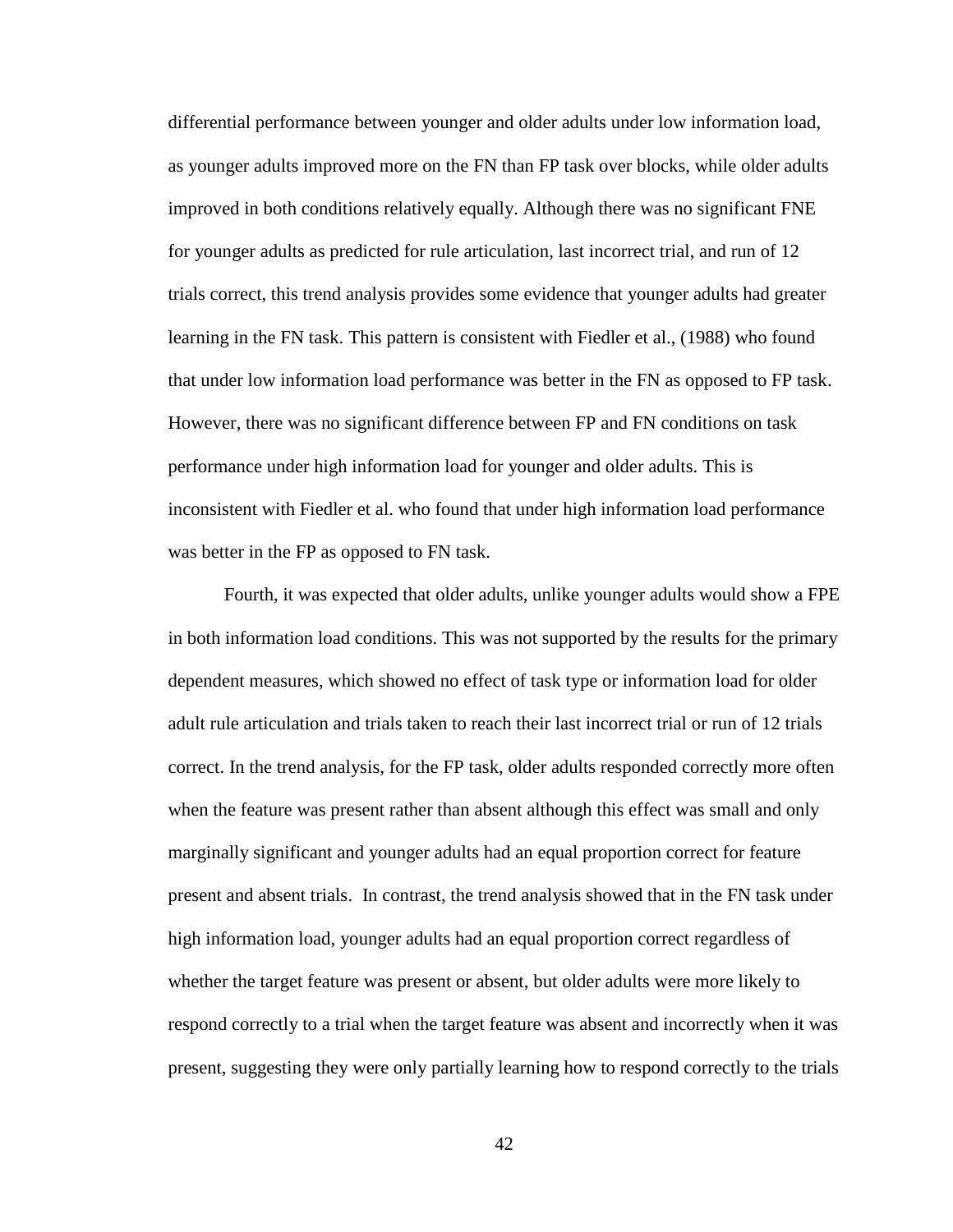as compared to younger adults who responded equivalently for each feature type condition. Under low information load, there was no difference in proportion correct based on the target feature's presence or absence for both age groups in either FP or FN conditions. Thus, under high information load, performance was more similar between age groups for the FP than the FN task. This age difference suggests that older adults struggled more than younger adults in learning to respond correctly in a FN task, which is consistent with the findings of Mutter et al., (2006), who showed that older adults took more trials to learn the FN rule than younger adults. This provides partial support for the hypothesis that older adults, unlike younger adults would show a FPE in both information load conditions, because older adults did not demonstrate a FNE in their proportion correct across information load conditions.

These findings are inconsistent with previous literature for the primary dependent measures yet more consistent for the trend analysis, which demonstrated a FN bias under low information load for younger adults (Fiedler et al., 1988). There are several reasons why an age difference and FP bias for the primary dependent measures were not replicated in this experiment. The first may be differences in the difficulty of the task between studies. Previous research employed a simultaneous discrimination task with four stimuli (Mutter et al., 2006), so participants always saw all four stimuli at once for each trial. The current study employed a successive discrimination task with either four or six stimuli, and participants observed only three stimuli per trial. Therefore, even in the four stimuli, low information load condition, the task was considerably more difficult than a simultaneous discrimination task. This could have eliminated the age difference in the FPE because even in the FP condition the task was simply too difficult for both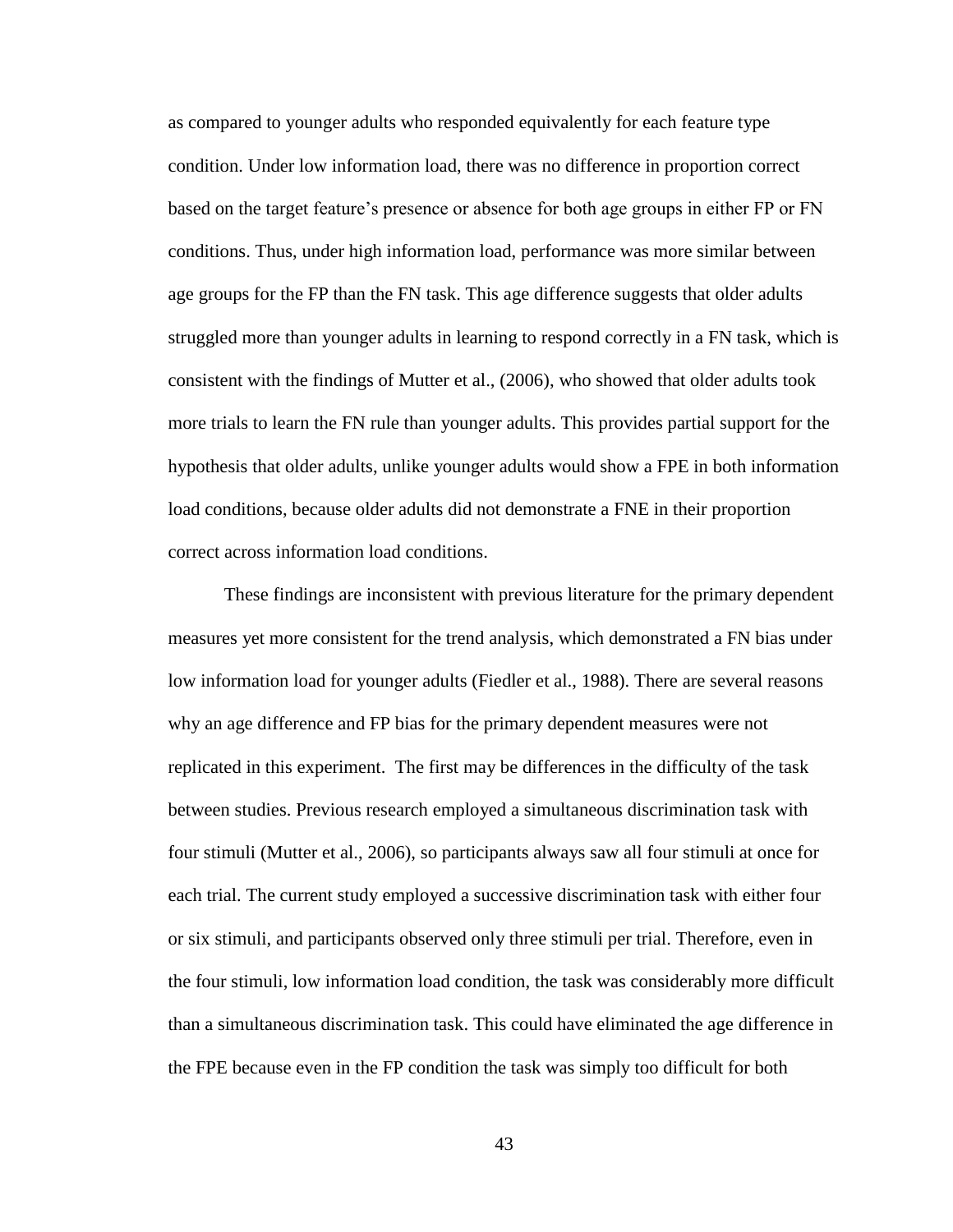groups. Only twenty-six of 49 participants articulated a strict and/or lenient rule and only ten completed the FP task; when including those who had met either strict rule articulation, lenient rule articulation, reached their last incorrect trial, or had a run of 12 trials correct prior to the final five trials of the task, this number increased to 31 total, with 13 having completed the FP task. The fact that many participants regardless of age or condition did not demonstrate learning supports the notion that the task was difficult for both age groups.

Second, and related to the issue of task difficulty, the successive discrimination task may have increased WM demands during learning more than the simultaneous discrimination task. Mutter et al., (2006) included a WM-loaded younger adult group and found they performed like older adults, implicating declining WM capacity as a factor in the different performance between age groups. Although the current study did not include WM loaded younger adults, the difficult successive discrimination task used here naturally placed a greater demand on WM than a simultaneous task. In a successive discrimination task, participants must remember which stimuli have been presented before and whether they were associated with a correct or incorrect response in order to learn what makes the trials correct or incorrect. In fact, many participants, younger and older, reported that they had difficulty recalling which stimuli they had seen in previous trials but they stated they needed to recall them to know how to respond to upcoming trials. Participants must also recall correct and incorrect responses in a simultaneous task, but the WM demand is lower because all stimuli are always presented. In sum, the heightened task difficulty and increased WM demands may have attenuated age differences that are typically seen in a discrimination learning task.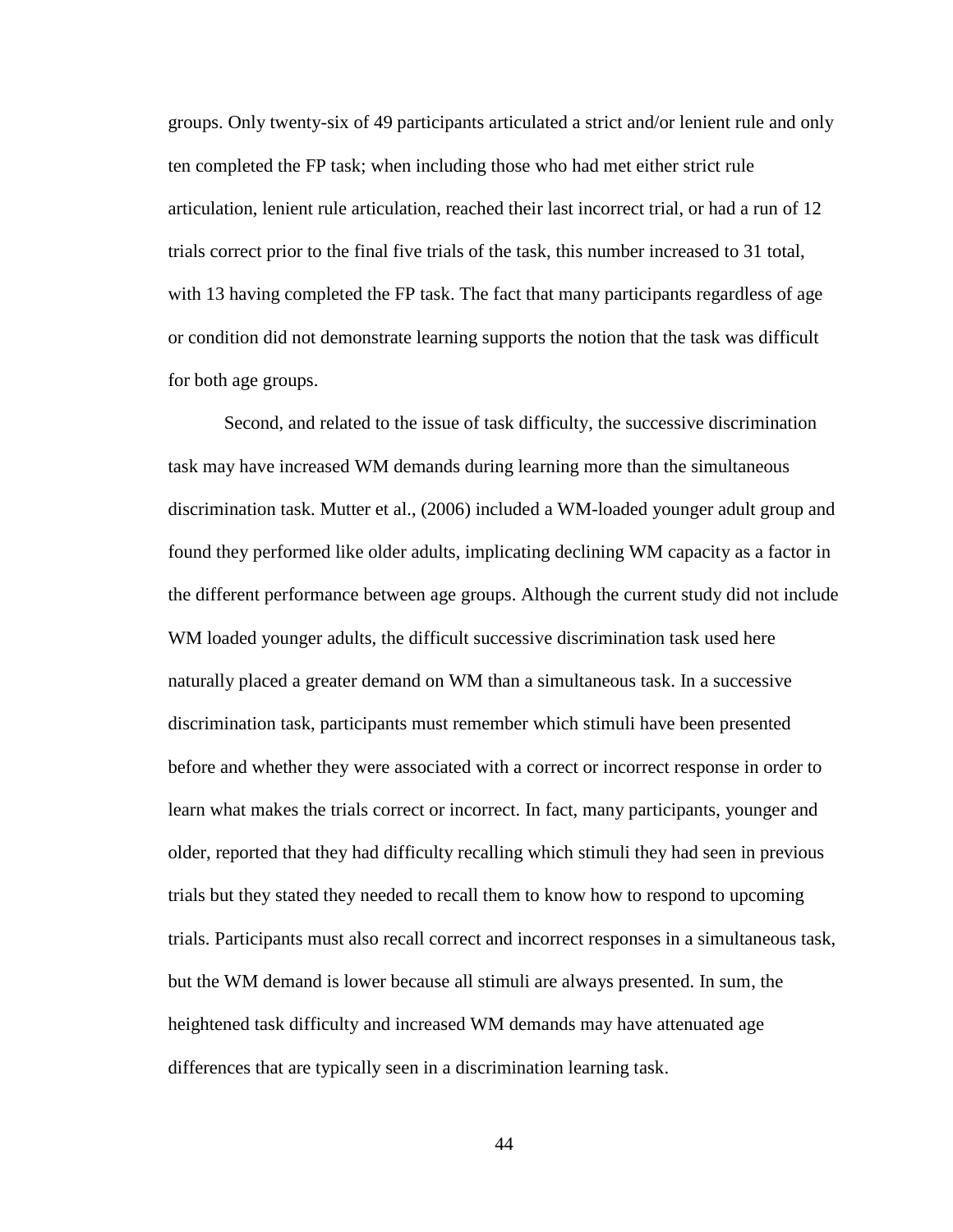The FNE under low information load and FPE under high information load reported by Fiedler et al. (1988) also failed to replicate for younger adults for the primary dependent measures. Fiedler et al. determined the rule had been learned using a dichotomous measure based on when a participant had achieved 12 consecutive trials correct and at this point the task was stopped. Participants whose score fell below the group median for 12 consecutive trials correct were classified as non-learners while those at or above the median were classified as learners. Although a run of 12 consecutive trials was also a dependent measure in the present study, participants were only recorded as having learned the rule if they had stated a rule that could be categorized as strict and/or lenient and they were required to complete all trials no matter how many they had gotten correct. It is important to note the number of trials taken to reach a run of 12 trials correct was non-significant for all conditions in the current study, even when this measure was used dichotomously to score participants as learning or not learning the rule. Therefore, while the discrepancy between the articulation measures in the current study and Fiedler et al. may be due to differences in how rule learning was operationalized, it remains unclear as to why the dichotomous measure based on the run of 12 trials correct failed to replicate their findings. However, in the current study multiple participants reached a run of 12 correct and afterwards made errors on subsequent trials, which suggests that although they may have had some knowledge of the rule, it was incomplete. Twelve consecutive trials correct may not be sufficient to infer discrimination learning has occurred, and the study by Fiedler et al. is inconclusive on this matter as trials stopped immediately following 12 consecutive correct responses.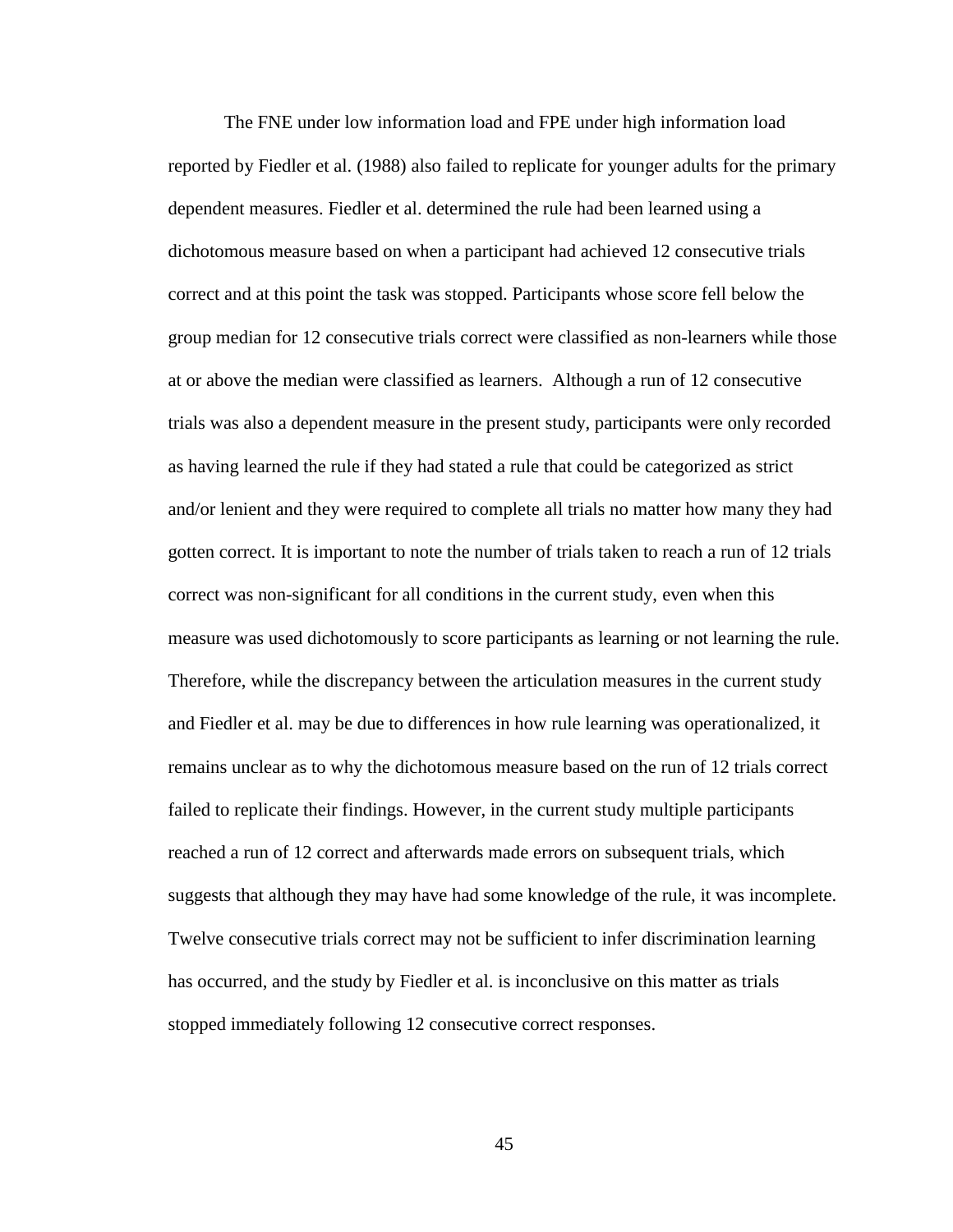There are also differences in the methods used to determine what participants thought the rule was in the current study and Fiedler et al. (1988). They asked participants after ending the task what they believed the rule was and under low information load in the FN condition, their participants often reported that the rule was not the absence of a stimulus, but rather the presence of multiple stimuli. Therefore, the FNE reported by Fiedler et al. was not based solely on participants who learned a strict FN rule, but also on those who learned rules involving a configuration of present stimuli. In the current study, participants were asked to report a rule as soon as they thought of one during the task and they could report as many rules as they wanted throughout the task. Participants were separated based on whether the rule they articulated was the actual rule (strict), one that would work for all trials (lenient) even if it was not the actual rule, whether the rule was invalid (no learner), or if no rule was articulated during the task (no learner). The current study therefore defined rule learning more explicitly in the form of requiring verbal articulation, while Fiedler et al. did not distinguish between the actual rule and rules that would work but were not the actual rule. In other words, Fiedler et al. defined the rule in terms of leniency rather than a strict criterion. Although verbal rule articulation might not be the most sensitive measure of discrimination learning, neither the current study nor Fiedler et al. demonstrated a FNE in terms of actual FN rule articulation.

There is a clear discrepancy between the results of the primary dependent measures and the trend analysis. This is likely due to rule articulation not being the most reliable measure of discrimination learning. Rule articulation by definition requires explicit knowledge of the rule, whereas correct and incorrect responses can reflect both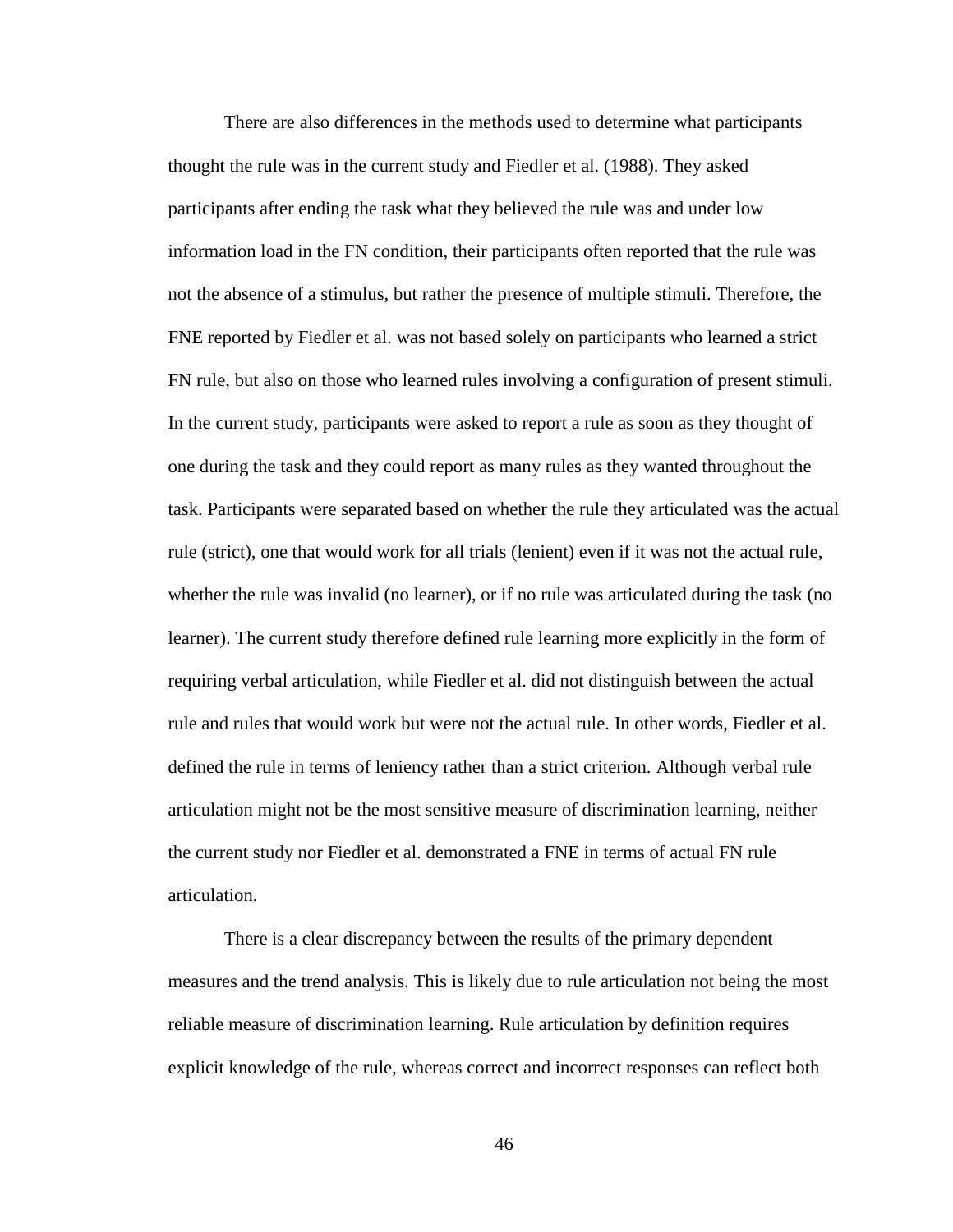explicit or implicit learning. Further, participants may differ in when they choose to articulate a rule. For example, they may know the rule at trial 40 but refrain from stating that to the researcher until testing it thoroughly, which adds variability to the results. Some participants might reach a run of 12 trials correct, which would qualify in the Fiedler et al., (1988) study as learning the rule, but they might never actually articulate a rule. In the current study, this would disqualify the participants from being classified as learning the rule. Here rule learning was operationally defined as either a strict or lenient verbalization of the rule, which relies on participants articulating a rule as soon as they think of one. In contrast to rule articulation, the trend analysis suggests younger adults had greater learning in the FN than FP task under low information load, which is what would be expected given the results of Fiedler et al. It is clear that the pattern of responding during training revealed a different result than rule articulation, which supports the notion that rule articulation might not be the most reliable measure for the current study.

Finally, the stimuli used in the current study differ slightly from those used by Fiedler et al., (1988). In the current study three solid black stimuli were presented adjacent to each another inside a frame, whereas in Fiedler et al. the three stimuli were represented as dotted lines and a blank space was randomly positioned between two of the three stimuli. The stimuli in the present experiment are identical to those used by Mutter et al. (2006) and were represented as solid black shapes rather than dotted lines to make them easier to perceive. The blank space was not included in the current study due to a concern that it would lead participants to focus on stimulus absence. Importantly, the stimulus display itself should not lead participants to think about presence or absence of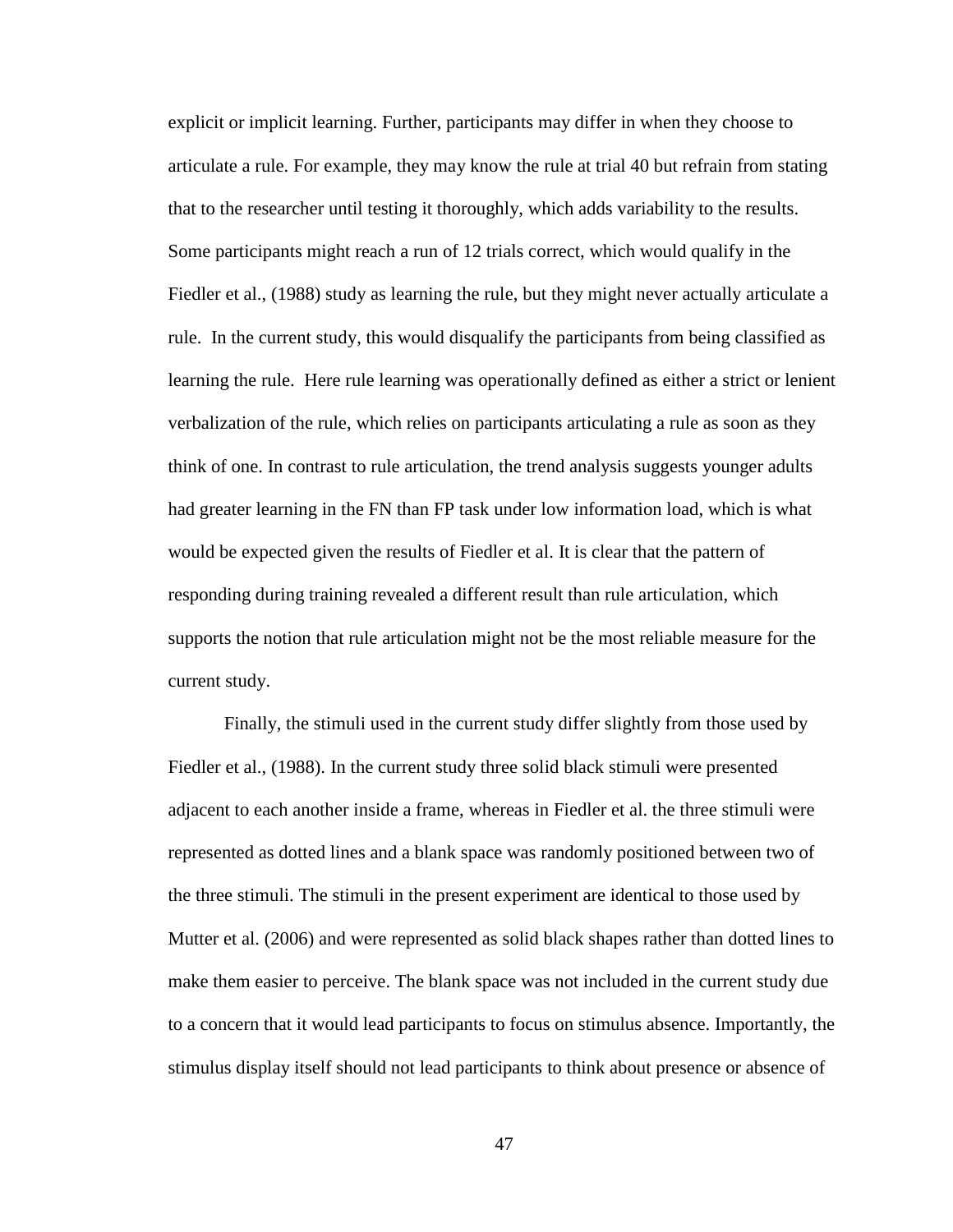the target FP or FN stimulus. Therefore, it could be the case that the blank spaces in Fiedler's study made the FN task easier, which may explain in part why the run of 12 trials correct and the lenient rule measure in the current study failed to replicate Fiedler's findings.

The trend analysis results indicated that younger adults displayed an FN bias under low information load whereas older adults showed no bias, and this finding can be at least partially explained by inductive reasoning theory. According to this theory, hypotheses are created and their validity is assessed based on feedback that confirms or denies those hypotheses (Hearst, 1991; Levine 1966; Mutter et al., 2006). Older adults generally perform worse than younger adults on tasks that require inductive reasoning and this deficit is related to declines in WM capacity. As stated in the introduction, FP discriminations are less complex than FN discriminations and are therefore solved faster (Mutter et al., 2006). Given the findings of Fiedler et al., (1988) who showed younger adults displayed an FNE under low but not high information load, it was expected that younger adults would display an FNE under low but not high information load. On the other hand, the deficit in inductive reasoning related to WM for older adults led to the expectation older adults would display an FPE under both high and low information load.

The level of inductive reasoning needed to successfully generate a rule was conceivably less resource demanding under low versus high information load for younger adults, but with deficits in inductive reasoning that are likely related to lower WM capacity, older adults did not benefit from low information load. If older adults have these deficits in comparison to younger adults, reducing information load by presenting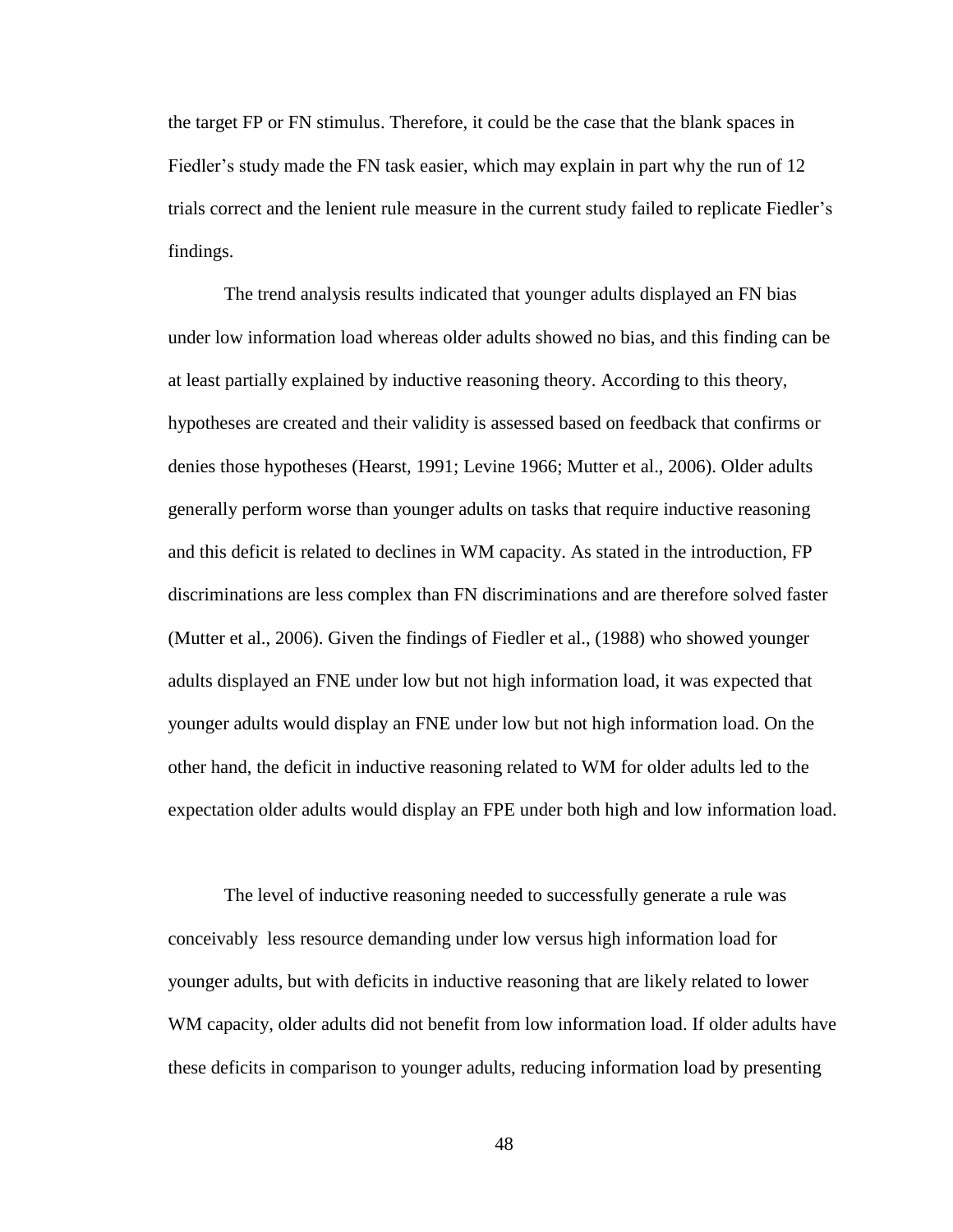three of four instead of three of six stimuli would not reduce task demands as much for older adults as for younger adults. In further support of this interpretation, Sainsbury (1971b) showed that when presenting three of four stimuli, nine-year old children showed no FPE but five-year old children did, leading to the conclusion that a certain level of task complexity is needed to produce a FP bias. Fiedler et al. similarly concluded the FNE was produced due to invariant patterns under low information load. The low information load condition is therefore less complex than high information load and produced a FN bias in terms of proportion of correct responses for younger adults. However, it failed to produce a difference between FP and FN conditions in older adults as task difficulty seems to increase throughout adulthood for tasks requiring inductive reasoning (Hartman et al., 2001; Mutter et al., 2006; Rhodes, 2004). Low and high information load conditions were likely more complex for older adults than younger adults due to attenuated inductive reasoning.

**Summary, Limitations and Future Directions.** In sum, results from the primary dependent measures did not support the hypotheses and were inconsistent with prior literature (Fiedler et al., 1988; Mutter et al., 2006) while the trend analyses provided partial support for the hypothesis and results more consistent with those of Fiedler et al. The current study does not support an age difference in articulation of FP and FN rules, but as noted previously this may be related to the difficulty of a successive discrimination task. In addition, a FNE was not shown in articulation for younger adults under low information load, although the FNE reported by Fiedler et al. was not based on the same criteria as the current study. However, younger adults did show greater learning in the FN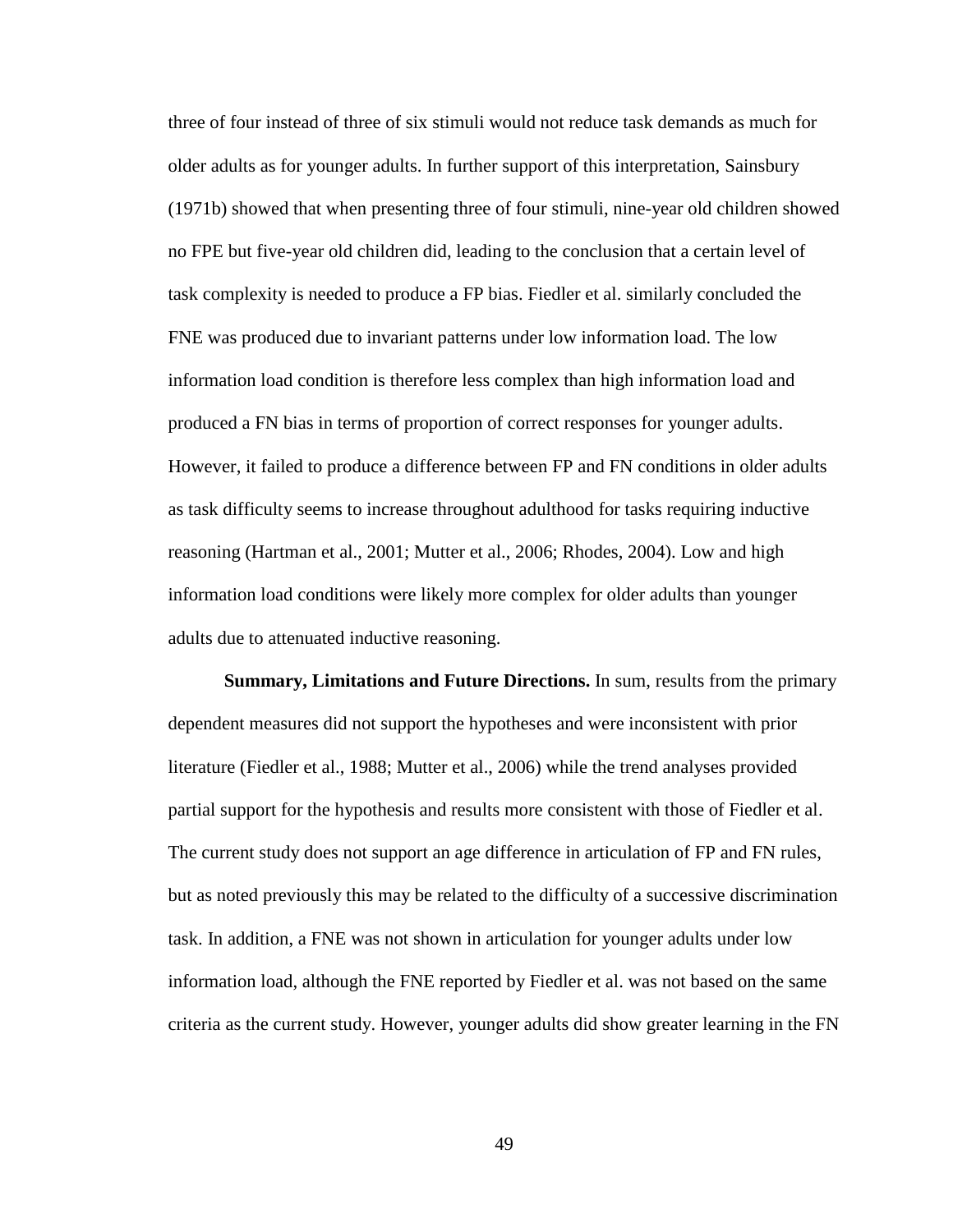versus FP task under low information load when proportion correct was the dependent measure, which is suggestive of an FN bias.

One limitation of this study was that it was necessary to use convenience sampling for both younger and older adults for both age groups. This type of sampling was necessary due to the limited time available for data collection and is typical for studies of cognitive aging. However, it did not appear to have influenced the results by creating a non-representative sample. The individual difference measures indicated that as expected, younger adults outperformed older adults on measures of processing speed and WM but older adults outperformed younger adults on the measure of verbal knowledge. This shows that participants were representative of their respective age groups in terms of cognitive abilities most relevant to the experimental task.

Future research should explore the effect of varying information load in a simultaneous discrimination task to determine if it differs from successive discrimination. A high information load, simultaneous discrimination task should be more difficult than a low information load task, yet both should be easier than high and low information load versions of successive discrimination tasks. Additional measures to identify rule learning should also be used, rather than only explicit rule articulation. Further, participants may be more willing to articulate the rule they are thinking of at the moment it comes to mind if they can state it to themselves rather than the researcher who they may feel uncomfortable with reporting every rule they hypothesize. This is especially so because they were aware the researcher knew the rule and recorded their responses verbatim. For example, the task could be programmed to use a microphone and when participants believe they have discovered a rule they could press a key to indicate this and then speak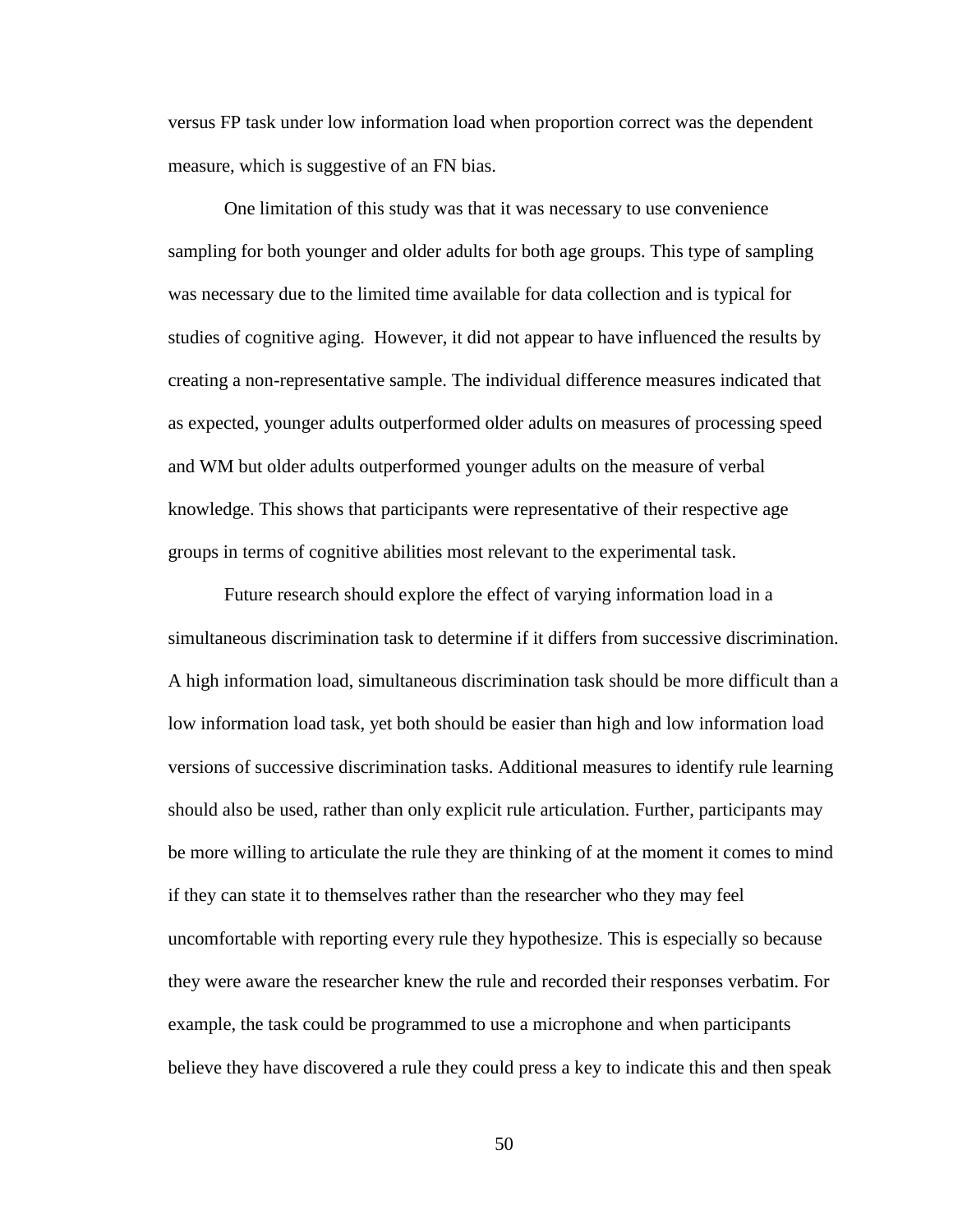into the microphone. This would allow the participant to complete the task alone and also log the exact trial at which rules are articulated in the data file. Under these conditions, the participant should be more likely to articulate his or her thoughts as they are experienced because the social pressure of the researcher recording everything they say is no longer present.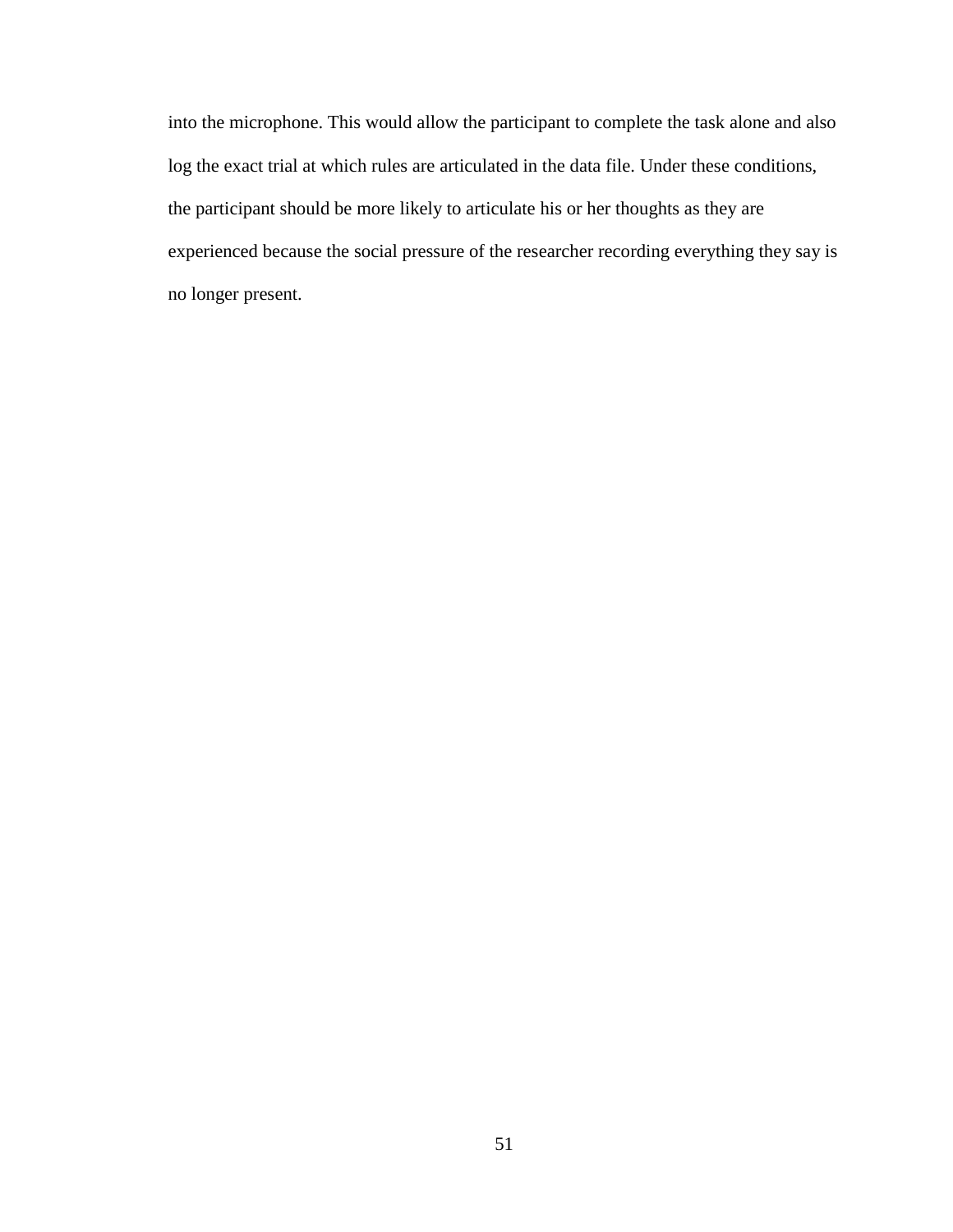#### References

- American Psychiatric Association (2013). *Diagnostic and statistical manual of mental disorders* (5th ed.). Washington, DC: Author.
- Beckmann, J. S., & Young, M. E. (2007). The feature positive effect in the face of variability: Novelty as a feature. *Journal of Experimental Psychology: Animal Behavior Processes*, *33*, 72-77. doi:10.1037/0097-7403.33.1.72
- Belleville, S., Rouleau, N., & Caza, N. (1998). Effect of normal aging on the manipulation of information in working memory. *Memory and Cognition*, *26*, 572-583. doi:10.3758/BF03201163
- Cherubini, P., Rusconi, P., Russo, S., & Crippa, F. (2013). Missing the dog that failed to bark in the nighttime: On the overestimation of occurrences over non-occurrences in hypothesis testing. *Psychological Research*, *77*, 348-370. doi:10.1007/s00426- 012-0430-3
- Daneman, M., & Carpenter, P. A. (1980). Individual differences in working memory and reading*. Journal of Verbal Learning and Verbal Behavior, 19*, 450-466. doi:10.1016/S0022-5371(80)90312-6
- Domjan, M. (2010). *The principles of learning and behavior*. California: Wadsworth
- Ekstrom, R.B., French, J.W., Harman, H.H., & Dermen, D. (1976). *Manual for kit of factor-referenced cognitive tests*. Princeton, NJ: Educational Testing Service.
- Fazio, R. H., Sherman, S. J., & Herr, P. M. (1982). The feature-positive effect in the selfperception process: Does not doing matter as much as doing? *Journal of Personality and Social Psychology*, *42*, 404-411. doi:10.1037/0022-3514.42.3.404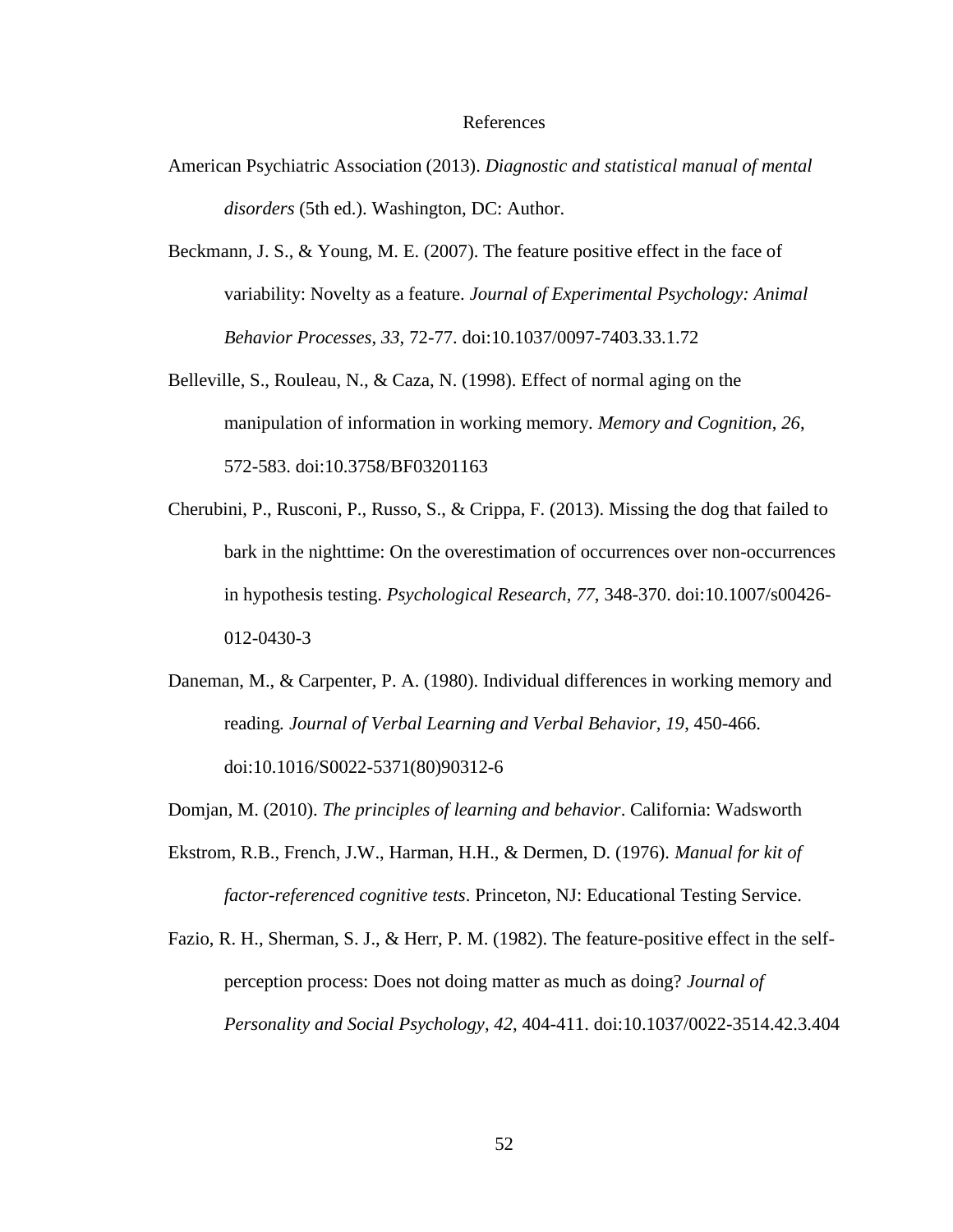- Fiedler, K., Eckert, C., & Poysiak, C. (1988). Asymmetry in human discrimination learning: Feature positive effect or focus of hypothesis effect? *Acta Psychologia*, 70. 109-127. doi: 10.1016/0001-6918(89)90015-2
- Foos, P.W. (1989). Adult age differences in working memory. *Psychology and Aging, 4*, 269-275. doi: 10.1037/0882-7974-4.3.269
- Fristoe, N. M., Salthouse, T. A., & Woodard, J. L. (1997). Examination of age-related differences on the Wisconsin Card Sorting Task. *Neuropsychology, 11*, 428-436. doi: 10.1037/0894-4105.11.3.428
- Hartman, M., Bolton, E., & Fehnel, S. E. (2001). Accounting for age differences on the Wisconsin Card Sorting Test: Decreased working memory, not inflexibility. *Psychology and Aging*, *16*, 385-399. doi:10.1037/0882-7974.16.3.385

Hearst, E. (1991). Psychology and nothing. *American Scientist, 79*, 432-443.

- Hearst, E., & Wolff, W. T. (1989). Addition versus deletion as a signal. *Animal Learning and Behavior*, *17*, 120-133. doi: 10.3758/BF03207627
- Jain, S., & Kar, B. R. (2014). Effect of cognitive aging on working memory consolidation. *Psychological Studies*, *59*, 383-393. doi:10.1007/s12646-014-0276- 4
- Jenkins, H.M., & Sainsbury, R.S. (1970). Discrimination learning with the distinctive feature on positive or negative trials. In D. Mostofsky (Ed.), *Attention: Contemporary Theory and Analysis* (pp. 239-275). New York: Appleton-Century-Crofts.
- Lea, S. E. (1974). The non-occurrence of a stimulus as a signal. *The Quarterly Journal of Experimental Psychology*, *26*, 616-621. doi:10.1080/14640747408400454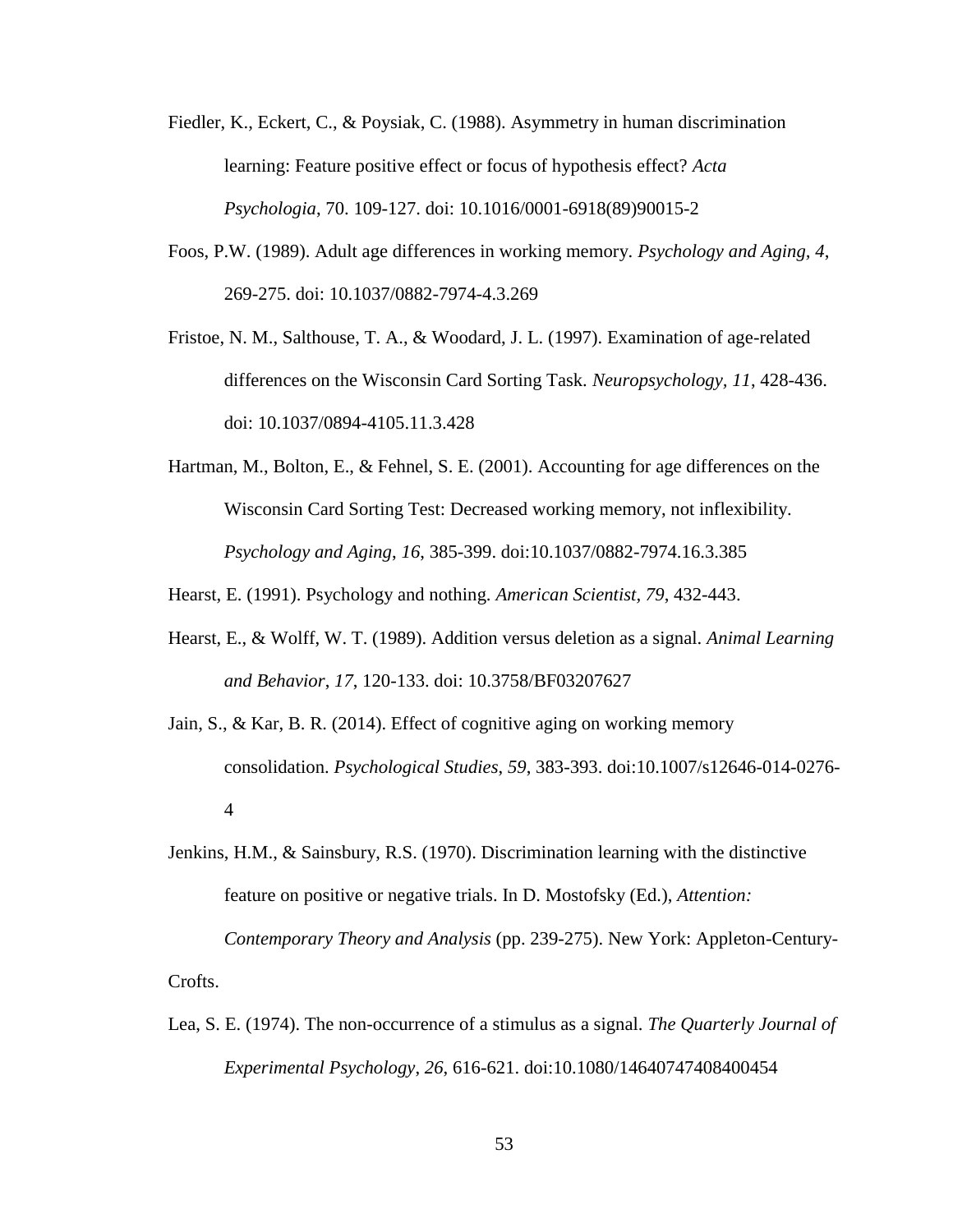- Levine, M. (1966). Hypothesis behavior by humans during discrimination learning*. Journal of Experimental Psychology, 72*, 331-338. doi: 10.1037/h0023006
- Lotz, A., Uengoer, M., Koenig, S., Pearce, J. M., & Lachnit, H. (2012). An exploration of the feature-positive effect in adult humans. *Learning and Behavior*, *40*, 222-230. doi:10.3758/s13420-011-0057-z
- Mutter, S. A., Haggbloom, S. J., Plumlee, L. F., & Schirmer, A. R. (2006). Aging, working memory, and discrimination learning. *The Quarterly Journal of Experimental Psychology*, *59*, 1556-1566. doi:10.1080/17470210500343546
- Mutter, S. A., & Pliske, R. M. (1996). Judging event covariation: Effects of age and memory demand. *The Journals of Gerontology: Series B: Psychological Sciences and Social Sciences*, *51B*, 70-80. doi:10.1093/geronb/51B.2.P70
- Nallan, G. B., Brown, M., Edmonds, C., Gillham, V., Kowalewski, K., & Miller, J. S. (1981). Transfer effects in feature-positive and feature-negative learning by adult humans. *The American Journal of Psychology*, *94*, 417-429. doi:10.2307/1422253
- Newman, J. P., Wolff, W. T., & Hearst, E. (1980). The feature-positive effect in adult human subjects. *Journal of Experimental Psychology: Human Learning and Memory*, *6*, 630-650. doi:10.1037/0278-7393.6.5.630
- Oberauer, K., Wendland, M., & Kliegl, R. (2003). Age differences in working memory-- The roles of storage and selective access. *Memory and Cognition*, *31*, 563-569. doi:10.3758/BF03196097
- Pace, G. M., McCoy, D. F., & Nallan, G. B. (1980). Feature-positive and feature-negative learning in the Rhesus monkey and pigeon. *The American Journal of Psychology*, *93*, 409-427. doi:10.2307/1422721650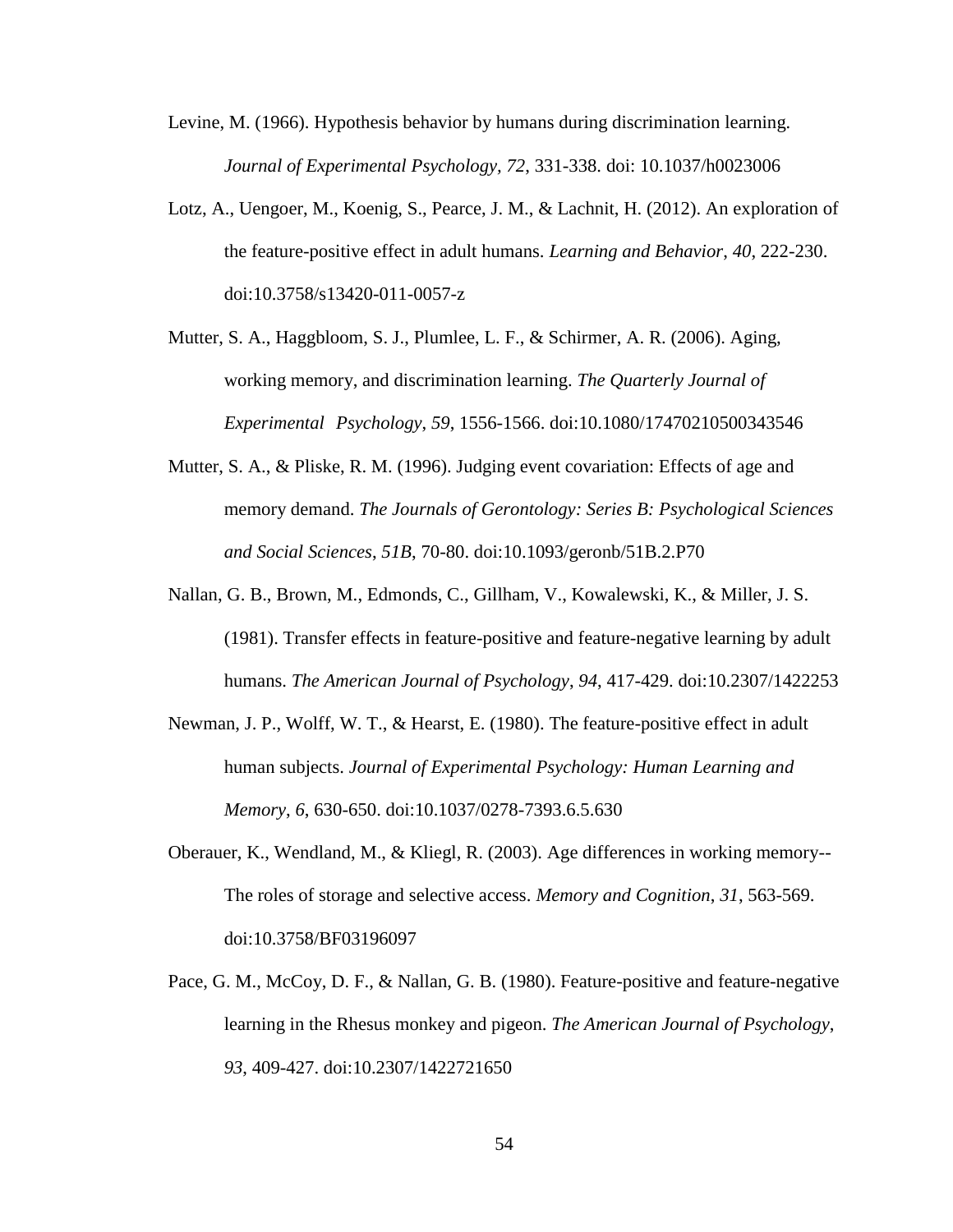Reid, A. K., Rapport, H. F., & Le, T. (2013). Why don't guiding cues always guide in behavior chains? *Learning and Behavior, 41*, 402-413. doi:10.3758/s13420-013-0115-9

- Rhodes, M.G. (2004). Age-related differences in performance on the Wisconsin Card Sorting Test: A metaanalytic review. *Psychology and Aging*, *19,* 482-493. doi: 10.1037/0882-7974.19.3.482
- Rodríguez-Villagra, O. A., Göthe, K., Oberauer, K., & Kliegl, R. (2013). Working memory capacity in a go/no-go task: Age differences in interference, processing speed, and attentional control. *Developmental Psychology*, *49*, 1683-1696. doi: 10.1037/a0030883
- Ruprecht, C. M., Wolf, J. E., Quintana, N. I., & Leising, K. J. (2014). Feature-positive discriminations during a spatial-search task with humans. *Learning and Behavior*, *42*, 215-230. doi:10.3758/s13420-014-0140-3
- Rusconi, P., Crippa, F., Russo, S., & Cherubini, P. (2012). Moderators of the featurepositive effect in abstract hypothesis-evaluation tasks. *Canadian Journal of Experimental Psychology*, *66*, 181-192. doi: 10.1037/a0028173
- Rusconi, P., & McKenzie, C. M. (2013). Insensitivity and oversensitivity to answer diagnosticity in hypothesis testing. *Quarterly Journal of Experimental Psychology*, *66*, 2443-2464. doi:10.1080/17470218.2013.793732
- Sainsbury, R. S. (1971a). Effect of proximity of elements on the feature-positive effect. *Journal of The Experimental Analysis of Behavior*, *16*, 315-325. doi: 10.1901/jeab.1971.16-315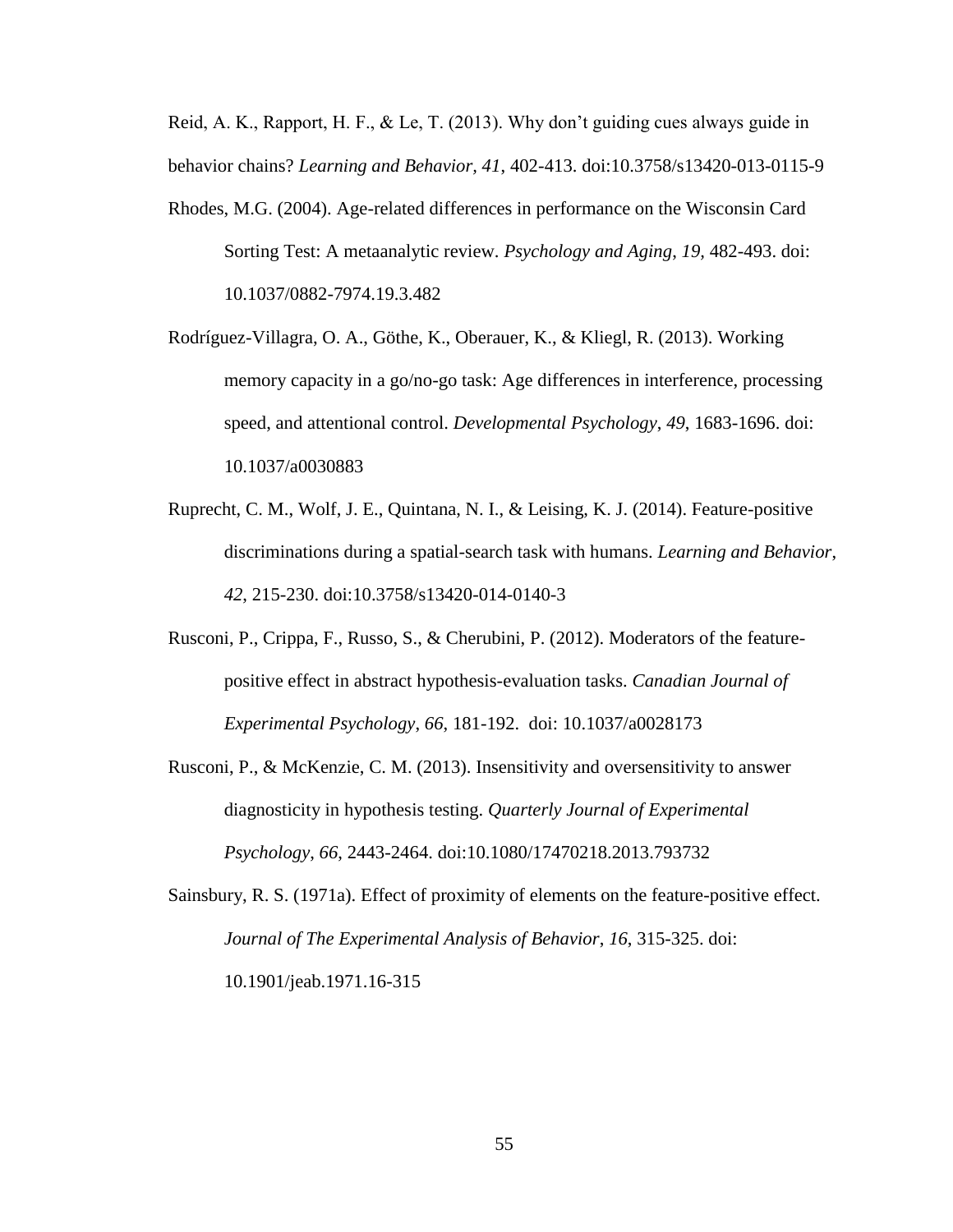- Sainsbury, R. S. (1971b). The "feature positive effect" and simultaneous discrimination learning. *Journal of Experimental Child Psychology, 11*, 347–356. doi: 10.1016/0022- 0965(71)90039-7
- Salthouse, T. A., & Babcock, R. L. (1991). Decomposing adult age differences in working memory. *Developmental Psychology*, *27*, 763-776. doi:10.1037/0012- 1649.27.5.763
- Salthouse, T. A., Babcock, R. L., & Shaw, R. J. (1991). Effects of adult age on structural and operational capacities in working memory. *Psychology and Aging*, *6*, 118- 127. doi:10.1037/0882-7974.6.1.118
- Wechsler, D. (1997). *Wechsler adult intelligence scale: Third edition*. San Antonio, TX: Psychological Corporation.